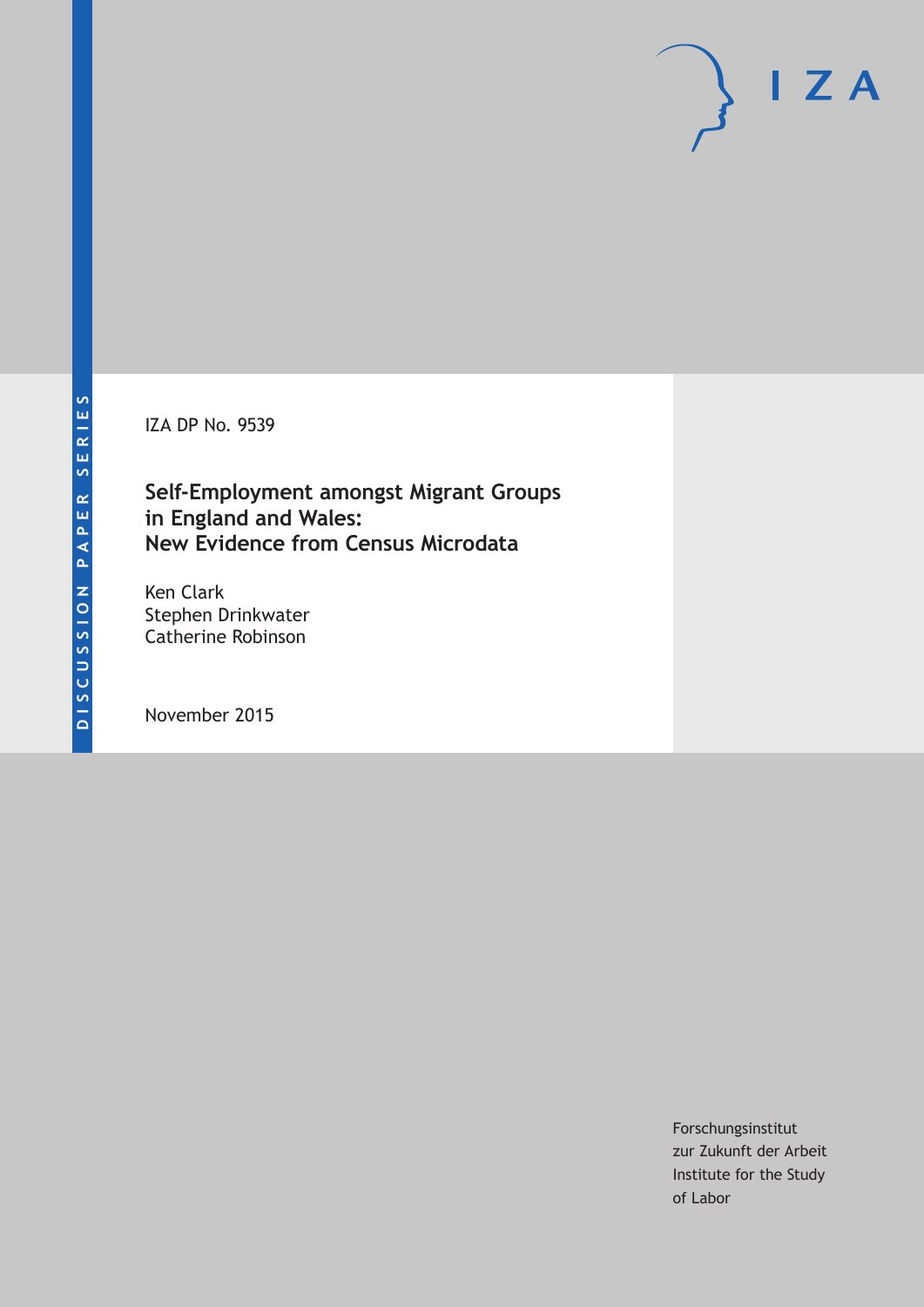# **Self**‐**Employment amongst Migrant Groups in England and Wales: New Evidence from Census Microdata**

# **Ken Clark**

*University of Manchester and IZA* 

# **Stephen Drinkwater**

*University of Roehampton, CReAM, UCL and IZA* 

# **Catherine Robinson**

*University of Kent*

Discussion Paper No. 9539 November 2015

IZA

P.O. Box 7240 53072 Bonn **Germany** 

Phone: +49-228-3894-0 Fax: +49-228-3894-180 E-mail: iza@iza.org

Any opinions expressed here are those of the author(s) and not those of IZA. Research published in this series may include views on policy, but the institute itself takes no institutional policy positions. The IZA research network is committed to the IZA Guiding Principles of Research Integrity.

The Institute for the Study of Labor (IZA) in Bonn is a local and virtual international research center and a place of communication between science, politics and business. IZA is an independent nonprofit organization supported by Deutsche Post Foundation. The center is associated with the University of Bonn and offers a stimulating research environment through its international network, workshops and conferences, data service, project support, research visits and doctoral program. IZA engages in (i) original and internationally competitive research in all fields of labor economics, (ii) development of policy concepts, and (iii) dissemination of research results and concepts to the interested public.

IZA Discussion Papers often represent preliminary work and are circulated to encourage discussion. Citation of such a paper should account for its provisional character. A revised version may be available directly from the author.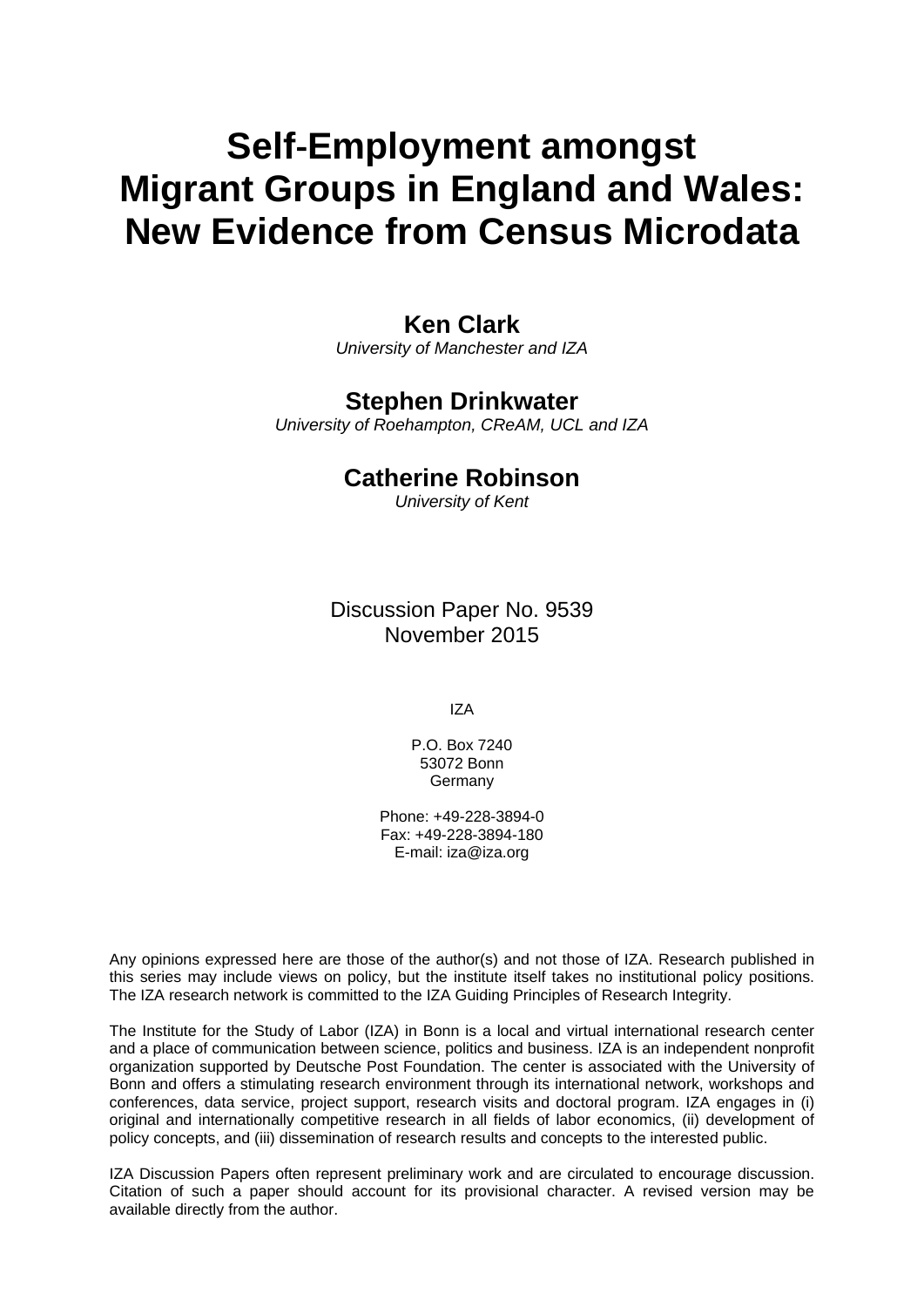IZA Discussion Paper No. 9539 November 2015

# **ABSTRACT**

# **Self**‐**Employment amongst Migrant Groups in England and Wales: New Evidence from Census Microdata\***

Self-employment constitutes a vital part of the economy since entrepreneurs can provide not only employment for themselves but also for others. The link between self-employment and immigration is, however, complex since self-employment can be viewed as both a haven from the paid labour market or as a source of economic growth. Moreover, the nature of selfemployment has changed considerably in recent decades, especially with regards to providing a flexible form of employment for many demographic groups. We investigate the evolving relationship between self‐employment and immigration in the UK using recently released microdata from the 2011 Census for England and Wales. Our findings indicate large variations, with high self‐employment rates observed for some groups with a long established history of migration to the UK (especially men born in Pakistan) and also for some groups who have arrived more recently (such as from the EU's new member states). We further explore the differences, analyse variations by gender and identify key determining factors. In addition to certain socio‐economic characteristics, it is found that migration‐related influences, such as English language proficiency and period of arrival in the UK, play an important role for some groups.

JEL Classification: J61, F22, J21

Keywords: self‐employment, immigrants, United Kingdom

Corresponding author:

 $\overline{\phantom{a}}$ 

Stephen Drinkwater University of Roehampton Business School London SW15 5SL United Kingdom E-mail: stephen.drinkwater@roehampton.ac.uk

<sup>\*</sup> The Sample of Anonymised Records has been made available by the Cathie Marsh Centre for Census and Survey Research at the University of Manchester via the UK Data Service. Helpful comments have been received from seminar participants at the University of Roehampton, London. Errors are the responsibility of the authors.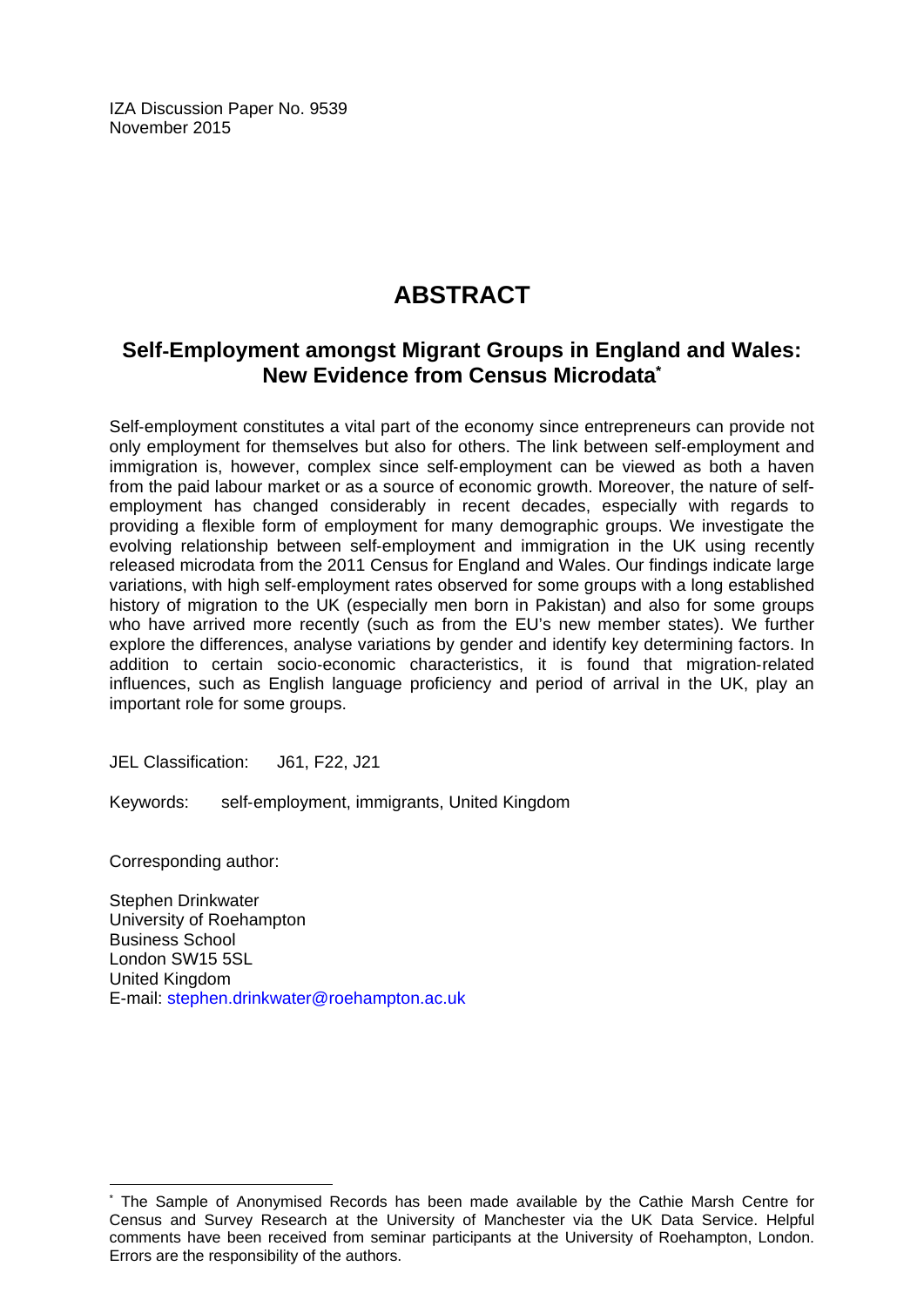#### **Introduction**

There now exists a fairly well-established international literature on immigration and self-employment/entrepreneurship. Some important findings have emerged including large variations between migrants from different countries of origin, which can be linked to factors such as discrimination in the paid labour market or differences in accessing capital. Entrepreneurs can also provide employment opportunities for others, including for people from their own countries of origin, other countries or for native-born workers. However, in contrast to countries such as the United States (US), where there is already considerable evidence specifically on immigrant self-employment (Borjas, 1986; Sanders and Nee, 1996; Lofstram, 2002), much of the previous research for the United Kingdom (UK) has focused on ethnic minorities, many of whom will be native-born, rather than immigrants. There are some exceptions, including Levie (2007), Clark and Drinkwater (2009) and Jones *et al.* (2015), but the approach taken in most studies has tended to be from the perspective of self-employment differences across ethnic groups. Given the high levels of immigration to the UK in recent years and that migration flows now emanate from a very diverse set of countries (Vertovec, 2007), it is therefore now timely to fill this gap. Our analysis is further enabled by the release of microdata from the 2011 Census since this dataset contains information not only on recent groups of migrants to the UK but also includes some new migration-specific questions.

In addition to the increased volume of migration to the UK over the past couple of decades, there has also been a shift in countries of origin. In particular, much of the immigration to the UK in the post-war period up until the end of the 1990s originated from New Commonwealth countries, especially from the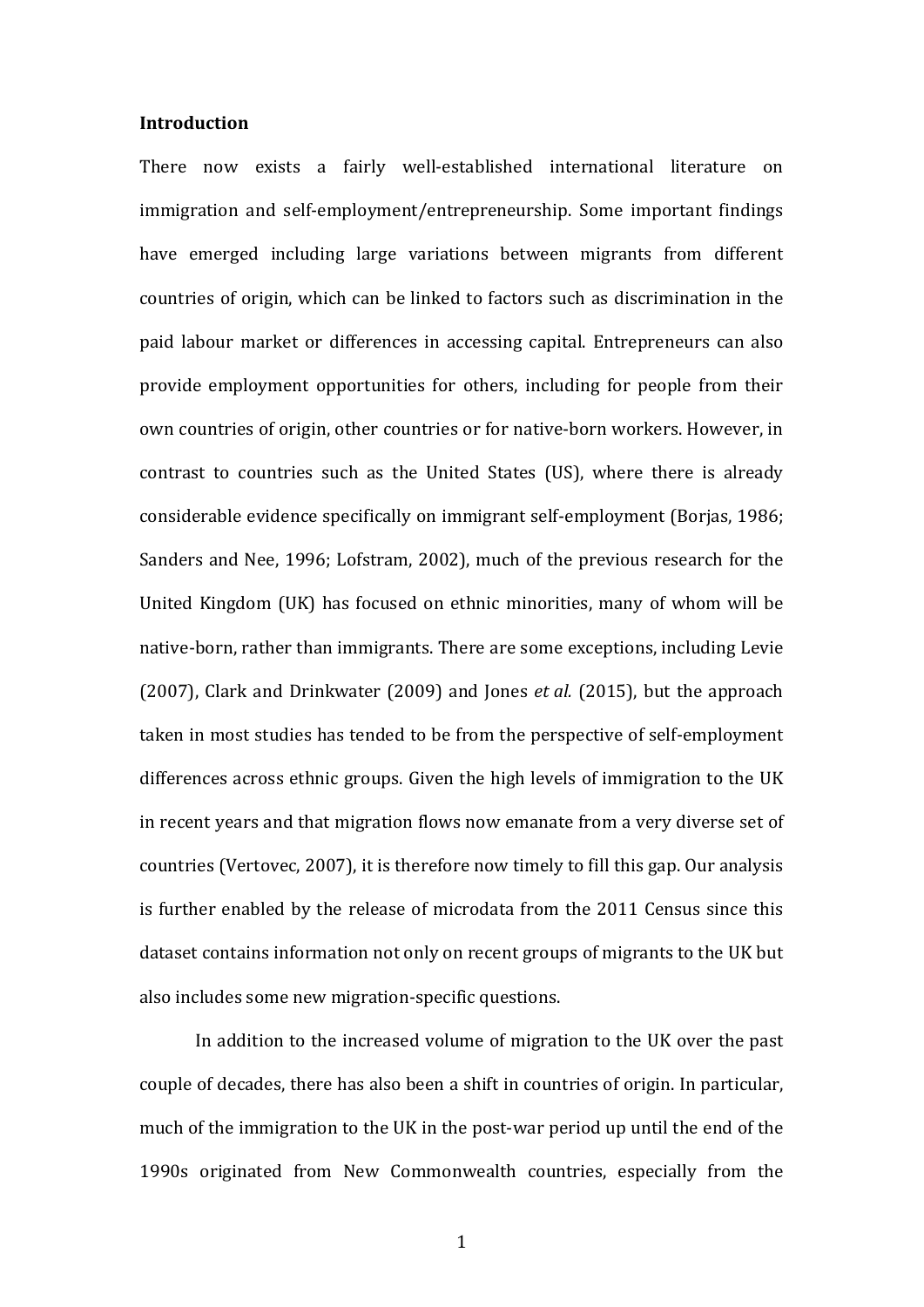Caribbean, India, Pakistan and Bangladesh. However, migrants to the UK since the turn of this century have increasingly arrived from European countries, especially following the enlargement of the European Union (EU) that took place in May 2004. Continued globalisation more generally has also meant that migrants have started to arrive in the UK from a greater range of countries. The migration flows that have resulted are also likely to have been influenced by new forms of migration such as increased amounts of circular/shorter term migration (Castles *et al.*, 2013). Therefore, given the UK's growing and increasingly diverse immigrant population, previous evidence and perceptions regarding ethnic and immigrant self-employment may now be less relevant. Furthermore, demographic change has continued for the more established immigrant communities and this will have further consequences for their selfemployment decisions (Clark and Drinkwater, 2010a).

Changes in immigration policy can also influence self-employment, possibly through direct or indirect routes. For example, there have been significant policy changes with regards to migrants from countries from outside of the European Economic Area (EEA), especially with regards to the introduction of the Points Based System (PBS) in 2008. The PBS aims to simplify routes of entry to the UK but also to attract particular types of migrants. For example, there is specifically designated sub-category of a tier of the PBS (Tier 1) that relates to overseas entrepreneurs looking to work in the UK. Moreover, there is increasing competition between advanced economies for international entrepreneurs, especially amongst young graduates. For example, UK Trade  $\&$ Investment runs the Sirius Programme, which aims to help graduates from overseas with bright ideas set up and grow businesses in the UK. Whilst in the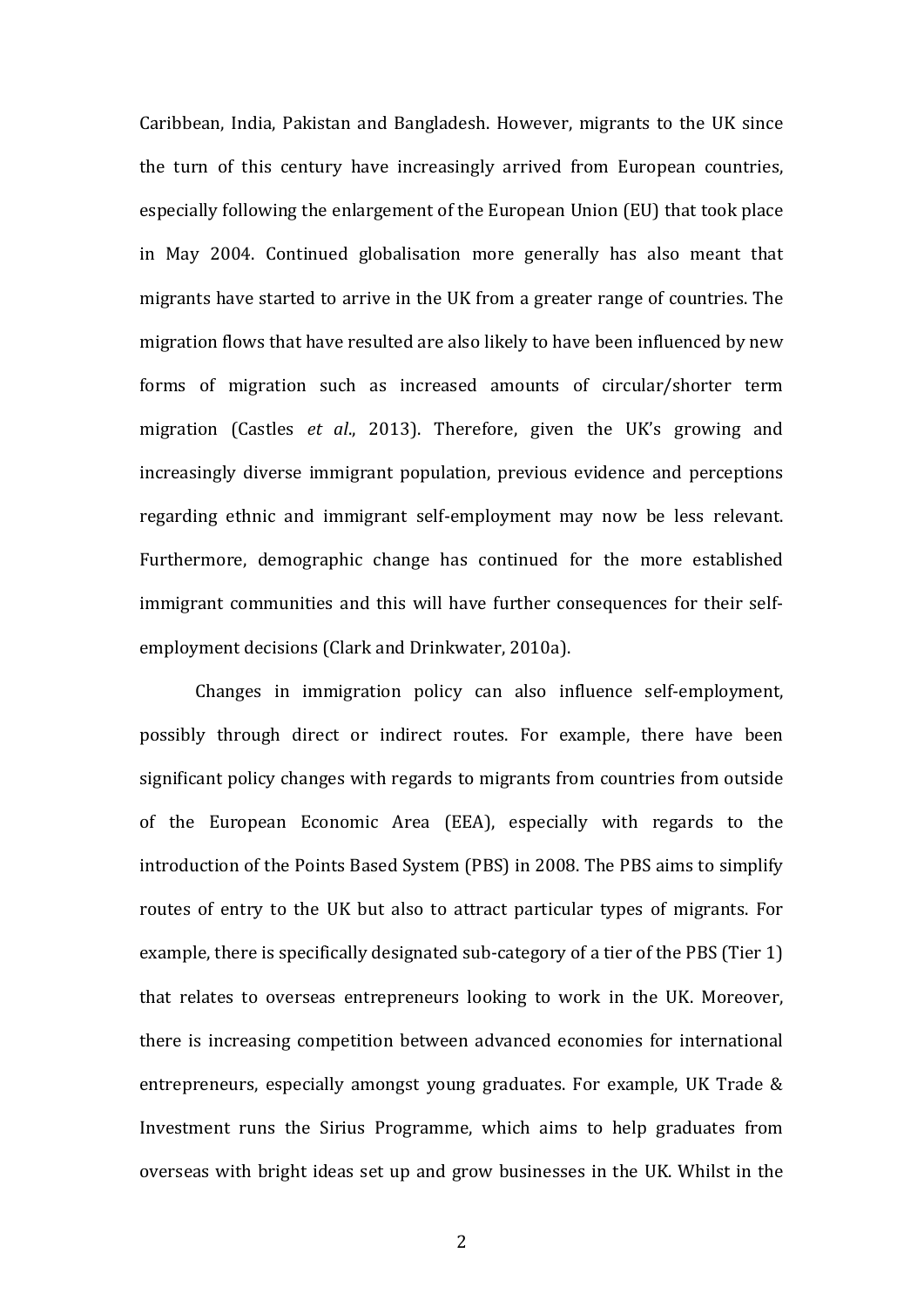context of migration from Europe, although flows from the EU cannot be limited, certain restrictions have previously been imposed on the types of jobs that migrants from new EU member states could do. In particular, migrants from accession countries could enter the UK as self-employees before EU enlargement in May 2004 under the 1994 Europe Agreement, which boosted self-employment rates amongst migrants from these countries (Clark and Drinkwater, 2008). Similarly, migrants from Bulgaria and Romania could work in the UK as selfemployees from when these countries joined the EU in January 2007 until the end of the transitional period in December 2013.

Not only have there been large changes in immigration to the UK in relation to the volume, origin and nature of the migration flows but selfemployment/entrepreneurship has also evolved considerably over the past couple of decades. For example, there has been an increase in sub-contracting, part-time and flexible forms of self-employment (Ajayi-Obe and Parker, 2005; Boheim and Muhlberger, 2009). New types of self-employment have also emerged including false self-employment (Behling and Harvey, 2015) as well as the rise of social entrepreneurship (Doherty *et al.*, 2014). Moreover, there is likely to have been an important gender dimension to these changes since selfemployment can offer more flexible work-life opportunities for women, especially for those with high levels of education (Wellington, 2006).

In this paper we use microdata from the 2011 Census of the Population to undertake a detailed analysis of self-employment for a range of migrant groups across England and Wales. Census microdata provide large samples that enable relatively narrowly defined groups to be examined separately for men and women, some years after the EU enlargements took place. In addition to detailing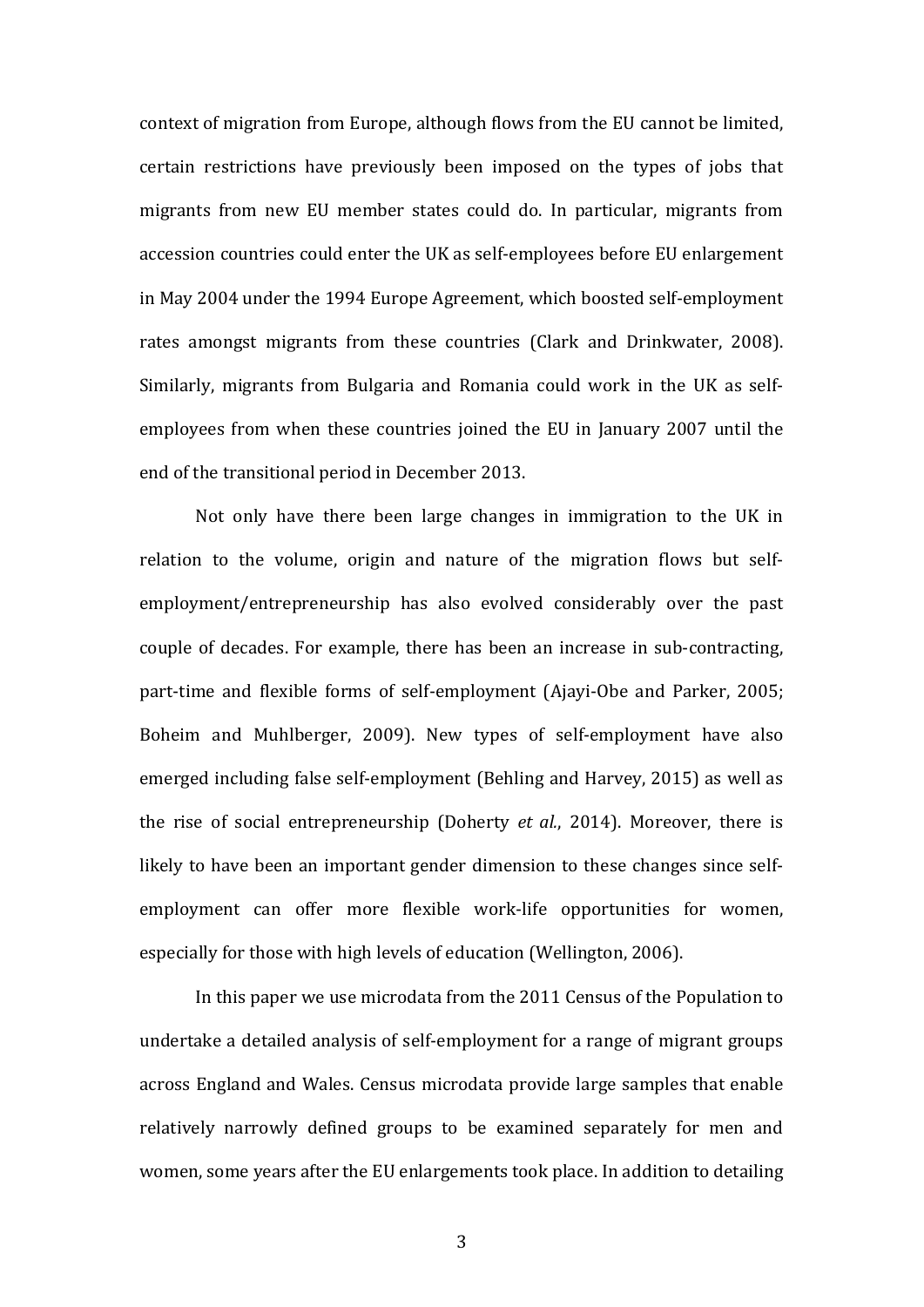the main differences in the relative concentrations and types of self-employment amongst these groups, we also carry out multivariate analysis using the new migration-related variables that were included in the 2011 Census to ascertain the extent to which these are able to provide further explanations for the observed differences. We focus particularly on the influence that period of arrival and English language ability have on self-employment for different categories of migrants.

#### **Influences on Self‐Employment Amongst Immigrants**

There is a long-standing literature on self-employment and immigrants to the US. This applies to both sociological (Light, 1984; Cobas, 1986; Sanders and Nee, 1996; Portes and Zhou, 1999) and economic (Borjas, 1986; Yuengert, 1995; Lofstram, 2002) studies. Such studies have highlighted large differences between immigrants including in identifying the groups that typically have high rates (e.g. migrants from China, Korea and some European countries) and those displaying noticeably lower rates (e.g. migrants from Mexico, Puerto Rico and some African countries). Evidence for the UK is less well established since the literature has tended to focus on ethnic differences, especially amongst Asian groups. This includes studies that have applied quantitative techniques to analyse Census data and large scale government surveys (Basu, 1998; Borooah and Hart, 1999; Clark and Drinkwater, 1998; 2010a,b) or more bespoke surveys (Metcalf *et al.*, 1997; Clark and Drinkwater, 2000; Basu and Altinay, 2002) as well as more detailed (qualitative) analysis on smaller scale data on particular groups (Ram and Deakins, 1996; Ram *et al.*, 2000). As in the US, some Asian groups have high rates of self-employment, especially Pakistani men, whilst rates are relatively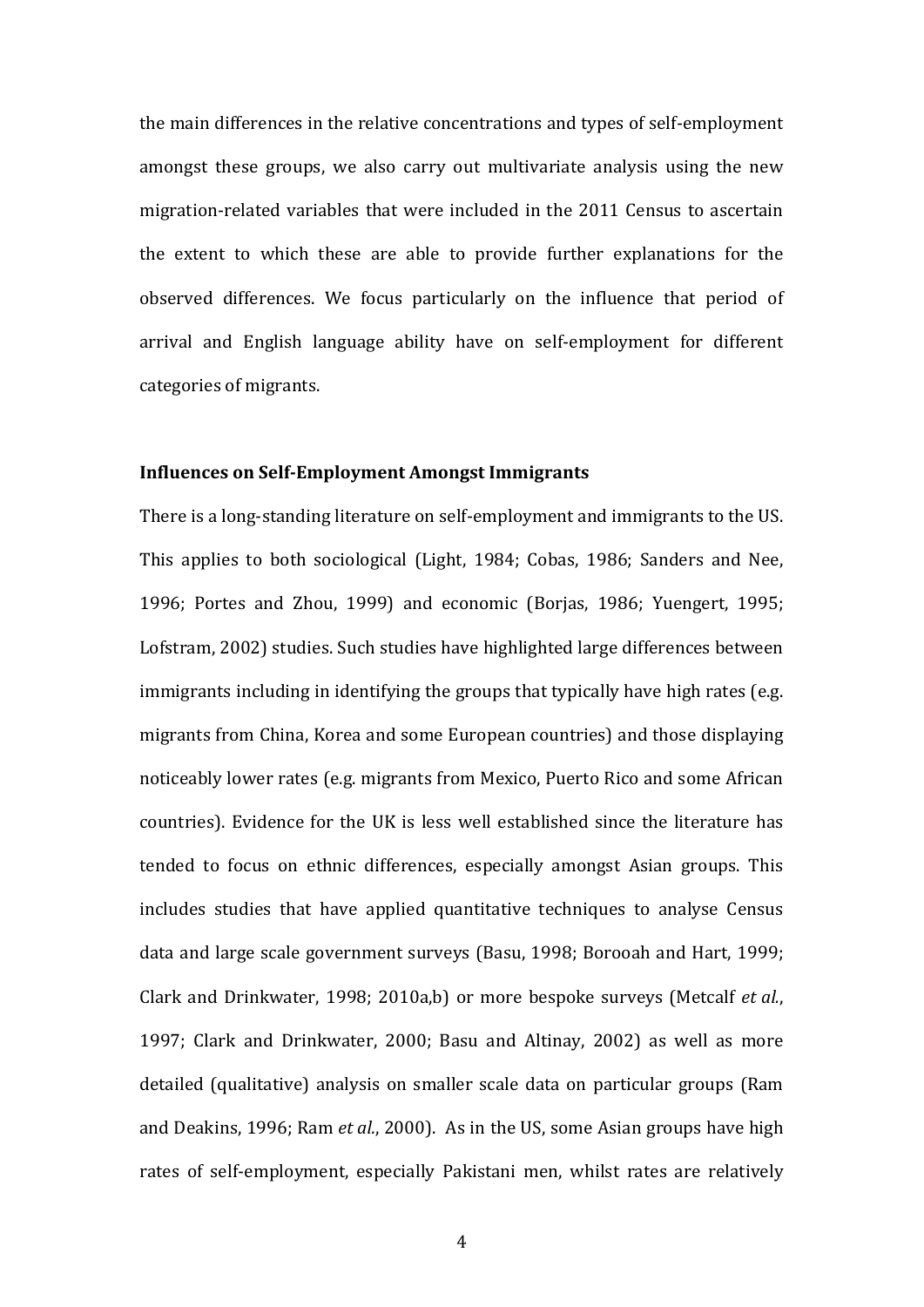low for Black Africans and Caribbeans. Differences between groups can, at least partly, be explained by compositional effects in terms of group characteristics associated with either general socio-economic factors or migration-specific influences (Clark and Drinkwater, 2010a).

There now follows a brief review of the influences on self-employment, starting with general socio-economic factors, since these will typically affect different demographic groups in a fairly similar way, before moving onto effects related to migration. We particularly make reference to a recent study by Simeos *et al.* (2015), who have undertaken a detailed review of the theoretical and empirical literature, covering a wide range of studies and countries, on the determinants of self-employment.<sup>1</sup> Despite discussing different ways in which socio-economic characteristics can have a positive or negative affect on selfemployment, several clear influences can be identified.<sup>2</sup> These include that men have far higher rates of self-employment than women and that self-employment increases with age but at a decreasing rate, typically peaking around midworking age.<sup>3</sup> The presence of family members can also affect the probability of self-employment, with both marriage and children tending to have a positive influence, although there may be differences by gender.

There are other variables that have a more indeterminate effect on selfemployment. For example, education may either increase or decrease selfemployment since more highly qualified individuals will typically have better

 $1$  This study essentially updates and extends that of Le (1999).

<sup>&</sup>lt;sup>2</sup> Simeos *et al.* (2015) discuss the different influences that each characteristic has on the probability of self-employment from a theoretical perspective, as well as reviewing the empirical evidence. 

 $3$  Self-employment is also found to increase with experience in the labour market, both in terms of the amount and duration, which is closely related to age. There is, however, some indication that self-employment is becoming increasingly popular amongst older workers, with a growth in the number of 'olderpreneurs' (Fineman, 2014).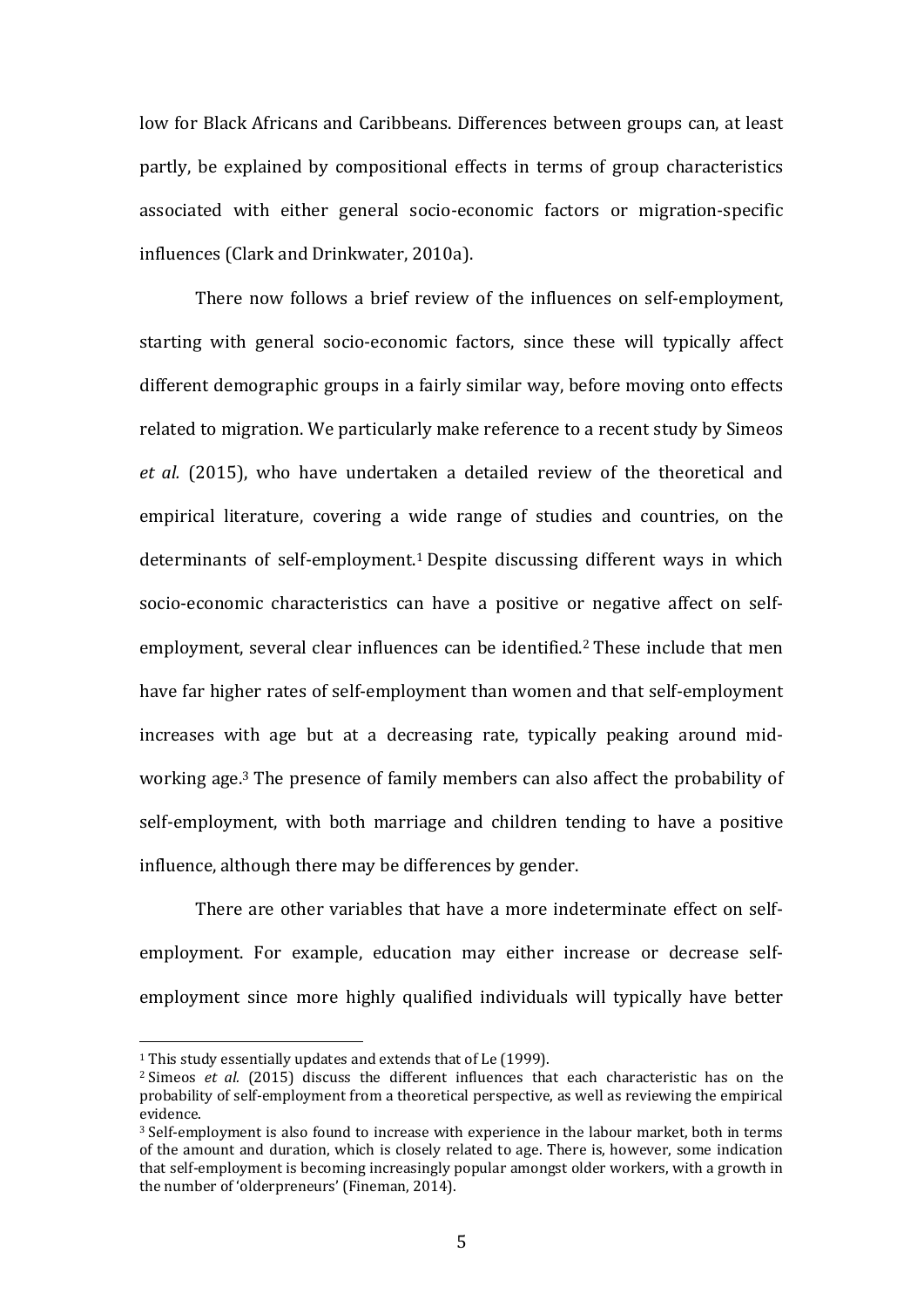opportunities in paid-employment but they also tend to possess greater managerial ability and are better able to identify self-employment opportunities. Thus the overall impact will depend on which of the opposing influences dominates and as a result the effect of education on self-employment is found to vary across countries. Simeos *et al.* (2015) also note that there is not a large literature on the impact of health, in terms of either illness or disability, and that the empirical evidence on this relationship is far from conclusive, especially as it is affected by measurement and methodological issues.

Several residential variables can affect self-employment. Regional variations are often related to industrial structure and labour market conditions (Georgellis and Wall, 2000) but may also be due to different entrepreneurial traditions. Housing can also influence self-employment decisions, especially through its links with wealth. In particular, owner occupiers can use their houses as collateral to start-up a business and to increase the chances of getting external funding (Simeos *et al.*, 2015). Changes in house prices can also provide a form of windfall investment for existing or potential entrepreneurs (Disney and Gathergood, 2009).

In addition, there are a range of ethnic or immigrant-related influences that have been found to be important for self-employment. Some of these are connected to the factors that have already been discussed such as the clustering of migrant or ethnic groups into particular localities (Clark and Drinkwater, 2010a) and differences in the influence of education on self-employment across groups (Thompson *et al.*, 2010), partly because of variations in levels of discrimination.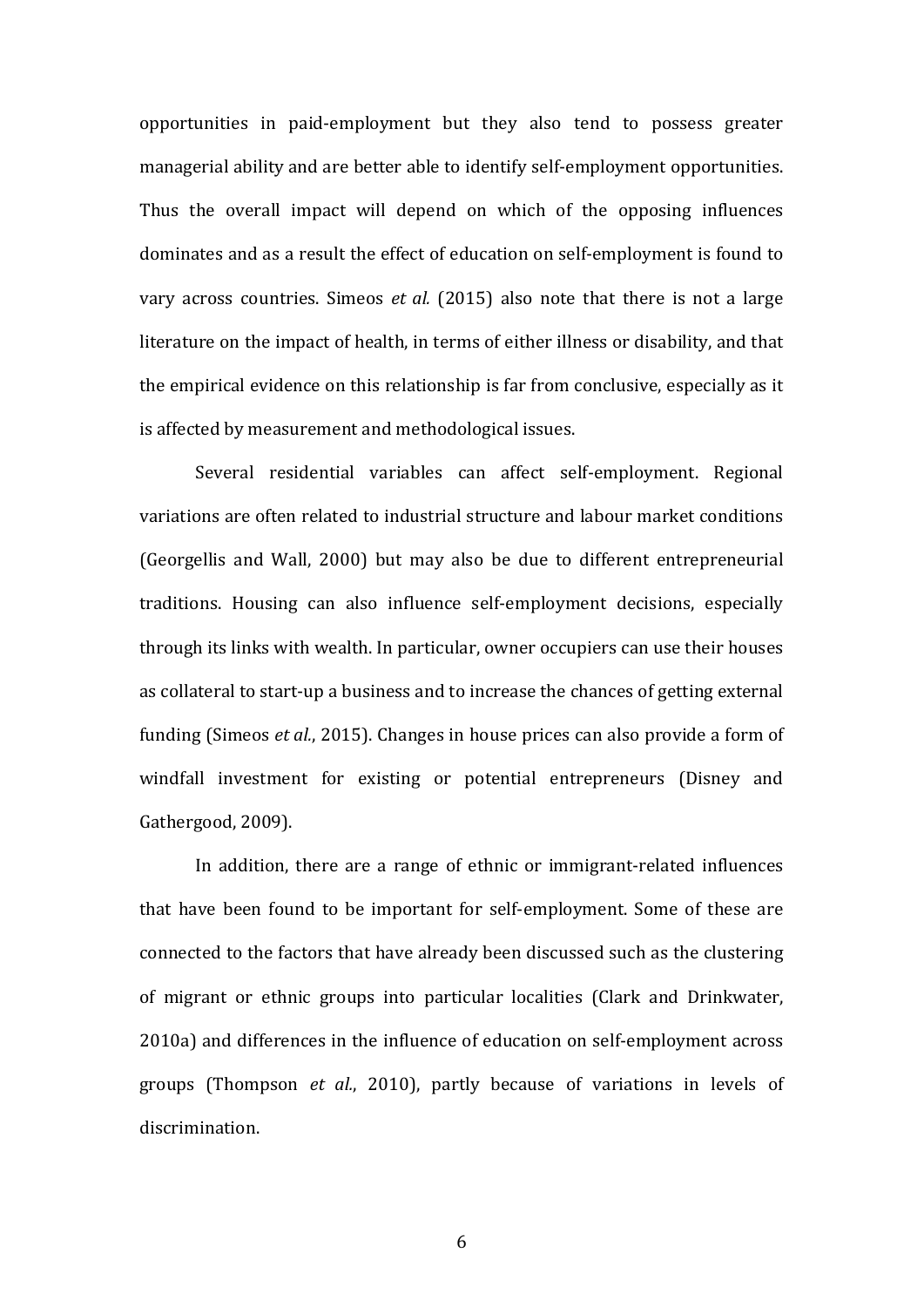*Discrimination*. Labour market discrimination can be manifested in the form of either lower wages or higher unemployment and can push (migrant or ethnic) minorities into self-employment (Clark and Drinkwater, 2000). This can occur as a result of the prejudice displayed by employers or co-workers. In addition, consumers may also be discriminating, whereby consumers from majority groups who have prejudices against entrepreneurs from minority groups may only purchase from these groups if they lower their prices (Borjas and Bronars, 1989). There may also be discrimination in the credit market since lenders may be less likely to approve loans or charge higher interest rates to individuals from certain migrant groups (Blanchflower *et al.*, 2003).

*Ethnic Enclaves*. High concentrations of co-ethnics in specific geographic locations can boost self-employment (Aldrich *et al.*, 1985). This can, for example, result from the provision of ethnic specific goods such as food and clothing and entrepreneurs can also provide jobs for others living in the enclave. Although support for the protected market hypothesis has been found in the US (Lofstram, 2002), there is contrasting evidence for the UK. Clark and Drinkwater (2010a) suggest that this may due to the deprived nature of many enclaves as well as the presence of more intense competition. However, this relationship may alter over time with changes in tastes and technology.

*Time since arrival*. The number of years that the migrant has resided in the host country may be related to several forms of capital: human, physical and financial. Human capital that is obtained in the host country is likely to be more valuable than that obtained overseas, especially in the paid labour market given that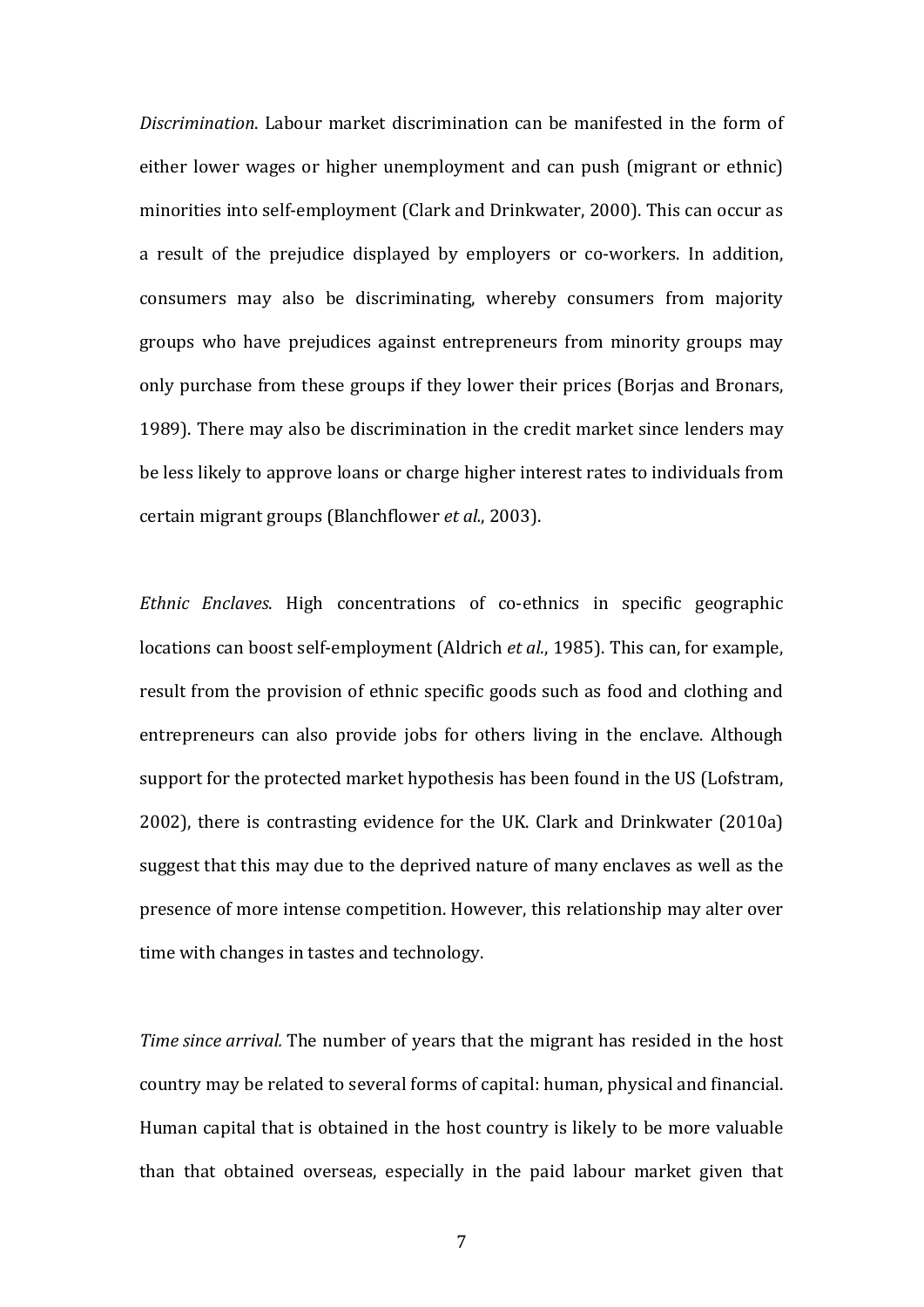employers may fail to recognize certain qualifications and skills. Moreover, the portability of human capital from the migrant's home country is likely to influence the types of jobs that they are able to do in the host country (Friedberg, 2000). It also takes time to accumulate the financial capital that may be necessary to establish a business, implying that migrants may need to spend a period of time in the paid labour market in order to obtain the required financial resources. However, credit constraints could be attenuated for some groups if they have large families or via informal sources of finance from within their communities (Metcalf *et al.*, 1996).

*English language skills*. Poor language skills in the host country's main language can restrict certain self-employment opportunities but can also encourage them in other circumstances. The latter effect is particularly related to the enclave economy (Evans, 1989). Therefore, it is not clear what the link between language proficiency and self‐employment may be, although with a more service‐based economy where communication skills are becoming increasingly important then it is likely that some degree of fluency in the language of the host country would be required for successful entry and survival for entrepreneurs.

*Culture and Religion*. Group‐specific cultures can impinge on values, social structures, resources, behavioural patterns and coping strategies, all of which can influence self-employment (Simeos *et al.*, 2015). In addition, selfemployment may be promoted within certain cultures or religions such as amongst Muslims in the UK (Rafiq, 1992) and Protestants across Europe (Nunziata and Rocco, 2011). US studies have also identified a home country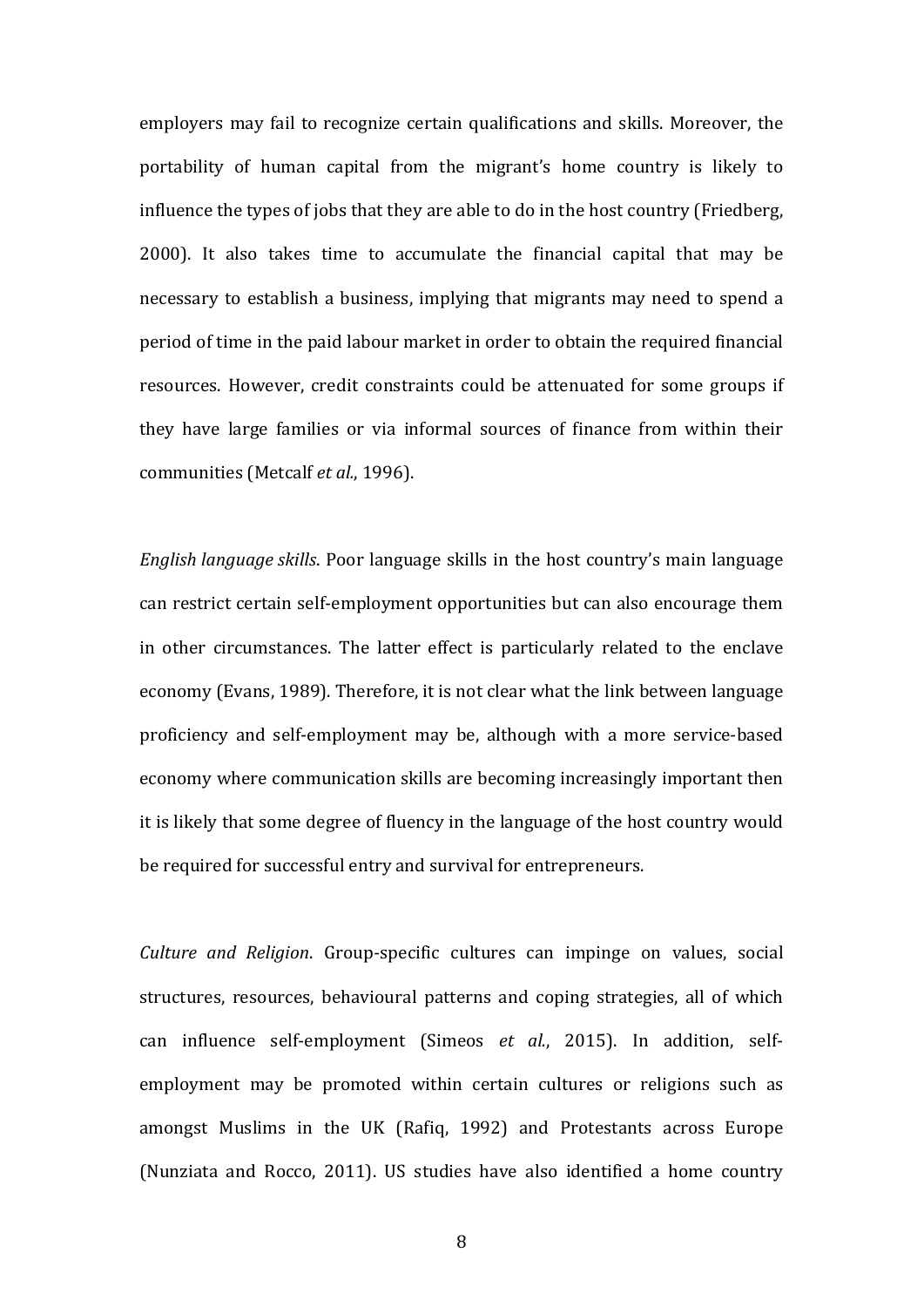effect, whereby migrants originating from countries that have high rates of selfemployment are more likely to become self-employed in the host country (e.g. Yuengert, 1995; Fairlie and Meyer, 1996).

Self-employment can also be influenced by immigration policy. Self-employment can be boosted through direct attempts to encourage foreign entrepreneurs such as through Tier 1 of the UK's Points Based System, as well as issuing visas to wealthy individuals from overseas via the investor route (MAC, 2014).<sup>4</sup> Selfemployment can also be increased in a more indirect way such as has been the case with migration in the lead-up to and then following EU enlargement. In particular, self-employed migrant workers from EUA8 countries were allowed to work in the UK before these countries were admitted into the EU in 2004 and migrants from EUA2 countries could work as self-employees in the UK during the restrictions to mobility from Bulgaria and Romania that were imposed by the UK government between 2007 and 2013.

Ram *et al.* (2013) and Jones *et al.* (2015) have begun to explore some of these issues. Ram *et al.* (2013) discuss some of the policy and research implications of super-diversity in relation migrant businesses in the UK. Iones *et al.* (2015) use pooled information from the Labour Force Survey, and some of their own survey interviews, to split migrants to the UK into an established group, who arrived in the UK before 2004 (mainly from New Commonwealth countries and China) and new immigrants, who arrived in the UK between 2004 and 2013 (from a more diverse set of countries). They report differences in the distribution of the self-employed in terms of their sector of employment but have

<sup>&</sup>lt;sup>4</sup> The PBS was phased in from 2008 in an attempt by the UK government to simplify immigration from countries outside the EEA. For further details see Dewitt (2012).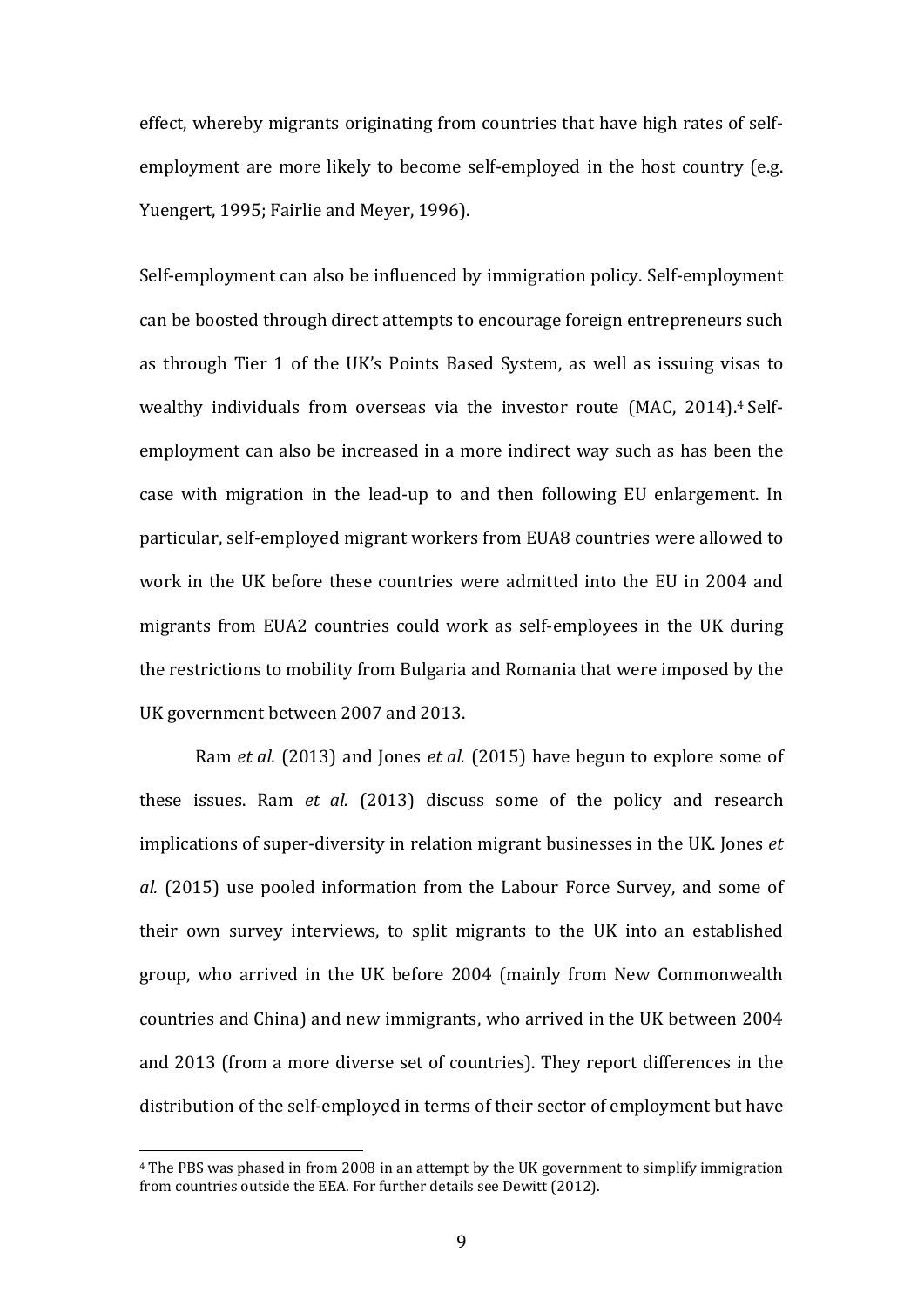relatively small sample sizes, especially for some of the new groups of migrants even though men and women have been combined. We now go onto investigate self-employment amongst migrant groups in England and Wales in more detail using Census microdata. The larger samples also enable some disaggregated multivariate analysis, which is also typically reported separately by gender.

#### **Data and Descriptive Statistics**

 

All of the analysis in this paper uses the Sample of Anonymised Records (SARs) from the 2011 Census of the Population that took place in England and Wales on March  $27<sup>th</sup>$  2011.<sup>5</sup> The SARs is a 5% random sample of all Census returns and contains responses to each of the questions on the Census form for over 2.8 million individuals. As a result, it allows us to undertake a detailed investigation of self-employment amongst migrant groups since we can construct fairly narrowly defined groups and investigate the factors that influence selfemployment. 

The sample is restricted to the working age population *i.e.* males and females aged between 16 and 64 and excludes full-time students. Tables 1 and 2 report self-employment rates by gender for a number of different migrant groups. The self-employment rate is calculated as the percentage of employed workers reporting that their main economic activity was self-employment in the week prior to the Census. This was indicated by the respondent ticking the associated box on the Census questionnaire. The tables also report the number of

<sup>&</sup>lt;sup>5</sup> Separate Censuses are undertaken in Scotland and Northern Ireland and these are administered by different statistical agencies. As a result, each agency has different release policies for Census statistics and data, as well as there being some differences in the questions asked. Moreover, England and Wales captures well over 90% of all immigrants and ethnic minorities in the UK.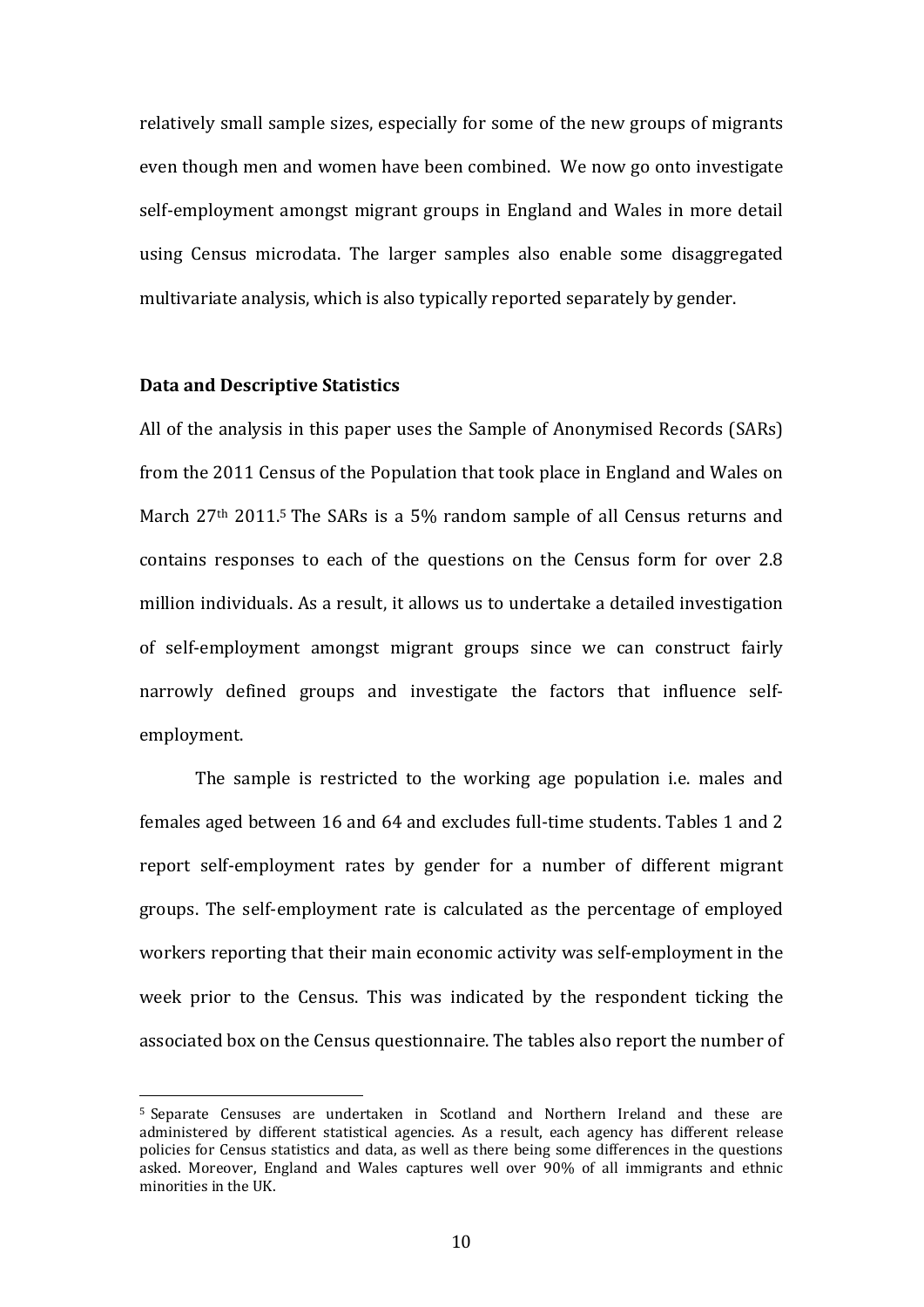individuals in employment for each group (i.e. the denominator used to calculate the self-employment rate). Table 1 presents this information for detailed ethnic groups, separating out individuals who were born in the UK from those born overseas. Table 2 is an analogous table for the main migrant groups. Further details on the construction of these groups can be found in the Appendix.

The self-employment rates for ethnic groups in 2011 share several features with those reported in previous studies (Clark and Drinkwater, 2010b). In particular, the rates are highest for Pakistani men and lowest for the Black groups. There are some differences for women, with the highest rates observed for the Chinese and the lowest for Black Caribbeans.<sup>6</sup> Some interesting differences for certain ethnic groups emerge if self-employment rates are compared according to whether workers were born in the UK or overseas, with rates tending to be slightly lower for those born in the UK for most ethnic groups but not all. The exceptions include men and women from the Other White and African ethnic groups.

The statistics reported in Table 2 provide further detail on some new migrant groups to the UK, especially in relation to the high levels of migration from other parts of Europe that has occurred over the last couple of decades. The increased importance of these groups can be seen by observing the number of observations, which indicate that migrants from new EU member states were the largest group for both men and women, with in excess of  $19,000$  and  $17,000$ workers from these countries present in the sample, respectively. Unsurprisingly, the majority (over  $80\%$ ) of migrants from accession countries

 $6$  Carter *et al.* (2015) discuss barriers to establishing businesses for women from ethnic minority groups in the UK.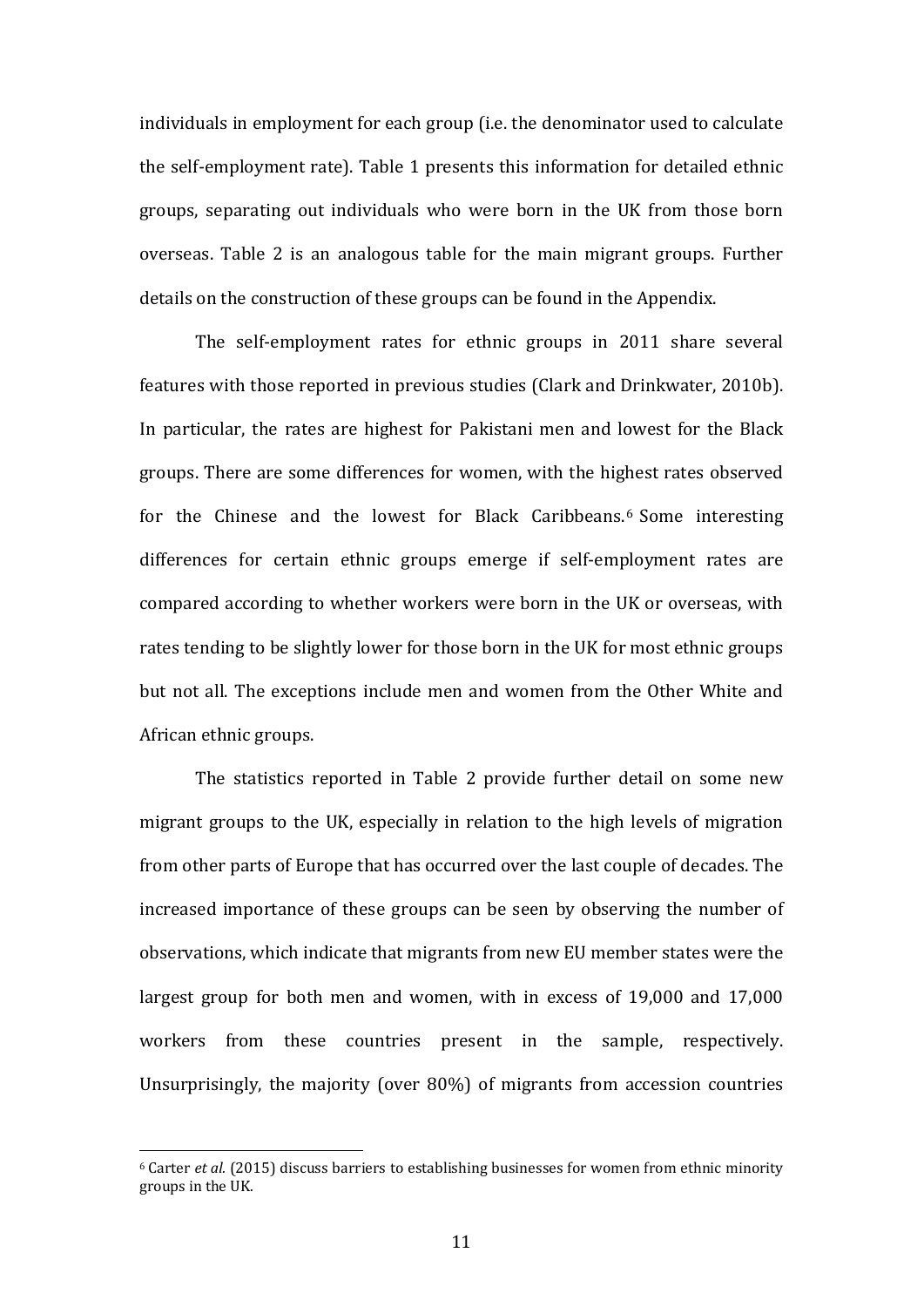arrived after the 2004 enlargement of the EU. This was the only migrant group where the percentage of arrivals after 2003 exceeded the percentage arriving before 2004. To provide some additional context for the self-employment statistics for each of the migrant groups, other key labour market indicators have been reported in Table A1 in the Appendix. More specifically, the table contains activity, employment (including and excluding students) and unemployment rates by gender.

Overall self-employment rates for men are highest for those born in Pakistan – with a very similar figure  $(36%)$  to that for the Pakistani ethnic group, as reported in Table 1. This is considerably higher than the next closest groups, men from Other European countries  $(28%)$  and Ireland  $(26%)$ . The lowest rates belong to men from the Old-EU, the Americas (both categories) and India, who all have rates below those of the UK born. The self-employment rate for men arriving after 2003 was lower than earlier arrivals for each of the groups. This was particularly noticeable for the Asian groups, with self-employment rates of less than 10% observed for more recent male migrants from India and Bangladesh compared to over 25% for migrants arriving before 2004. Selfemployment rates for women are more concentrated across the migrant groups, ranging only between 9% and 15%. Women born in the UK and Bangladesh have the lowest rates and the highest rates are observed for women born in Pakistan and other parts of Europe. There are far smaller differences in the selfemployment rates of migrants arriving before and after 2004 in comparison to men. The differences are less than 5 percentage points for most groups, compared to typically over 15 percentage points for men. Moreover, the self-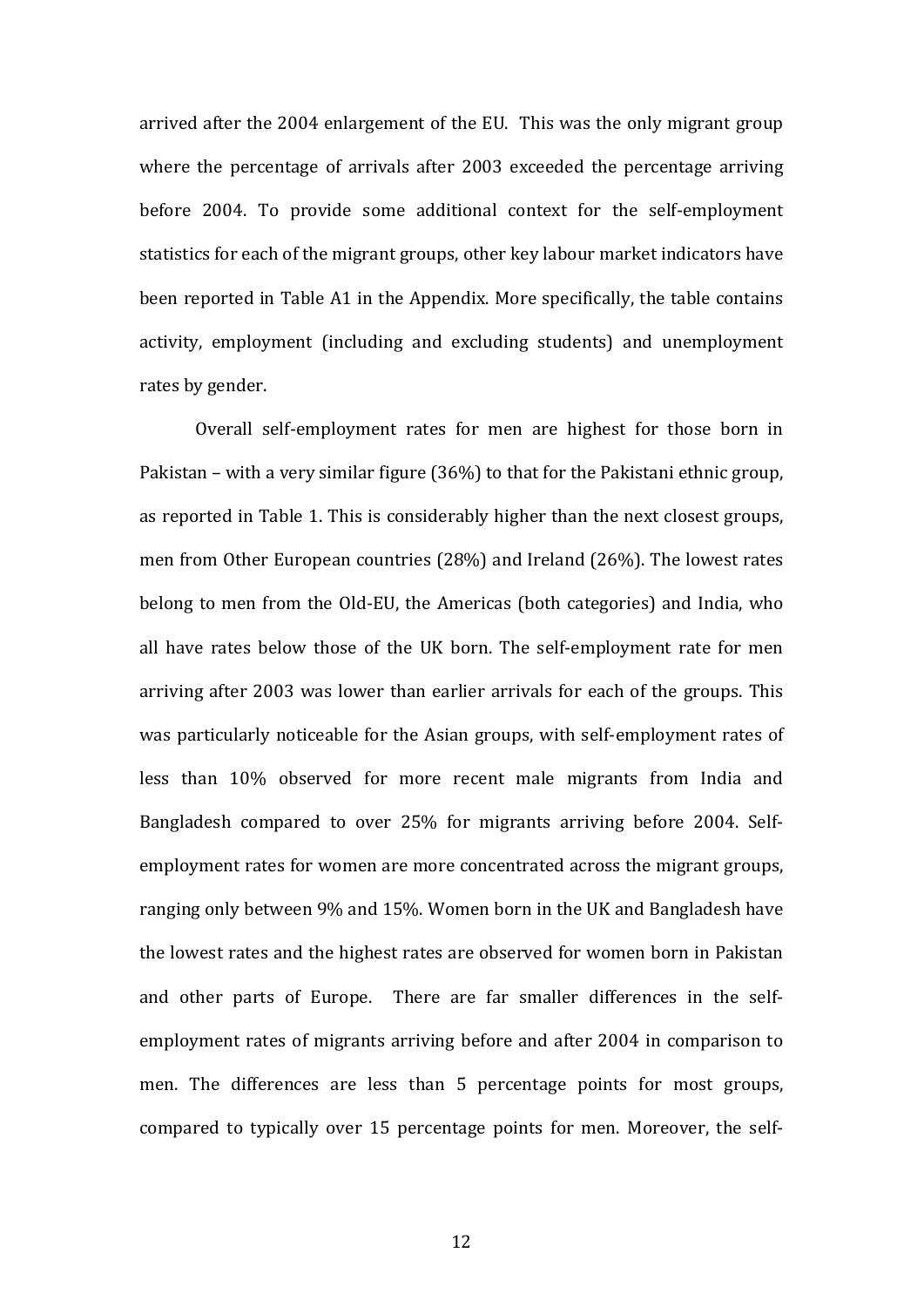employment rates for women from Central and South America arriving after 2003 are higher than for earlier arrivals from these countries.

Table 3 shows the type of self-employment for the main migrant groups by gender. Self-employment is categorized either on a full-time (works more than 30 hours a week) or part-time (works for 30 hours or less a week) basis and either working on their own or employing others (the actual number of others being employed is not recorded). The majority of self-employed men in each of the migrant groups are full-time and do not employ others. This is least apparent for self-employed men born in Bangladesh since almost 50% of this group work part-time, compared with less than 20% of men from most other groups. Interestingly, a relatively high proportion of men from Bangladesh (almost 20%) are in the part-time and employing others category, which is by far the highest amongst any of the groups.<sup>7</sup> Over a third of self-employed men born in Pakistan work part-time. In contrast, part-time self-employment is a far more important activity for women, accounting for over a half of all self-employed women and in excess of 40% for all migrant groups. The percentage of women employing others is similar to men, at just over 20%, but is relatively high for some of the (South Asian) groups, especially those born in Bangladesh.

Given that the type of self-employment is related to industrial sector, Table 4 reports self-employment by grouped sectors for migrant groups by gender. There are some notable concentrations including in Transport, Food/Restaurants and Retail for men born in Asia, especially those from Pakistan and Bangladesh. Further information is available by examining more

 $\frac{7}{10}$  The denominator for this group is relatively small, with only 746 self-employed men born in Bangladesh in the sample, which is the third smallest of the groups reported in Table 3.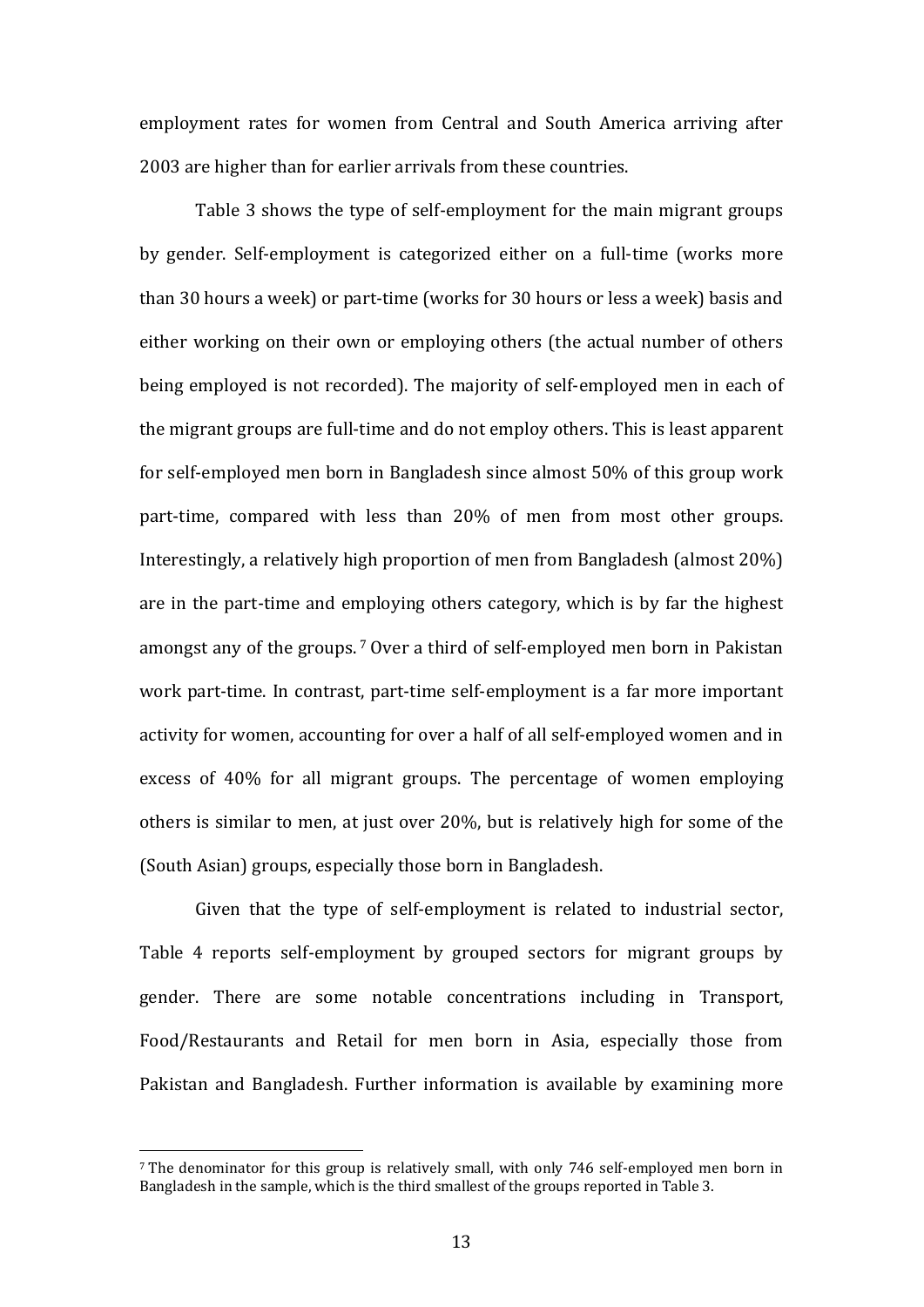disaggregated industrial categories. For example, over 40% of self-employed men born in Pakistan work in Transportation & Storage and around two-thirds of self-employed men born in Bangladesh either work in this sector or Accommodation & Food Service Activities. There are also relatively high sectoral concentrations amongst self-employed women born in Indian, Pakistan, Bangladesh and other parts of Asia in these sectors. More than a half of selfemployed women from New-EU member states work in Health, Education, Administration and Public Services.

#### **Multivariate Analysis**

 

We now proceed to undertake some regression analysis in order to examine the influence of socio-economic characteristics on self-employment and also to establish whether the extent of the differences across migrant groups. Therefore, the first set of regressions relate to pooled probit models that have been estimated separately for men and women relative to the UK born to determine whether the raw differences identified in the previous section continue to be observed after controlling for other influences. Two empirical specifications have been estimated for each probit model. The basic specification includes a standard set of socio-economic characteristics as explanatory variables, while the augmented specification adds in controls for ethnicity, religion, self-reported health and housing tenure.<sup>8</sup> Table 5 reports marginal effects, calculated at

 $8$  These variables have been included in the augmented specification because of the interrelationships that exist between migrant group, ethnicity and religion, which will influence the estimates for the different migrant groups (relative to the UK born). There are several data issues in connection to health and self-employment, as discussed in Simeos *et al.* (2015). Housing tenure can have an important effect on self-employment because of the ability to ease credit constraints (Black *et al.*, 1996) but housing tenure is likely to be endogenous in a single equation regression framework (Henley, 2004).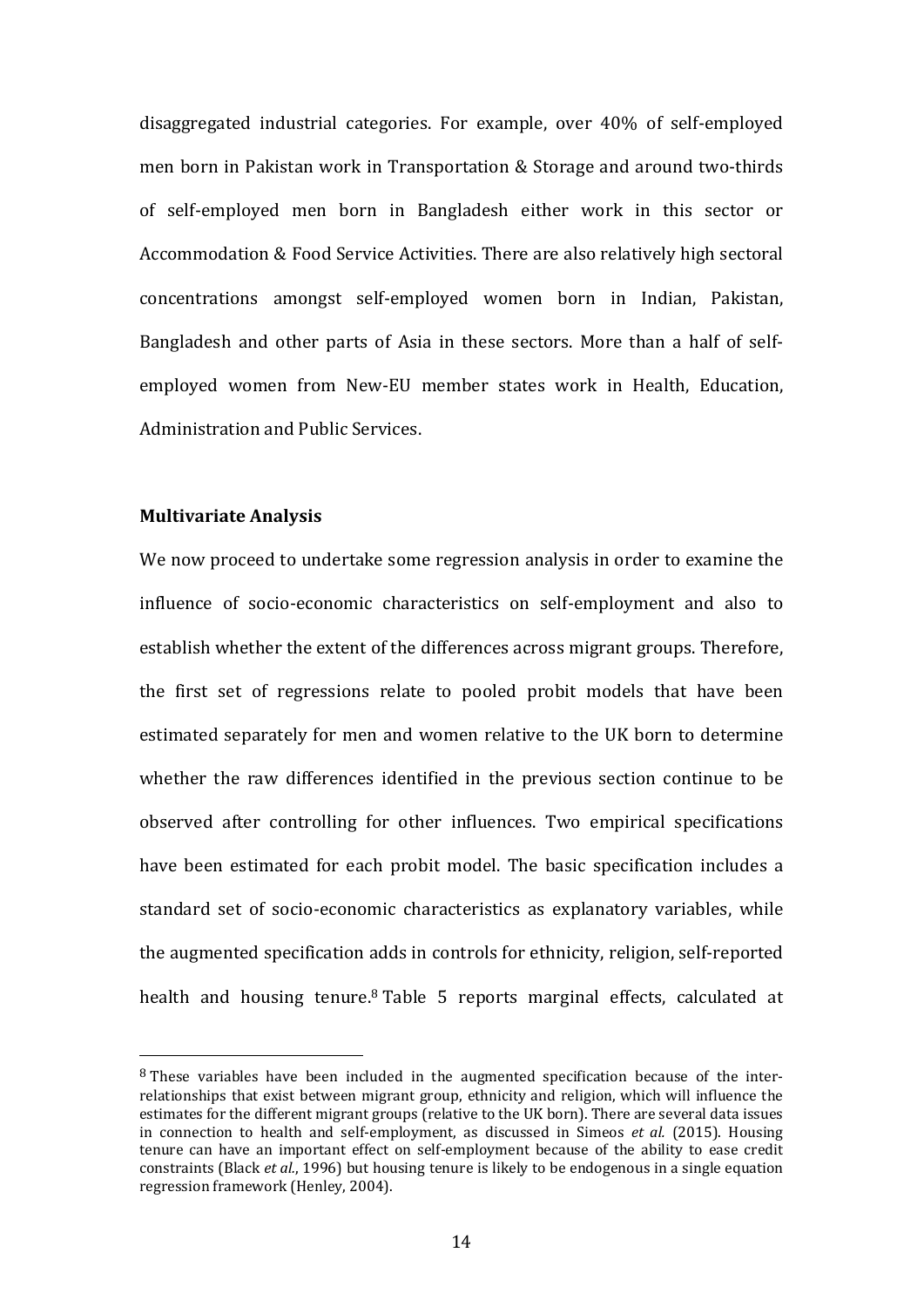sample means, and associated p-values for the two specifications for men and women. The marginal effects indicate the probability of self-employment for each migrant group relative to the UK born after controlling for observable differences. A positive marginal effect indicates that a particular migrant group is more likely to be self-employed than the UK born after controlling for the explanatory variables that have been included in the particular model. The magnitude of the marginal effect represents the percentage-point differential relative to the UK born. Thus, a marginal effect of 0.05 indicates that the probability of an individual from that group being self-employed is 5 percentage points higher than a comparable person who was born in the UK. The p-value is used to determine the statistical significance of each effect, with a p-value of 0.05 or less suggesting a significant relationship at commonly used levels using a twotailed test.<sup>9</sup>

As shown in Table 2, the highest probability of being self-employed belongs to men born in Pakistan. The estimates in Table 5 reveal that men born in Pakistan have a probability of self-employment that is 15 percentage points higher than the UK born after controlling for a basic set of factors. Migrants from New-EU member states and other parts of Europe are each 7 percentage points more likely to be self-employed. Self-employment is significantly lower for men from several migrant groups (Old-EU, Africa, India, North America & Caribbean and Central  $\&$  South America) than the UK born but the magnitude of the differences are relatively small since they are in the order of 1-3 percentage points. Women from New-EU member states are most likely to be self-employed

<sup>&</sup>lt;sup>9</sup> A full set of results for each of the pooled models using the basic specification appears in Table A2 in the Appendix, along with the means of the explanatory variables. The estimates in this table are generally consistent with the empirical regularities summarised in Simeos *et al.* (2015).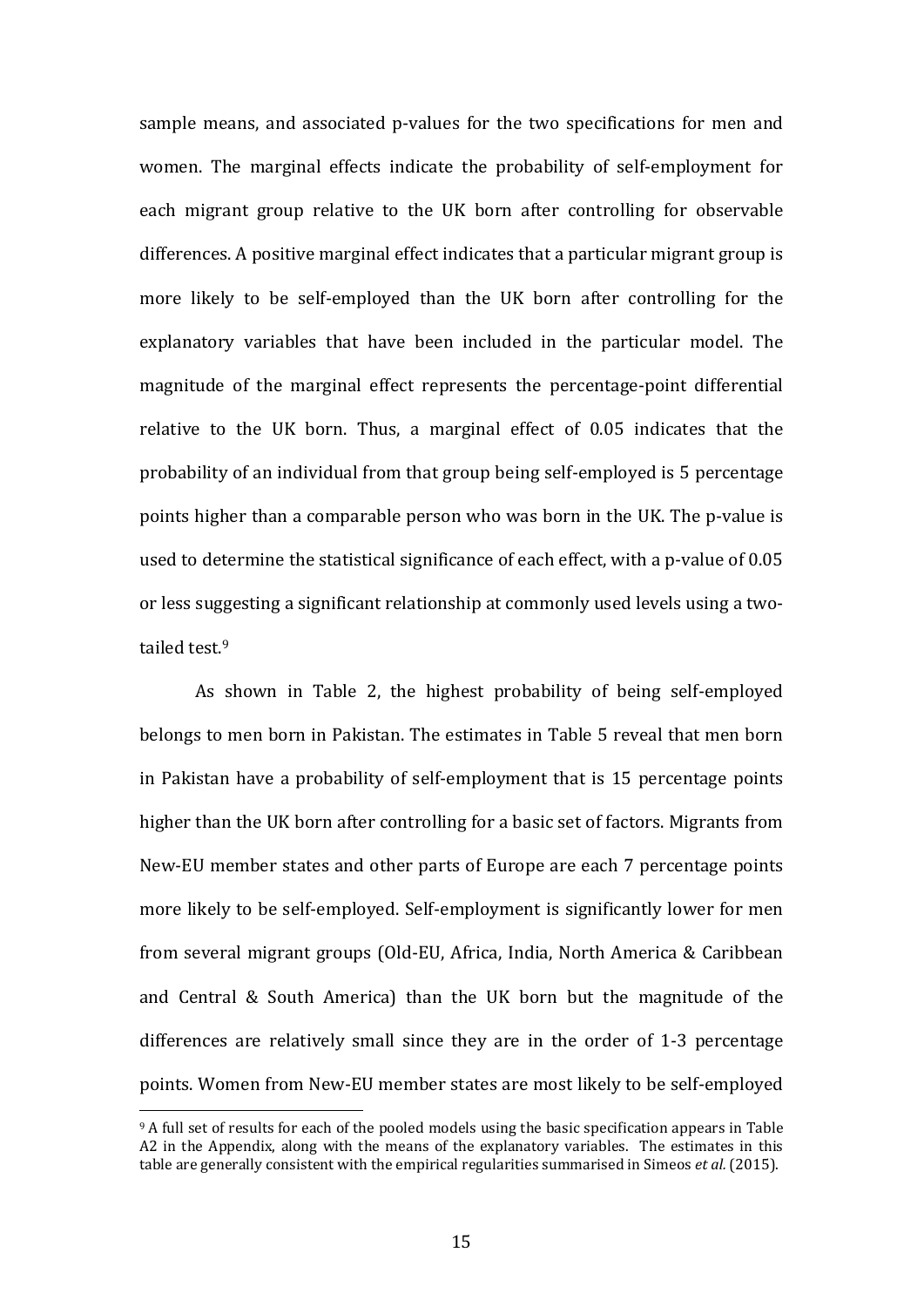after controlling for the basic set of characteristics, followed by migrants from Pakistan and other parts of Europe. The adjusted self-employment probabilities for the remainder of the groups of migrant women are clustered around the UK born, with marginal effects of between -2 and 2 percentage points observed for these groups.

The estimates from the augmented specifications tend to be fairly similar for most groups. The largest differences between the basic and augmented models can be seen for men born in Pakistan – most likely because of the interrelationships between ethnicity, religion and country of birth. This group does not have the highest adjusted probability of self-employment in the augmented specification – this distinction belongs to migrants from New-EU member states. Some of the significant relationships in the basic models also become insignificant in the augmented models such as for male migrants from Africa, North America  $&$  the Caribbean and Central  $&$  South America and female migrants from Ireland and Bangladesh. There is also a change in sign for this latter group, as well as for women from India.

The final two columns in Table 5 report marginal effects and p-values for the probability that a self-employed person (men and women combined) employs others for each migrant group, relative to the UK born. The explanatory variables included in this probit model consist of the controls in the basic specification for estimating the probability of self-employment plus  $(21)$  dummy variables for industrial section based on the 2007 Standard Industrial Classification (SIC2007). After controlling for these variables, the probability of having employees is significantly higher than for the UK born for 7 out of the 12 migrant groups. Migrants from Bangladesh, other parts of Asia, India and other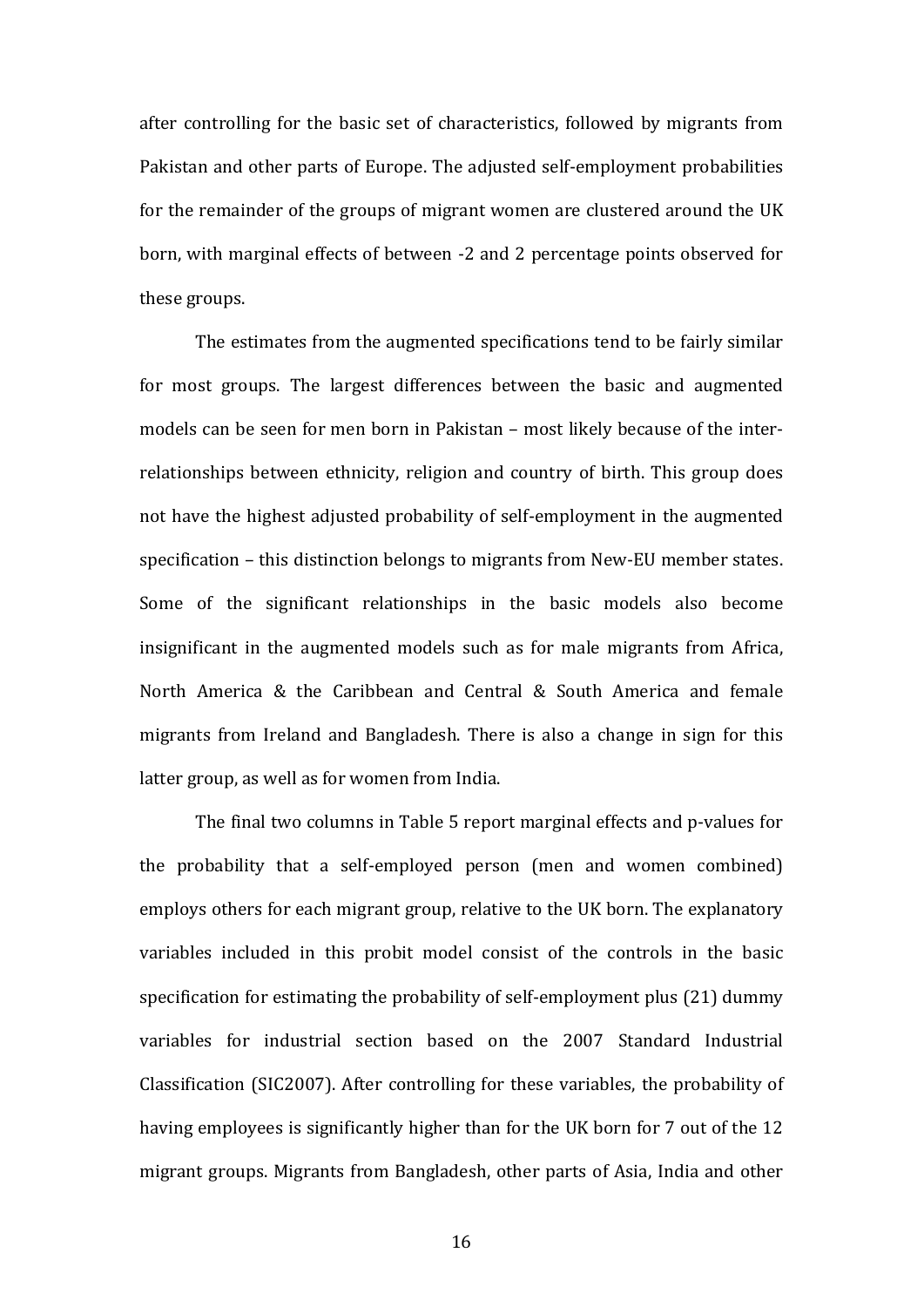European countries have the highest probability of employing others. This probability is at least 6 percentage points higher for these groups than it is for the UK born and 15 and 9 percentage points higher for entrepreneurs from Bangladesh and Other parts of Asia respectively. The only migrant groups to have a significantly lower probability of employing others are those born in New-EU member states, Central & South America and Oceania. However, the difference in the probability of employing others between these groups and the UK born is 4 percentage points or less.

The next set of regression models (reported in Tables 6-8) estimate the probability of self-employment and of employing others separately for four migrant categories. These categories relate to migrants from Old-EU member states (including Ireland), New-EU member states, Other Europe and Outside Europe. These are four policy-relevant categories since they relate to two groups with freedom of movement: one pre-2004 and another since 2004 and two which don't: one from Europe and another from outside. The models allow for the determinants of self-employment, including time of arrival and English language ability, to be investigated separately for the four aggregated migrant groups. Means for the explanatory variables for each category are reported in Table  $A3$  in the Appendix.<sup>10</sup> This table highlights some interesting differences between the categories including a relatively high proportion of people from immigrant groups in 'other qualifications' category. This is particularly the case for New-EU migrants, where this percentage is in excess of  $40\%$ , compared to  $6\%$  for the entire sample, as reported in Table A2. Estimating the models for

 $10$  Some of the dummy variables included in the pooled models, such as for regions and marital status, have been combined because of the relatively small number of observations in some of the categories included in the pooled models for some of the migrant categories.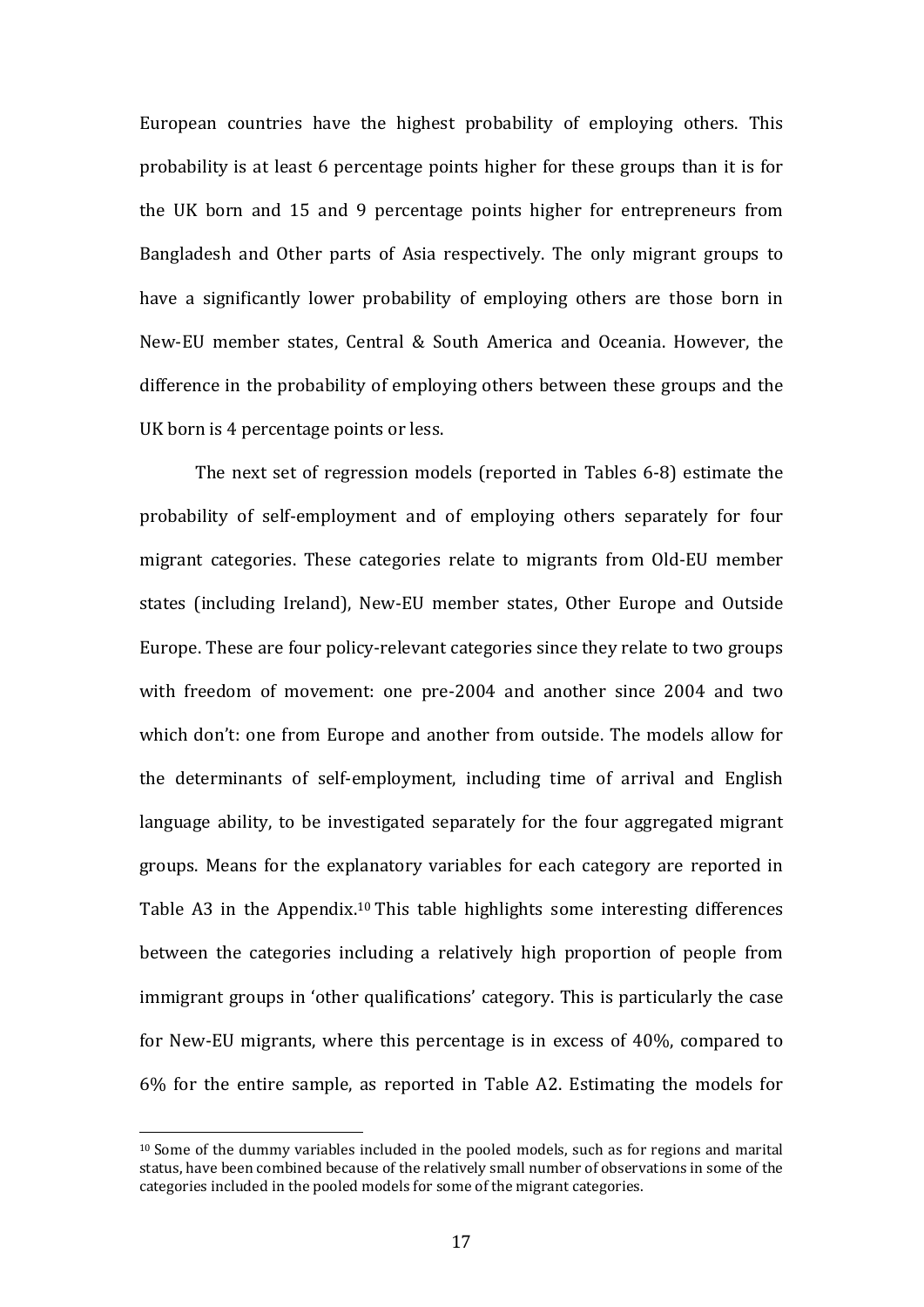more categories provides more detailed information e.g. on cohort effects but also results in some relatively small cell sizes for some variables, making the estimates less precise.

In terms of the new migration-specific variables, then male migrants who have been in the UK for longer are far more likely to be self-employed. This is most noticeable for men from outside Europe, where the difference in the probability of self-employment between those arriving before 1990 compared to those after 2007 is around 12 percentage points. The comparable difference for migrants from Old-EU member states is 3 percentage points. The cohort dummies are far less important for male migrants from New-EU member states. In fact, migrants from this group who arrived in the UK between 2001 and 2003 are most likely to be self-employed and have a self-employment rate which is more than  $8$  percentage points higher than those arriving pre-1990 after controlling for other factors. This accords with evidence provided by Clark and Drinkwater (2008) who report that a high proportion of EUA8 migrants arriving in this period were self-employed because this group were able to enter the labour market through this route prior to the 2004 enlargement. These estimates suggest that this effect has persisted, with large numbers of EUA8 migrants arriving during this period remaining in the UK as self-employed workers. 

The results for women migrants with respect to period of arrival in the UK are somewhat different to those for men. Although more recent female arrivals from outside Europe are also significantly less likely to be self-employed, the differentials are far smaller in comparison to their male counterparts (less than a 4 percentage point differential compared to around  $12$  percentage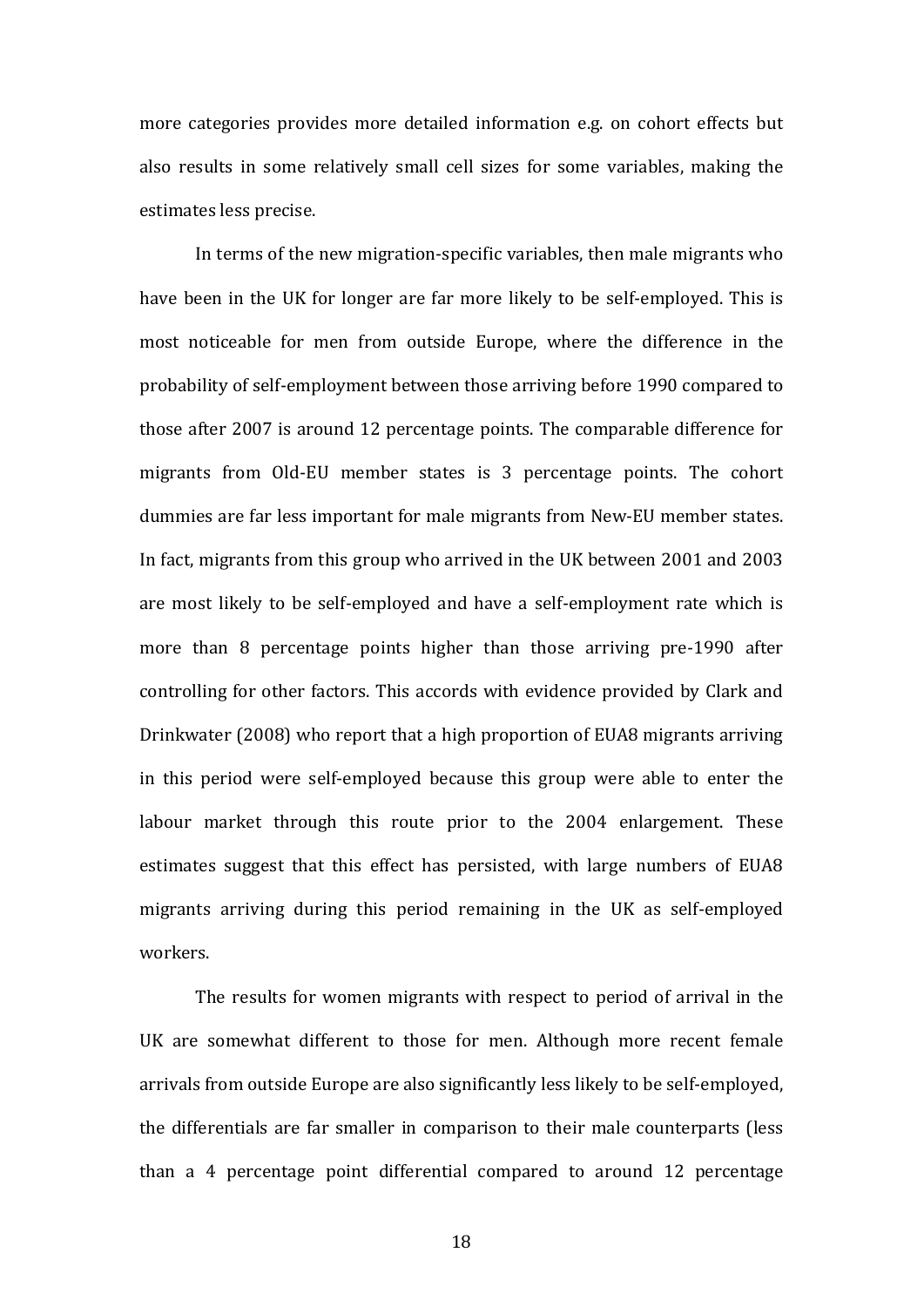points). Moreover, the cohort dummies are not significantly different from zero for women migrants from the other three categories: Old-EU, New-EU and Other Europe. In fact, women migrants arriving from New-EU member states and other parts of Europe since 2007 are slightly more likely (by around 1-2 percentage points) to be self-employed compared to earlier arrivals. This suggests that the migration policy-induced effects may be slightly different for men and women from these countries or that women arriving in the UK more recently are increasingly exploiting opportunities in self-employment.

There is also some variation in the effect of (English) language proficiency on self-employment. For some categories, such as men from the Old-EU, those with the best (self-defined) English language skills are more likely to be selfemployed. Whilst for some other categories (e.g. women from Outside Europe), those with the best language skills are more likely to be observed in the paid labour market, where they may be able to achieve higher rewards. The estimates for men born in the Old-EU are particularly interesting, with the difference in self-employment rates between men whose main language is English and those who do not speak English well at all being 9 percentage points. Men born in Other Europe and Outside Europe who speak English well are significantly more likely to be self-employed (by 4-5 percentage points after controlling for other influences) than those whose main language is English. There are fewer significant differences for women. In particular, the only significant effects at the 5% level are observed for women from the Old-EU and Outside Europe. Women from the Old-EU member states who speak English very well have slightly higher adjusted self-employment rates, whilst women from Outside Europe who speak English well and do not speak English well are significantly more likely to be self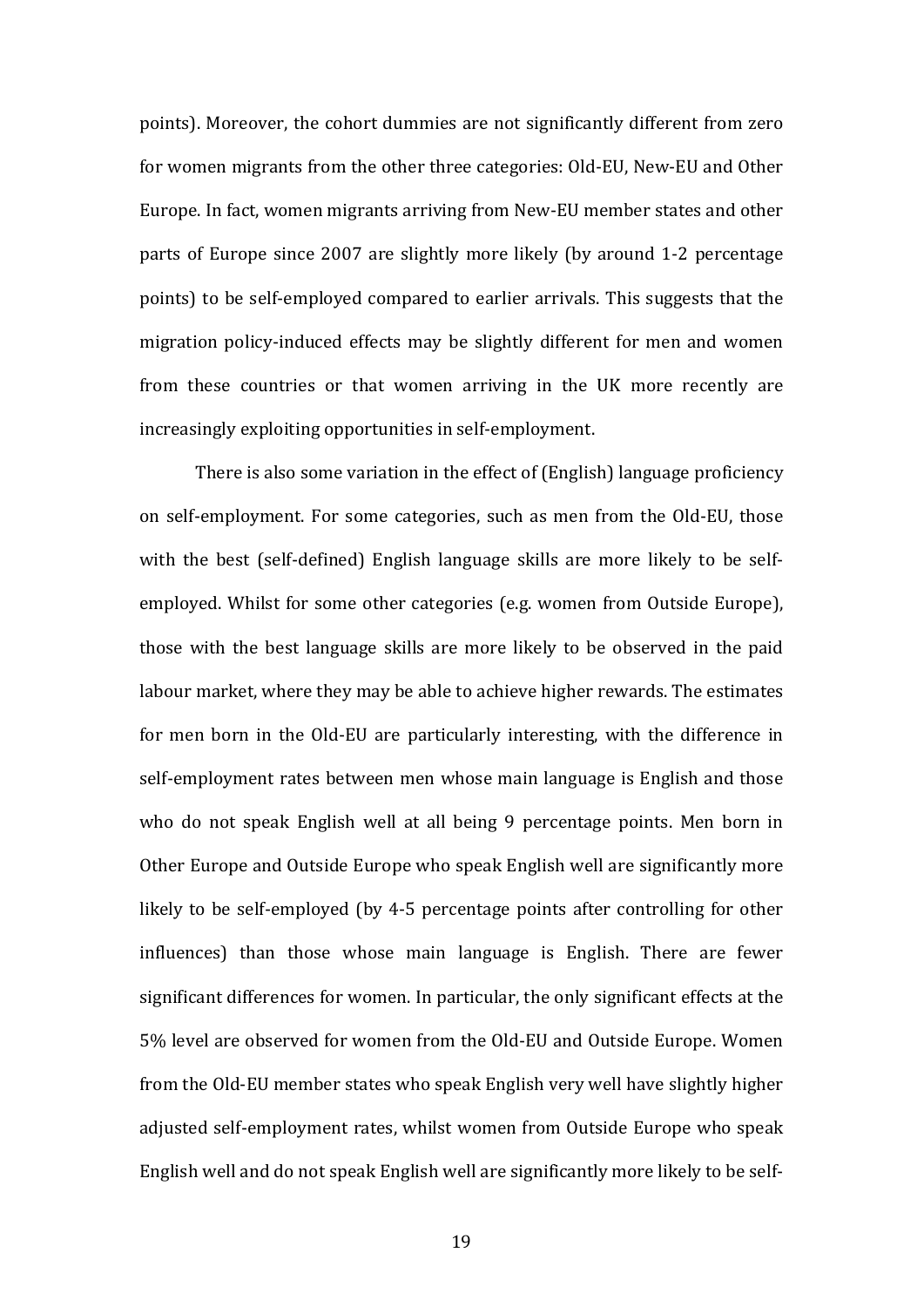employed than those whose main language is English. Overall, there are no clear patterns amongst the categories but it certainly does not seem to be the case that self-employment is concentrated amongst migrants with the poorest English language skills.

Tables 6 and 7 also indicate a number of other differences between the migrant groups in relation to the determinants of self-employment. The largest age effects are observed for men from the Old-EU, with age being statistically insignificant for men from other parts of Europe apart from in the 55-64 age group. The influence of age is generally smaller for women. Male graduates from the New-EU, Other Europe and Outside Europe are significantly less likely to be self-employed than those with no qualifications. This is also the case for women migrants from New-EU member states. These findings therefore appear to augment the results with regards to English language ability. There are significant regional effects, especially for New-EU migrants, where adjusted selfemployment rates for men living in London are in excess of 20 percentage points higher than they are in the other four regions. A similar effect can be observed for women from this group but the differentials compared to the other regions are lower at around 12 percentage points. The results with regards to marital status tend to suggest a positive effect of marriage, with significantly positive effects observed for three of the migrant categories for men and women. Workers with dependent children are also more likely to be self-employed, although there are some variations between the groups.

The migration-specific variables also influence the probability of employing others to a varying degree for the different migrant categories, as shown in Table 8. Some of the time of arrival dummies are significant, with a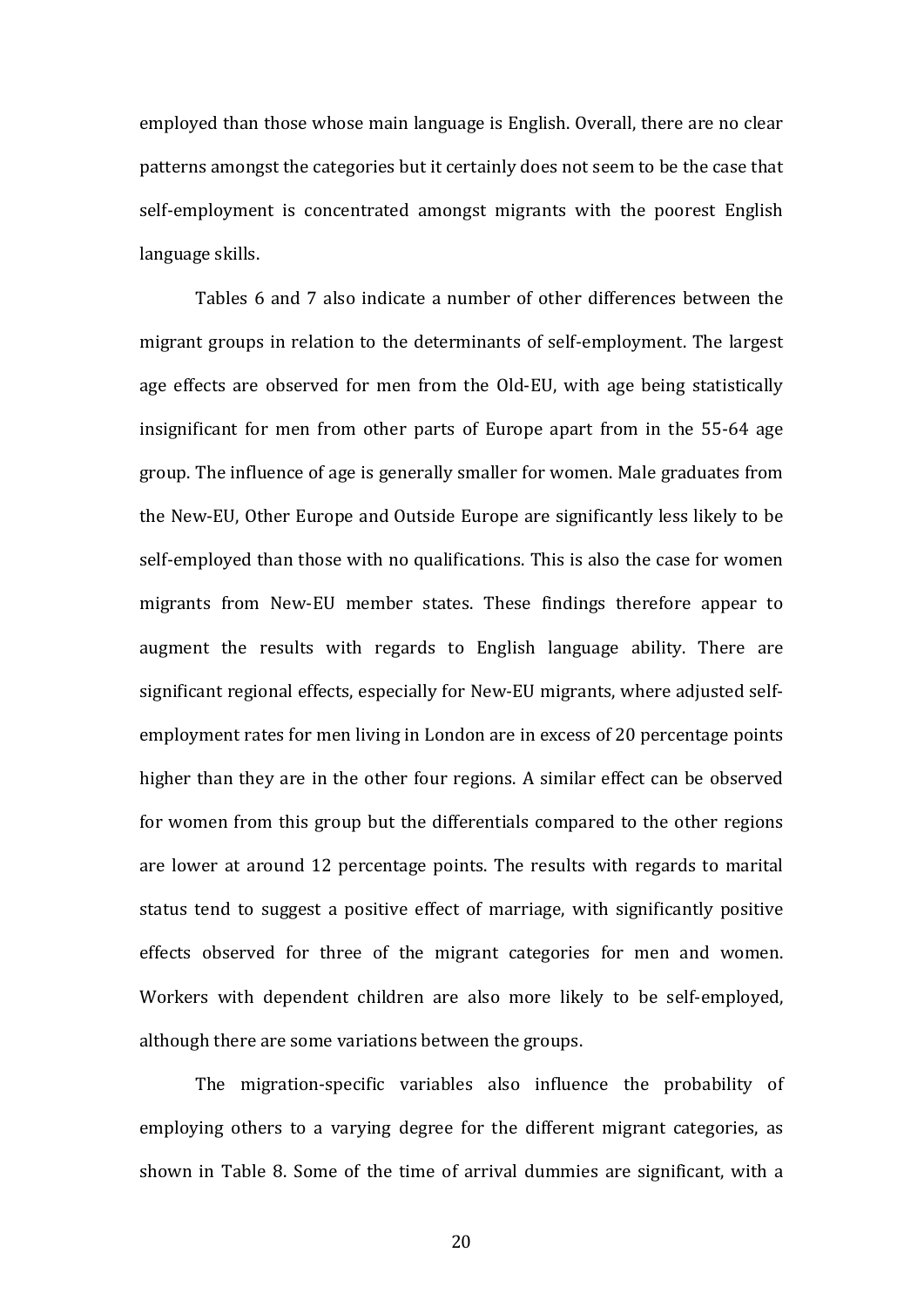clear indication that more recent arrivals are less likely to employ others observed for migrants from the New-EU and from Outside Europe. There are also some significant effects with regards to the English language indicators. Most notably, migrant entrepreneurs from Outside Europe who speak English as a main language are significantly less likely to employ others in comparison to other comparable workers in the four other language categories, with the difference increasing as the level of language proficiency deteriorates. The marginal effect for entrepreneurs from New-EU member states is also significant at the 10% level but indicates that who do not speak English well are less likely to employ others.

In terms of the other variables, the probability of employing others is highest for the voungest age category amongst migrants from Outside Europe after other characteristics have been controlled for.<sup>11</sup> Entrepreneurs with degrees from Other Europe are significantly less likely than those without any qualifications to employ others, with some other qualifications dummies significant for migrants from the Old-EU, Other Europe and Outside Europe. There are no significant regional effects. The family variables exert an influence for some of the categories, with an indication that married entrepreneurs with children are more likely to employ others, especially amongst migrants from the Old-EU and Outside Europe. Finally, as expected, part-time entrepreneurs in each of the four groups are significantly less likely to employ others, as are women from all categories apart from the New-EU.

 $11$  The percentage employing others does increase with age for all migration categories in the raw data but the age differences are relatively small for people born in the New-EU and Outside Europe.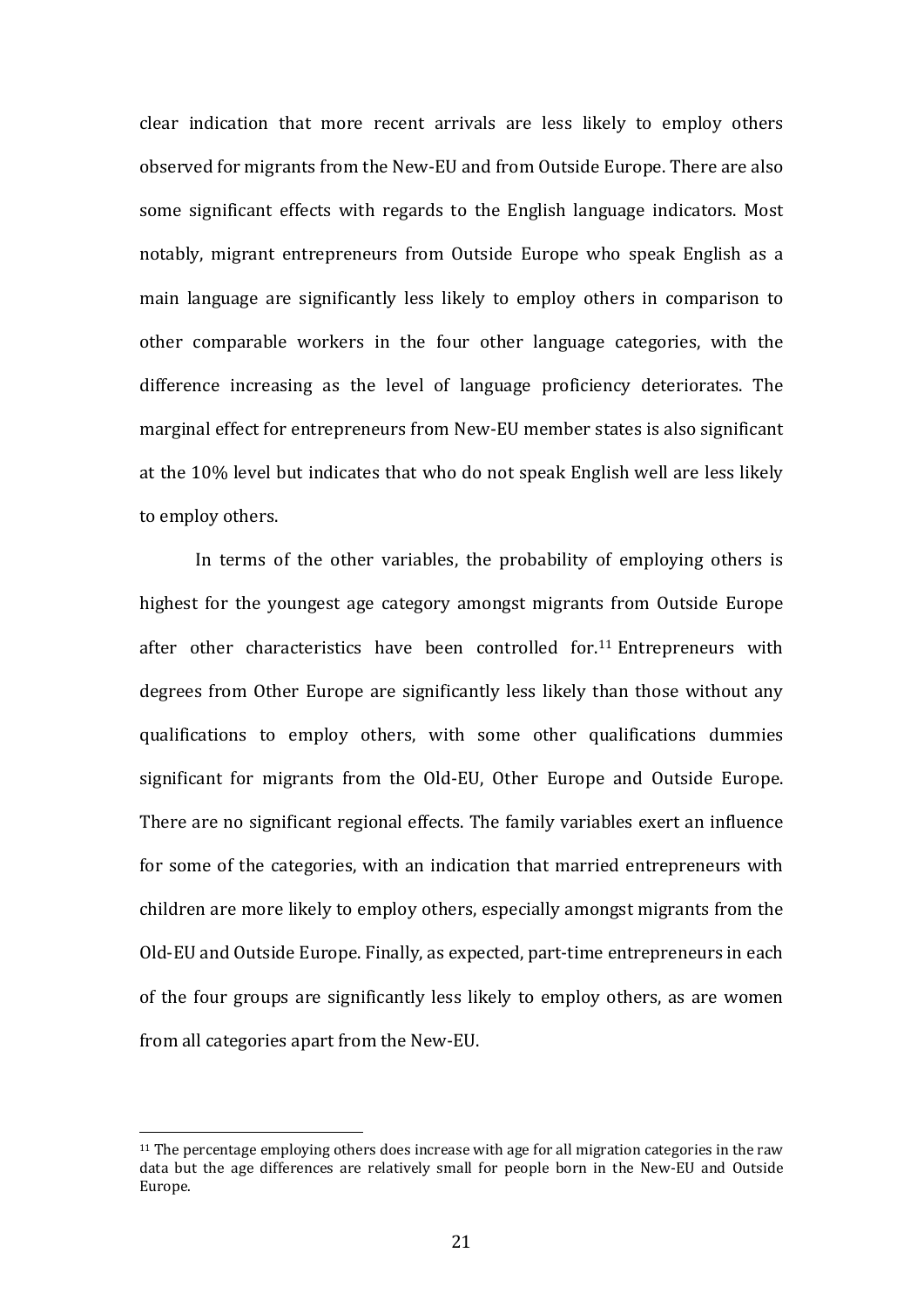#### **Conclusion**

The UK experienced an unprecedented increase in immigration in the first decade of the  $21^{st}$  century, especially following EU enlargement in 2004. As well as affecting public attitudes, these inflows have also influenced patterns of labour market activity including self-employment. In this paper, we have analysed how self-employment varies across different migrant groups, both in terms of its incidence and broad nature. Moreover, the reasons for the observed differences have been examined in some detail, with particular attention being paid to the influence of some new variables that were included in the 2011 Census, especially year of arrival in the UK and English language proficiency.

Our findings suggest that whilst self-employment has remained high for some established migrant groups, especially men born in Pakistan, high rates are also observed for migrants from countries that acceded to the EU in 2004 and 2007. However, the drivers of these high self-employment rates are likely to be quite different. Previous research has indicated that a lack of suitable opportunities in the paid employment, partly due to discrimination, is important for the more established groups (Clark and Drinkwater, 2000; 2010a). In contrast, changes in migration policy including allowing entrepreneurs to access the labour market in the pre-enlargement or transitional periods, as well as the introduction of the PBS for people from non-EEA countries, appear to have been important influences for newer groups of migrants to the UK. Self-employment is also relatively high amongst several groups of women migrants, in comparison to the UK born. Furthermore, there are only small differences between recent and earlier arrivals for some groups, such as for women from Old-EU and New-EU member states. In terms of the effect of explanatory variables, some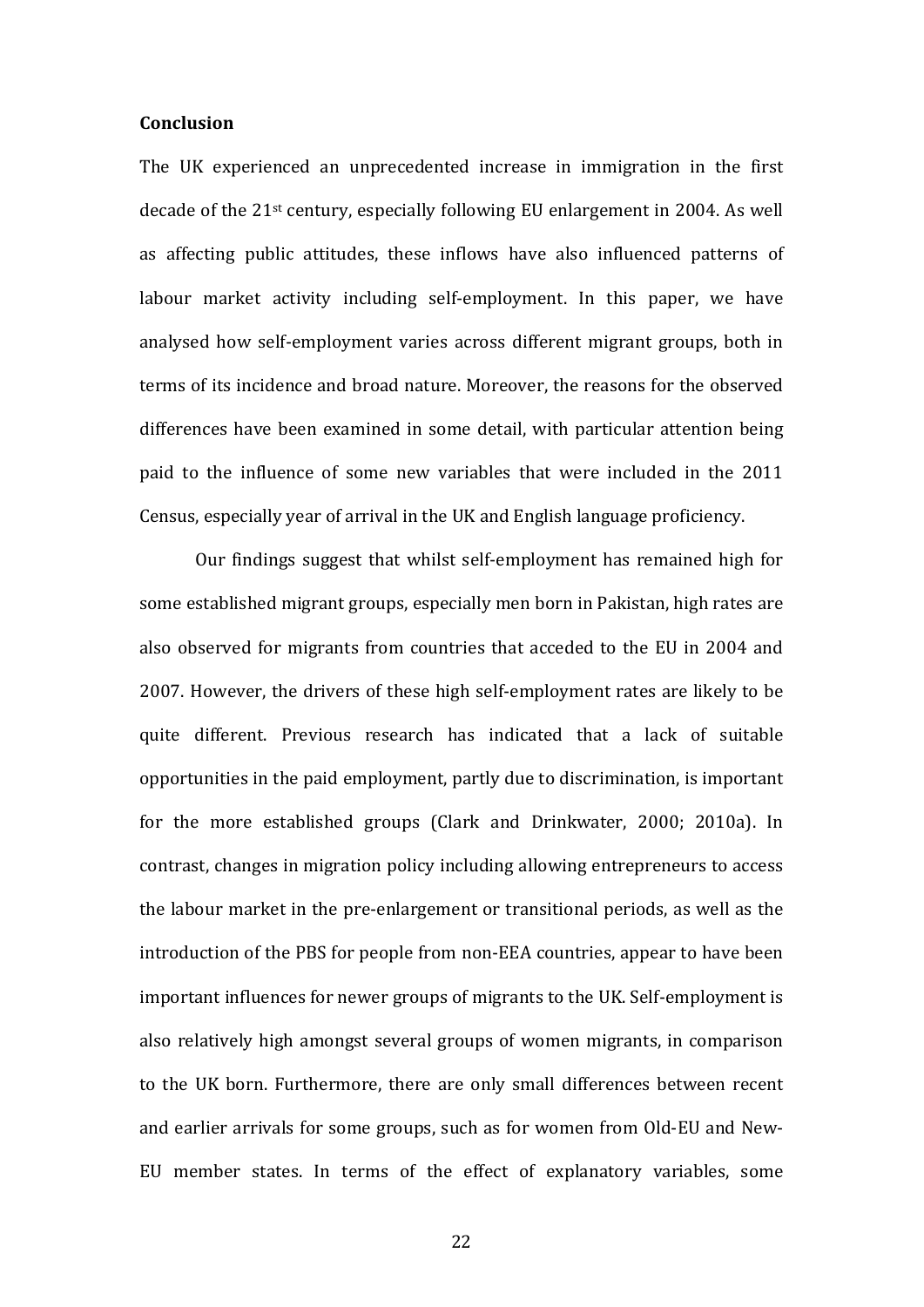similarities are found amongst the different categories of migrants including in relation to broad regional variations. However, there are also some differences between the categories, including for English language ability and qualifications.

There are also significant differences in the probability of employing others and its determinants. Entrepreneurs from Bangladesh and Other Asian countries are most likely to employ others, whilst the probability of employing others is highest for those with poorer language skills amongst migrants from Outside Europe. These findings are important in the context of needing to expand and diversify the economic base in the UK following the recession, especially given the cuts to the public sector workforce that have already occurred and others that are planned. It may be possible to further investigate this aspect by examining the number of people that are employed by different migrant groups using the Labour Force Survey, although this may be limited to some extent by sample size restrictions.

Taken together, the findings suggest that recent changes in migration policy have had an impact, both directly and more indirectly, on self-employment and entrepreneurship in the UK. This applies both in relation to boosting rates of self-employment, given the high levels observed for some groups of (recent) migrants compared to the UK born  $-$  especially amongst women, as well as for the probability of employing others. As a result, there may be scope to further refine and develop migration policy with regards to immigrant entrepreneurship in order to achieve particular targets related to broadening the UK's economic base. More detailed sectoral analysis should be able to shed further light on the extent to which this can be achieved, especially since self-employment may be concentrated in particular low value/skill sectors for some groups.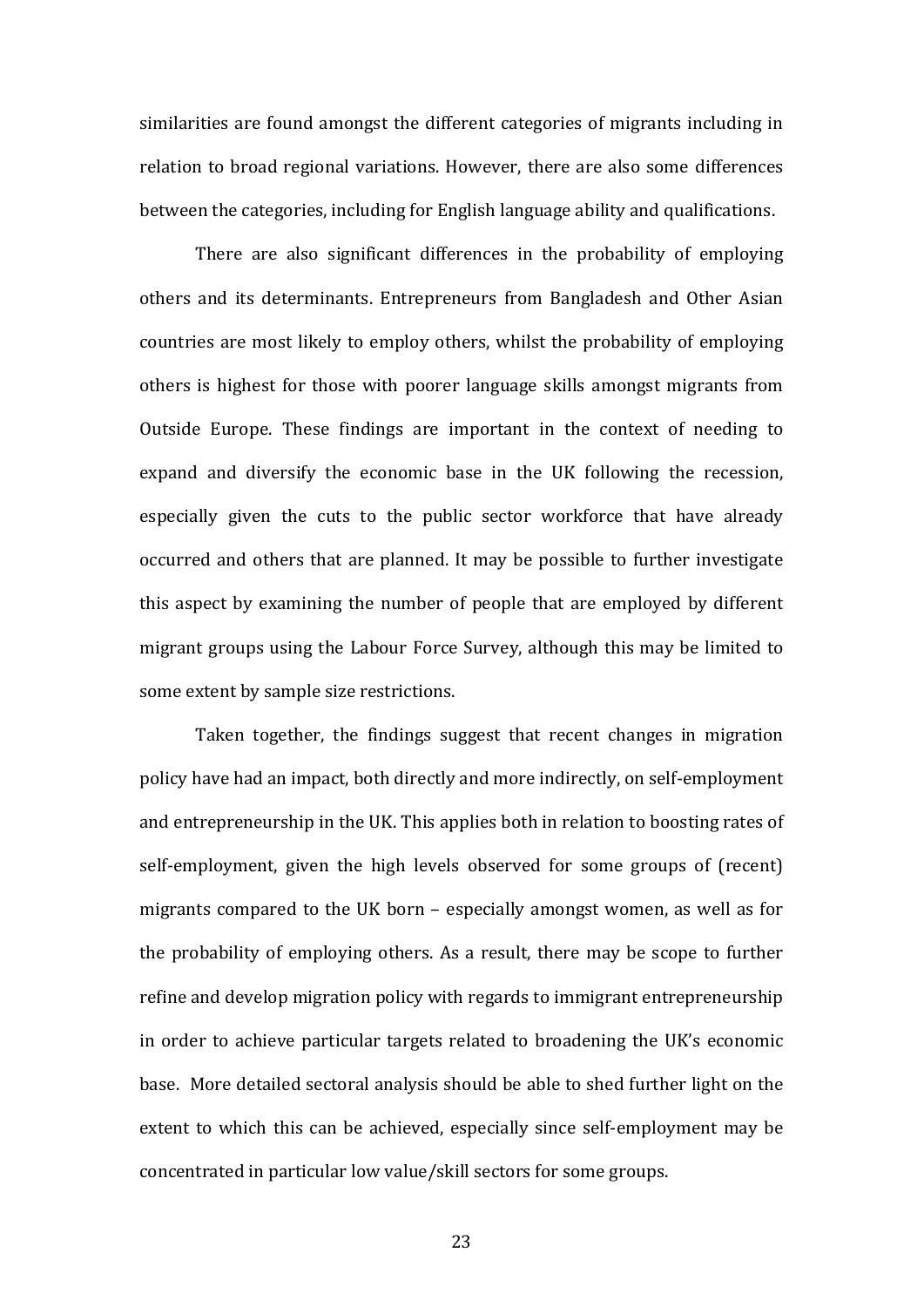#### **References**

- Ajayi-Obe, O. and Parker, S. (2005), "The changing nature of work among the self‐employed in the 1990s: Evidence from Britain", *Journal of Labor Research*, **26**, 501‐517.
- Aldrich, H., Cater, J., Jones, T., McEvoy, D. and Velleman, P. (1985), "Ethnic residential concentration and the protected market hypothesis", *Social Forces,* **63**, 996‐1009.
- Basu, A. (1998), "An exploration of entrepreneurial activity among Asian small businesses in Britain", *Small Business Economics,* **10**, 313‐326.
- Basu, A. and Altinay, E. (2002), "The interaction between culture and entrepreneurship in London's immigrant businesses", *International Small Business Journal*, **20**, 371‐393.
- Behling, F. and Harvey, M. (2015), "The evolution of false self-employment in the British construction industry: A neo-Polanyian account of labour market formation", *Work, Employment and Society,* forthcoming.
- Black, J., De Meza, D. and Jeffreys, D. (1996), "House prices, the supply of collateral and the enterprise economy", *Economic Journal*, **106**, 60-75.
- Blanchflower, D., Levine, P. and Zimmermann, D. (2003), "Discrimination in the small‐business credit market", *Review of Economics and Statistics*, **85**, 930‐943.
- Borjas, G. J. (1986), "The self-employment experience of immigrants", *Journal of Human Resources*, **21**, 485‐506.
- Borjas, G. J. and Bronars, S. (1989), "Customer discrimination and selfemployment", *Journal of Political Economy*, 97, 581-605.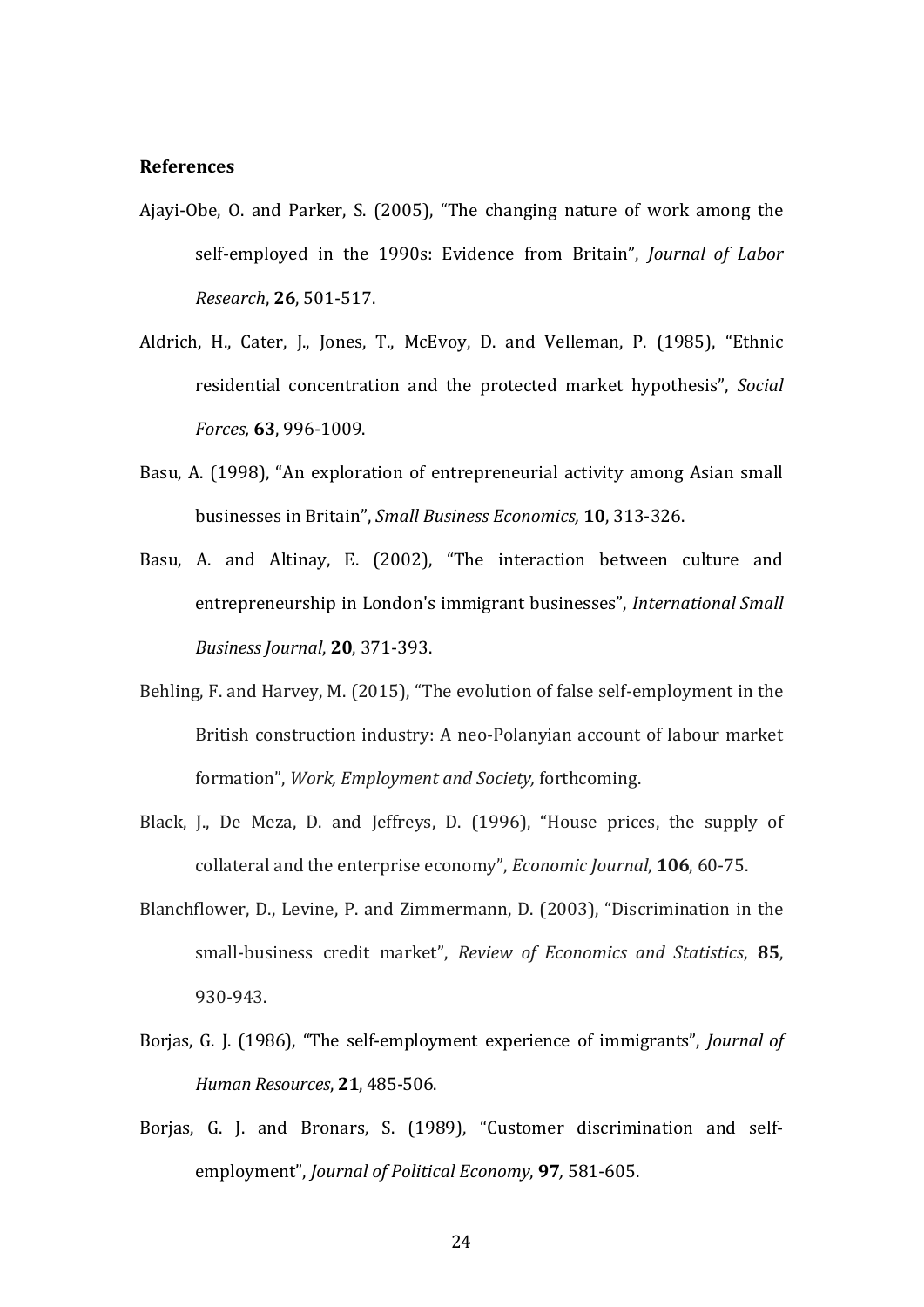- Borooah, V. K. and Hart, M. (1999), "Factors affecting self-employment among Indian and Black Caribbean men in Britain", *Small Business Economics*, **13**, 111‐129.
- Caliendo, M., Fossen, F. M and Kritikos, A. S. (2009), "Risk attitudes of nascent entrepreneurs – New evidence from an experimentally validated survey". *Small Business Economics*, **32**, 153‐167.
- Carter, S., Mwaura, S., Ram, M., Trehan, K. and Jones, T. (2015), "Barriers to ethnic minority and women's enterprise: Existing evidence, policy tensions and unsettled questions", *International Small Business Journal*, **33**, 49‐69.
- Castles, S., De Haas, H. and Miller, M. J. (2013), *The Age of Migration: International Population Movements in the Modern World*, 5th Edition, Palgrave Macmillan, Basingstoke.
- Clark, K. and Drinkwater, S. (1998), "Ethnicity and self-employment in Britain", *Oxford Bulletin of Economics and Statistics*, **60**, 383‐407.
- Clark, K. and Drinkwater, S. (2000), "Pushed in or pulled out? Self-employment among ethnic minorities in England and Wales", *Labour Economics*, 7, 603‐628.
- Clark, K. and Drinkwater, S. (2008), "The labour-market performance of recent migrants", *Oxford Review of Economic Policy*, **24**, 495‐516.
- Clark, K. and Drinkwater, S. (2010a), "Patterns of ethnic self-employment in time and space: Evidence from British Census microdata", *Small Business Economics*, **34**, 323‐338.
- Clark, K. and Drinkwater, S. (2010b), "Recent trends in minority ethnic entrepreneurship in Britain", *International Small Business Journal*, **28**, 136‐146.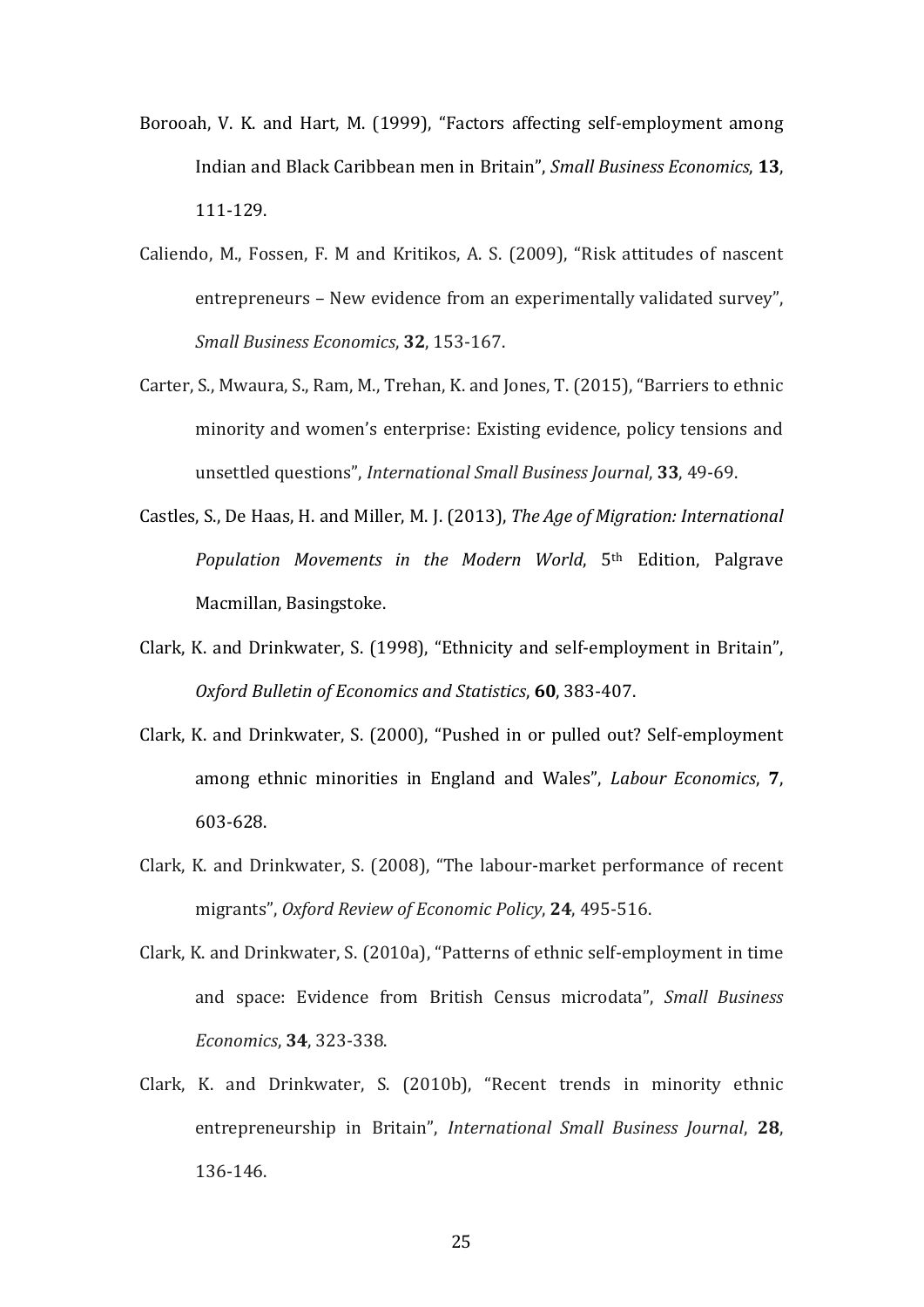- Cobas, J. A. (1986), "Paths to self-employment among immigrants: An analysis of four interpretations", *Sociological Perspectives*, **29**, 101-120.
- Devitt, C. (2012), "Labour migration governance in contemporary Europe. The UK case", Fieri Working Paper, April.
- Disney, R. and Gathergood, J. (2009), "Housing wealth, liquidity constraints and self-employment", *Labour Economics*, **16**, 79-88.
- Doherty, B., Haugh, H. and Lyon, F. (2014), "Social enterprises as hybrid organizations: A review and research agenda", *International Journal of Management Reviews*, **16**, 417-436.
- Evans, M. D. R. (1989), "Immigrant entrepreneurship: Effects of ethnic market size and isolated labor market pool", *American Sociological Review***, 54**, 950‐962.
- Fairlie, R. W. and Meyer, B. D. (1996), "Ethnic and racial self-employment differences and possible explanations", *Journal of Human Resources,* **31**, 757‐793.
- Fineman, S. (2014), "Age matters", *Organization Studies*, 35, 1719-1723.
- Friedberg, R. (2000), "You can't take it with you? Immigrant assimilation and the portability of human capital", *Journal of Labor Economics*, **18**, 221‐251.
- Georgellis, Y. and Wall, H. J. (2000), "What makes a region entrepreneurial? Evidence from Britain", The Annals of Regional Science, 34, 385-403.
- Henley, A. (2004), "Self-employment status: The role of state dependence and initial circumstances", *Small Business Economics*, 22, 67-82.
- Jones, T., Ram, M., Li, Y., Edwards, P. and Villares, M. (2015), "Super-diverse Britain and new migrant enterprises", IRiS Working Paper Series No. 8, University of Birmingham.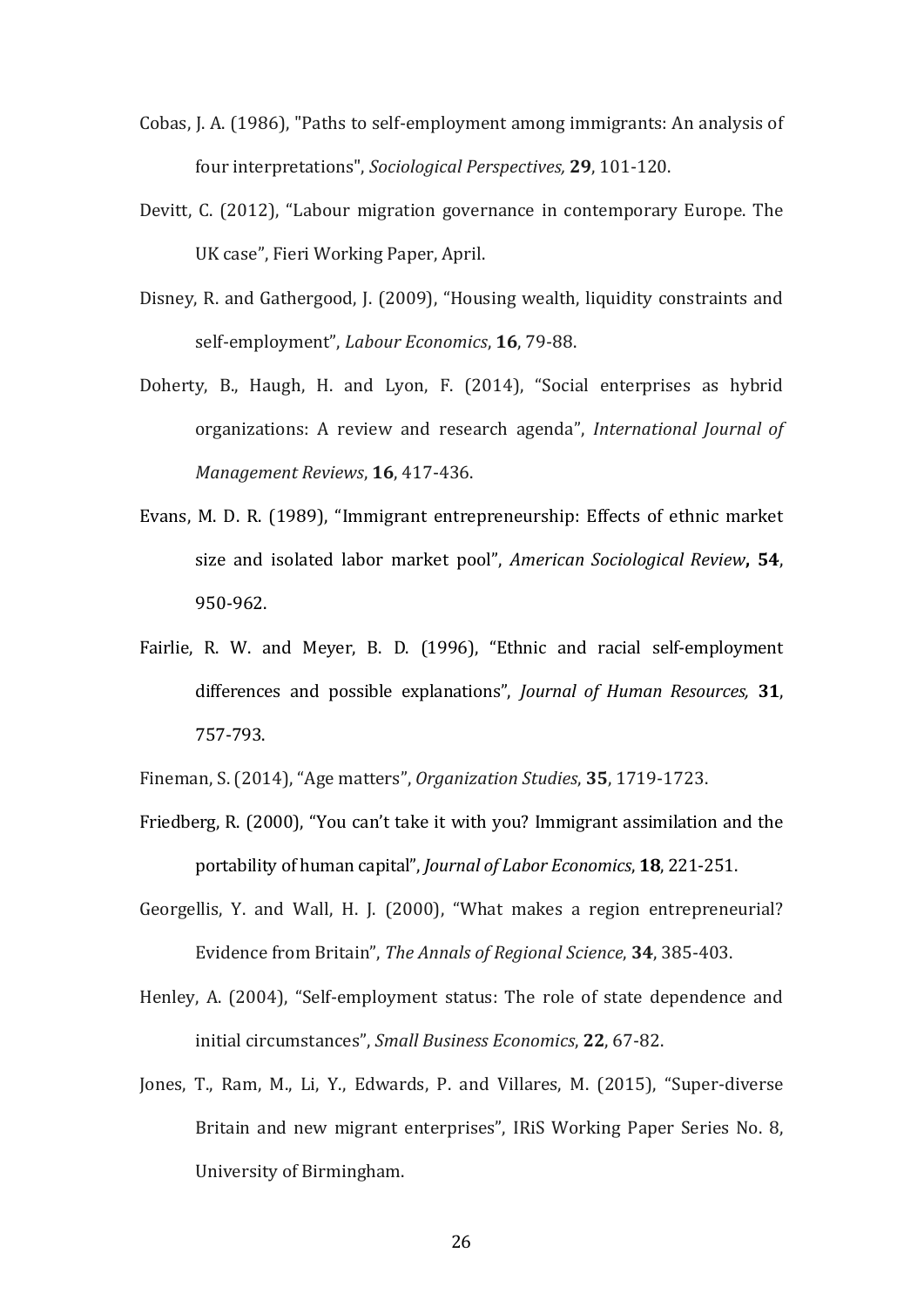- Le, A. T. (1999), "Empirical studies of self-employment", *Journal of Economic Surveys*, **13**, 382‐416.
- Levie, J. (2007), "Immigration, in-migration, ethnicity and entrepreneurship in the United Kingdom", *Small Business Economics*, **28**, 143-169.
- Light, I. (1984), "Immigrant and ethnic enterprise in North America", *Ethnic and Racial Studies*, *7*, 195‐216.
- Lofstrom, M. (2002), "Labor market assimilation and the self-employment decision of immigrant entrepreneurs", *Journal of Population Economics*, **15**, 191‐222.
- MAC (2014), *Tier 1 Investor Route: Investment Thresholds and Economic Benefits*, Migration Advisory Committee, Home Office, London.
- Metcalf, H., Modood, T. and Virdee, S. (1996), *Asian Self‐Employment: The Interaction of Culture and Economics*, Policy Studies Institute, London.
- Nunziata, L. and Rocco, L. (2011), "The implications of cultural background on labour market choices: The case of religion and entrepreneurship", IZA Discussion Paper No. 6114.
- Portes, A. and Zhou, M. (1999), "Entrepreneurship and economic progress in the Nineties: A comparative analysis of immigrants and African Americans" in F. Bean and S. Bell‐Rose (eds), *Immigration and Opportunity: Race, Ethnicity, and Employment in the United States*, Russell Sage Foundation, New York.
- Rafiq, M. (1992), "Ethnicity and enterprise: A comparison of Muslim and non-Muslim owned Asian businesses in Britain", *Journal of Ethnic and Migration Studies*, **19**, 43-60.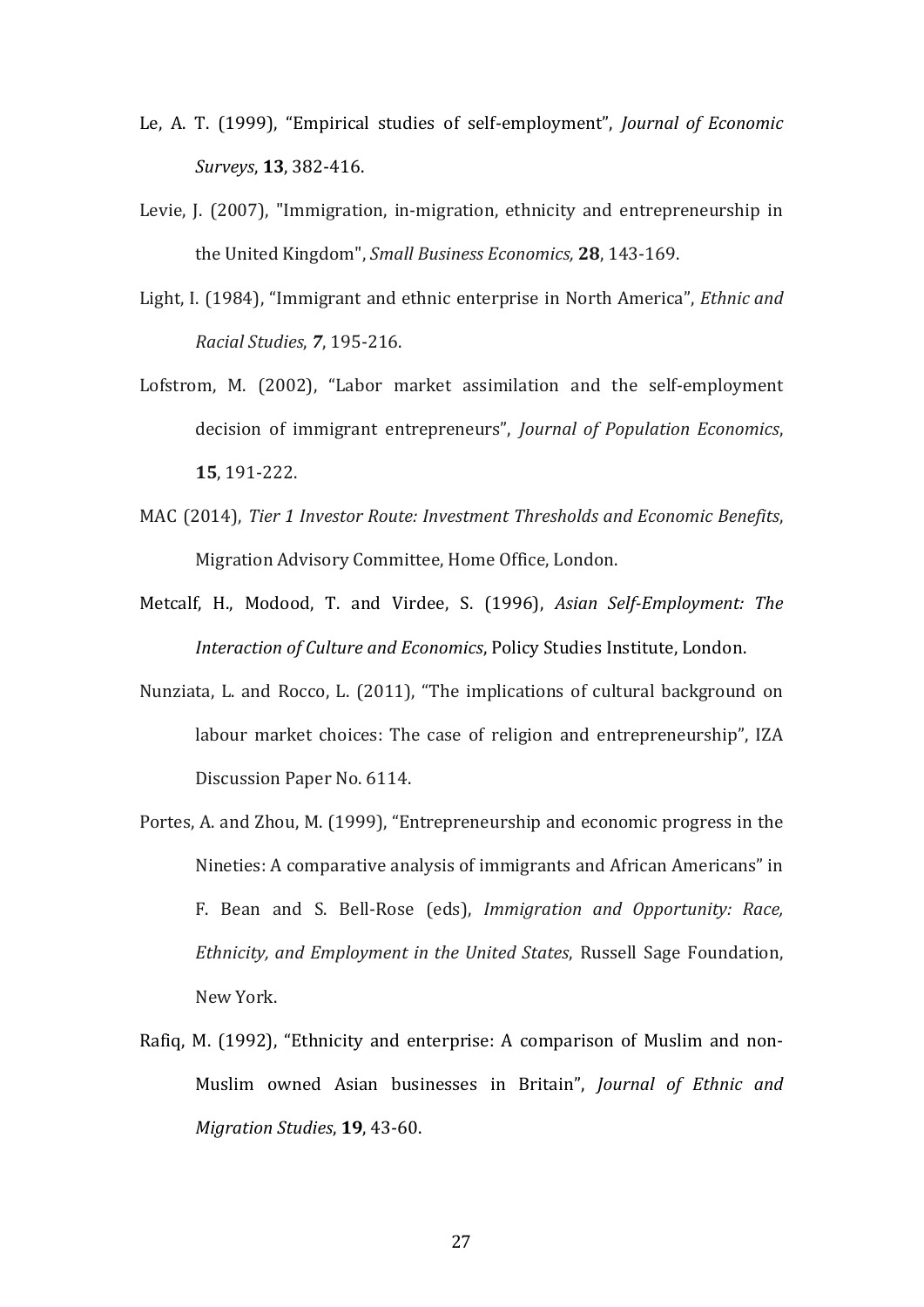- Ram, M. and Deakins, D. (1996), "African-Caribbeans in business", *Journal of Ethnic and Migration Studies*, **22**, 67‐84.
- Ram, M., Sanghera, B., Abbas, T., Barlow, G. and Jones, T. (2000), "Ethnic minority business in comparative perspective: The case of the independent restaurant sector", *Journal of Ethnic and Migration Studies*, **26**, 495‐510.
- Ram, M., Jones, T., Edwards, P., Kiselinchev, A., Muchenje, L. and Woldesenbet, K.  $(2013)$ , "Engaging with super-diversity: New migrant businesses and the research‐policy nexus", *International Small Business Journal*, **31**, 337‐356.
- Sanders, J. M. and Nee, V. (1996), "Immigrant self-employment: The family as social capital and the value of human capital", *American Sociological Review*, **61**, 231‐249.
- Simoes, N., Crespo, N. and Moreira, S. B. (2015), "Individual determinants of selfemployment entry: What do we really know?", *Journal of Economic Surveys,* forthcoming.
- Thompson, P, Jones-Evans, D. and Wong, C. (2010), "Education and entrepreneurial activity: A comparison of White and South Asian men", *International Small Business Journal*, **28**, 147‐162.
- Vertovec, S. (2007), "Super‐diversity and its implications", *Ethnic and Racial Studies*, **30**, 1024‐1054.
- Wellington, A. (2006), "Self-employment: The new solution for balancing family and career?", *Labour Economics*, **13**, 357-386.
- Yuengert, A. M. (1995), "Testing hypotheses of immigrant self-employment," *Journal of Human Resources,* **30**, 194‐204.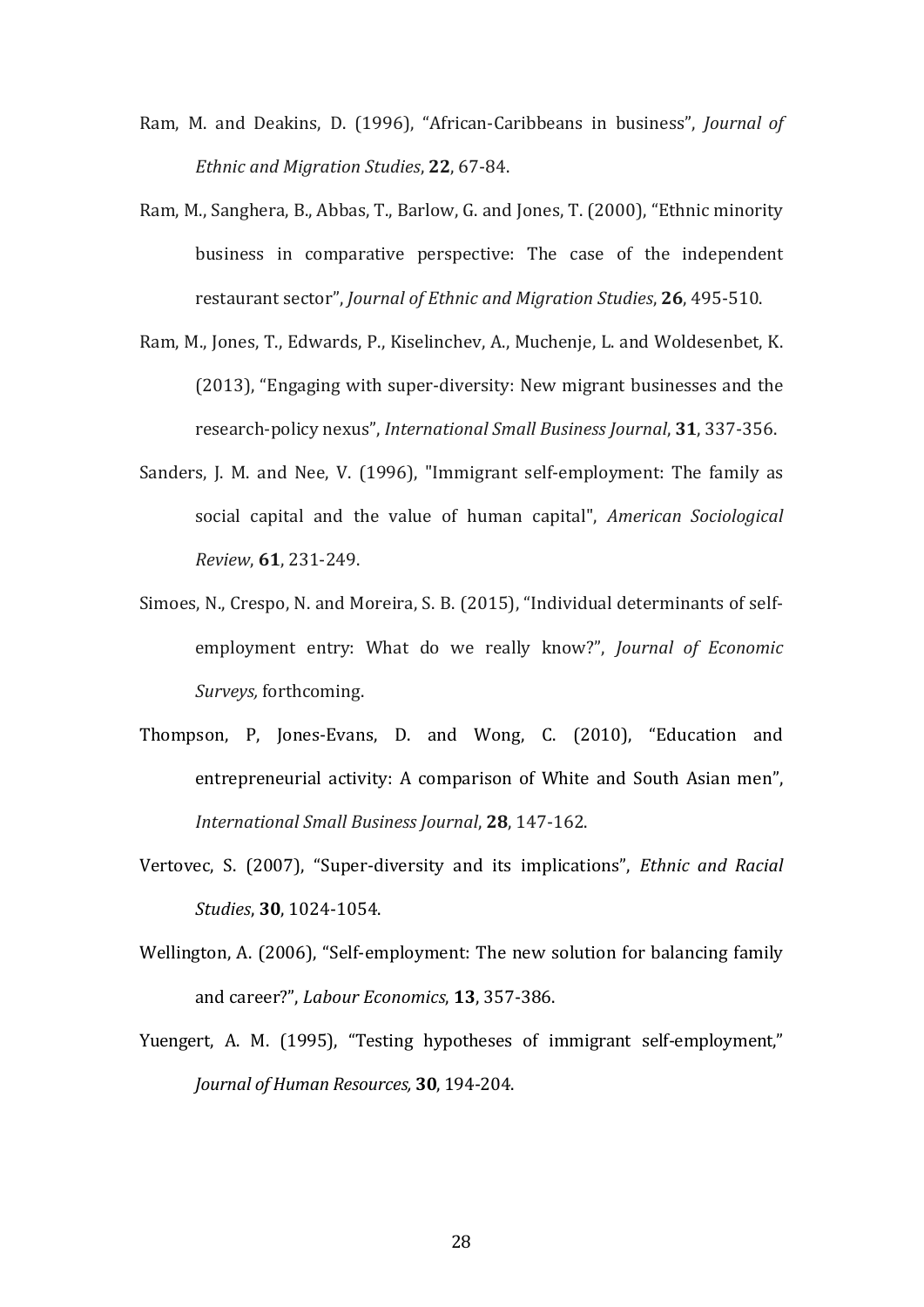|                           |      | <b>Males</b> |      |                |      |                     |            | <b>Females</b> |      |                |      |                     |  |
|---------------------------|------|--------------|------|----------------|------|---------------------|------------|----------------|------|----------------|------|---------------------|--|
|                           |      | All          |      | <b>UK Born</b> |      | <b>Foreign Born</b> | <b>All</b> |                |      | <b>UK Born</b> |      | <b>Foreign Born</b> |  |
|                           | Rate | $\mathbf N$  | Rate | $\mathbf N$    | Rate | $\mathbf N$         | Rate       | N              | Rate | N              | Rate | N                   |  |
| White: UK                 | 19.6 | 532,145      | 19.6 | 519,237        | 21.1 | 12,908              | 9.3        | 474,070        | 9.2  | 462,199        | 13.8 | 11,871              |  |
| White: Irish              | 24.6 | 6,301        | 22.0 | 2,680          | 26.6 | 3,621               | 9.7        | 5,828          | 9.5  | 2,189          | 9.8  | 3,639               |  |
| White: Gypsy or Irish     | 38.2 | 421          | 40.1 | 354            | 28.4 | 67                  | 20.2       | 262            | 19.1 | 230            | 28.1 | 32                  |  |
| White: Other White        | 21.9 | 37,742       | 23.9 | 2,575          | 21.7 | 35,167              | 13.9       | 35,917         | 14.1 | 2,252          | 13.9 | 33,665              |  |
| White and Black Caribbean | 17.1 | 2,881        | 16.5 | 2,608          | 22.3 | 273                 | 6.8        | 2,845          | 6.0  | 2,595          | 15.2 | 250                 |  |
| White and Black African   | 16.3 | 1,137        | 15.2 | 520            | 17.2 | 617                 | 9.9        | 1,087          | 10.2 | 547            | 9.6  | 540                 |  |
| White and Asian Mixed     | 19.1 | 2,589        | 17.1 | 1,842          | 24.1 | 747                 | 11.1       | 2,248          | 9.9  | 1,673          | 14.8 | 575                 |  |
| Other Mixed               | 19.6 | 2,312        | 18.9 | 1,241          | 20.5 | 1,071               | 10.6       | 2,308          | 9.4  | 1,258          | 12.0 | 1,050               |  |
| Indian                    | 19.8 | 19,050       | 18.6 | 6,319          | 20.4 | 12,731              | 10.0       | 15,031         | 8.2  | 5,628          | 11.1 | 9,403               |  |
| Pakistani                 | 31.9 | 11,079       | 24.2 | 3,915          | 36.1 | 7,164               | 10.6       | 4,911          | 7.4  | 2,701          | 14.5 | 2,210               |  |
| Bangladeshi               | 20.5 | 4,240        | 12.6 | 988            | 22.9 | 3,252               | 7.3        | 1,813          | 4.9  | 797            | 9.3  | 1,016               |  |
| Chinese                   | 23.2 | 3,906        | 16.6 | 850            | 25.1 | 3,056               | 16.4       | 4,032          | 9.0  | 732            | 18.0 | 3,300               |  |
| Other Asian               | 19.1 | 9,238        | 17.3 | 1,157          | 19.3 | 8,081               | 10.7       | 8,160          | 8.3  | 998            | 11.0 | 7,162               |  |
| African                   | 15.9 | 8,734        | 18.7 | 1,099          | 15.5 | 7,635               | 8.1        | 8,558          | 9.6  | 1,282          | 7.9  | 7,276               |  |
| Caribbean                 | 16.4 | 5,802        | 14.5 | 3,664          | 19.6 | 2,138               | 6.1        | 7,173          | 6.0  | 4,473          | 6.2  | 2,700               |  |
| Other Black               | 16.6 | 2,330        | 15.9 | 1,368          | 17.7 | 962                 | 9.0        | 2,074          | 7.7  | 1,281          | 11.1 | 793                 |  |
| Other: Arab               | 22.0 | 2,300        | 19.4 | 237            | 22.3 | 2,063               | 14.2       | 819            | 14.6 | 137            | 14.1 | 682                 |  |
| Other: Any other group    | 22.6 | 4,311        | 20.3 | 880            | 23.2 | 3,431               | 13.1       | 2,790          | 10.9 | 678            | 13.8 | 2,112               |  |
| All Ethnic Groups         | 20.0 | 656,518      | 19.6 | 551,534        | 22.1 | 104,984             | 9.6        | 579,926        | 9.1  | 491,650        | 12.5 | 88,276              |  |

**Table 1: Self‐Employment Rates by Ethnic Group and Country of Birth (Whether Born in UK), 2011**

Notes: The self-employment rate is the self-employed expressed as a percentage of total employment for each group. N is the denominator and relates to the number of individuals in employment (excluding economically active full-time students).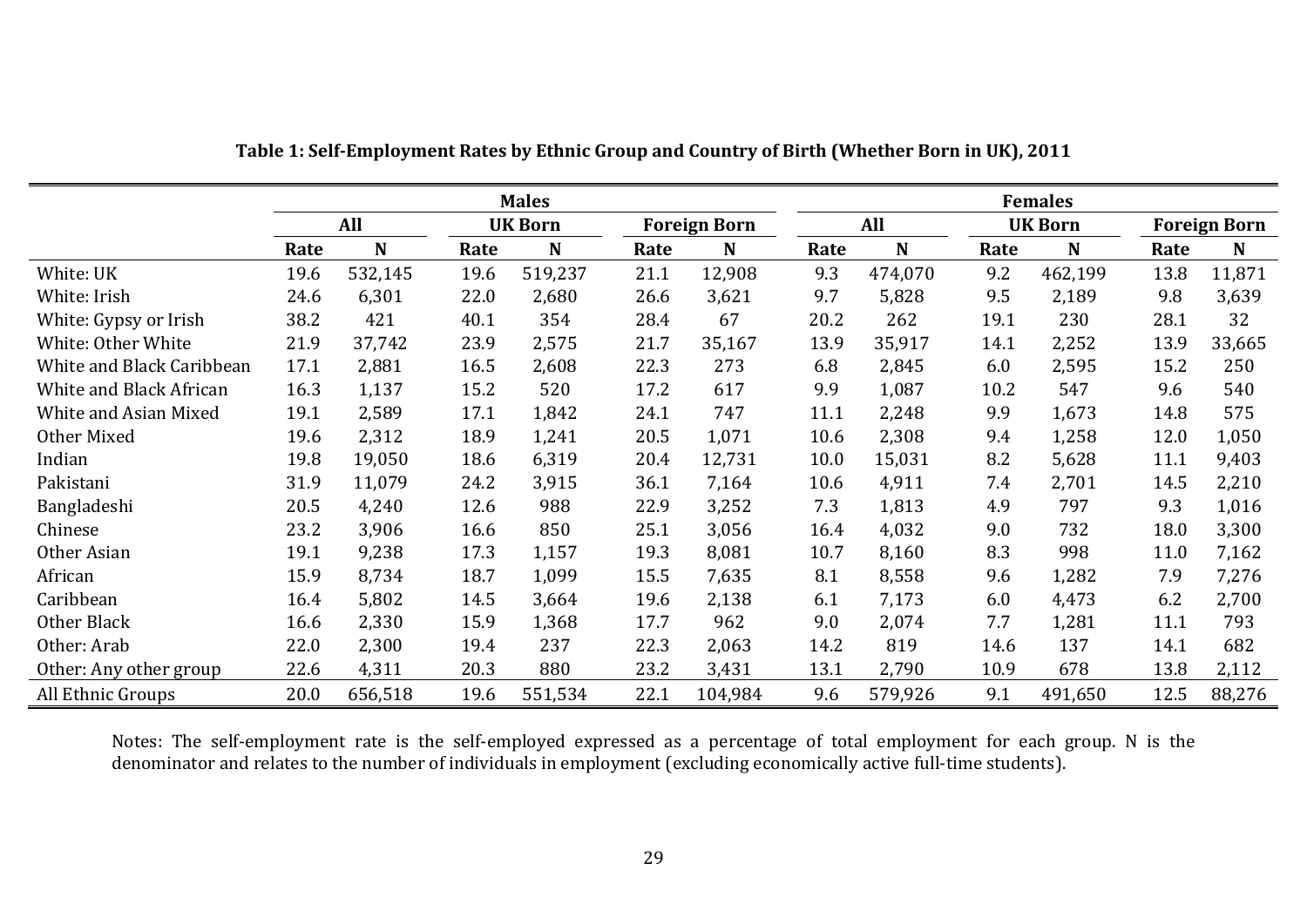|                           | <b>Males</b> |         |                 |                |                          |                |      | <b>Females</b> |                          |                 |                          |                |  |  |
|---------------------------|--------------|---------|-----------------|----------------|--------------------------|----------------|------|----------------|--------------------------|-----------------|--------------------------|----------------|--|--|
|                           |              |         |                 | <b>Arrived</b> |                          | <b>Arrived</b> |      |                |                          | <b>Arrived</b>  |                          | <b>Arrived</b> |  |  |
|                           |              | All     | <b>Pre-2004</b> |                | 2004-11                  |                |      | All            |                          | <b>Pre-2004</b> |                          | 2004-11        |  |  |
|                           | Rate         | N       | Rate            | $\mathbf N$    | Rate                     | $\mathbf N$    | Rate | N              | Rate                     | N               | Rate                     | N              |  |  |
| UK                        | 19.6         | 551,534 |                 |                | $\overline{\phantom{m}}$ |                | 9.1  | 491,650        | $\overline{\phantom{0}}$ |                 | $\overline{\phantom{a}}$ |                |  |  |
| Ireland                   | 26.1         | 3,919   | 27.9            | 3,137          | 18.9                     | 782            | 9.7  | 3,915          | 10.4                     | 3,208           | 6.4                      | 707            |  |  |
| Old-EU                    | 16.5         | 12,439  | 19.3            | 7,796          | 11.7                     | 4,643          | 12.2 | 12,325         | 13.2                     | 8,250           | 10.2                     | 4,075          |  |  |
| New-EU                    | 24.1         | 19,029  | 39.1            | 3,302          | 21.0                     | 15,727         | 14.1 | 17,800         | 17.7                     | 3,958           | 13.1                     | 13,842         |  |  |
| Other Europe              | 27.6         | 4,202   | 29.8            | 2,926          | 22.5                     | 1,276          | 15.1 | 3,159          | 15.6                     | 2,129           | 13.9                     | 1,030          |  |  |
| Africa                    | 19.7         | 18,578  | 22.0            | 13,975         | 12.9                     | 4,603          | 10.7 | 15,977         | 11.3                     | 12,408          | 8.7                      | 3,569          |  |  |
| India                     | 18.7         | 10,241  | 26.0            | 5,855          | 8.9                      | 4,386          | 10.7 | 7,283          | 12.9                     | 4,857           | 6.2                      | 2,426          |  |  |
| Pakistan                  | 36.4         | 7,119   | 42.7            | 5,174          | 19.7                     | 1,945          | 15.4 | 2,186          | 15.8                     | 1,743           | 13.5                     | 443            |  |  |
| Bangladesh                | 23.2         | 3,221   | 26.3            | 2,597          | 9.9                      | 624            | 9.1  | 1,035          | 9.3                      | 843             | 8.3                      | 192            |  |  |
| Other Asia                | 21.9         | 14,823  | 26.1            | 10,549         | 11.5                     | 4,274          | 13.6 | 12,551         | 15.2                     | 8,574           | 10.1                     | 3,977          |  |  |
| North America & Caribbean | 18.8         | 5,802   | 22.2            | 4,003          | 11.3                     | 1,799          | 12.1 | 6,382          | 12.6                     | 4,786           | 10.6                     | 1,596          |  |  |
| Central & South America   | 18.2         | 2,200   | 19.4            | 1,198          | 16.9                     | 1,002          | 14.2 | 2,368          | 13.4                     | 1,403           | 15.2                     | 965            |  |  |
| <b>Oceania</b>            | 20.8         | 3,411   | 23.3            | 1,894          | 17.6                     | 1,517          | 13.0 | 3,295          | 15.9                     | 1,715           | 9.8                      | 1,580          |  |  |
| All Countries of Birth    | 20.0         | 656,518 |                 |                |                          |                | 9.6  | 579,926        |                          |                 |                          |                |  |  |

**Table 2: Self‐Employment Rates by Country/Region of Birth, 2011**

Note: See notes to Table 1.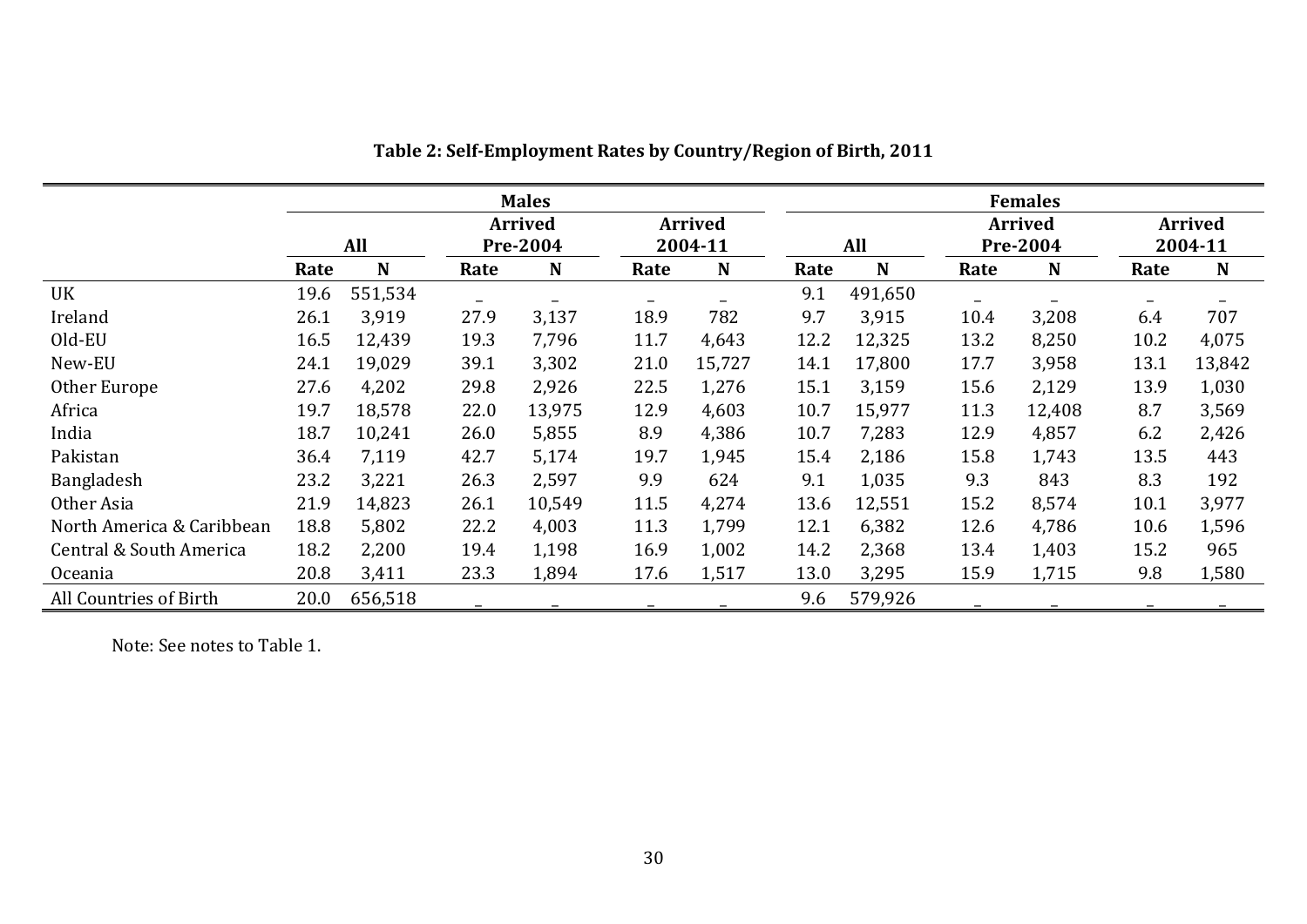|                           |      | <b>Males</b> |      |      |        | <b>Females</b> |        |      |
|---------------------------|------|--------------|------|------|--------|----------------|--------|------|
|                           | %PT  | %FT          | % PT | % FT | $%$ PT | %FT            | $%$ PT | % FT |
|                           | with | with         | own  | own  | with   | with           | own    | own  |
| UK                        | 1.7  | 20.9         | 15.8 | 61.6 | 6.8    | 14.0           | 45.0   | 34.2 |
| Ireland                   | 2.2  | 25.6         | 12.4 | 59.9 | 5.8    | 18.2           | 35.3   | 40.8 |
| Old-EU                    | 1.9  | 23.5         | 17.1 | 57.6 | 4.6    | 10.5           | 48.3   | 36.5 |
| New-EU                    | 2.2  | 16.2         | 15.2 | 66.4 | 5.3    | 8.6            | 53.9   | 32.2 |
| Other Europe              | 8.3  | 26.6         | 19.1 | 46.0 | 7.1    | 10.7           | 43.5   | 38.7 |
| Africa                    | 3.5  | 26.8         | 18.9 | 50.8 | 6.7    | 17.2           | 38.3   | 37.8 |
| India                     | 4.3  | 31.4         | 15.3 | 49.0 | 10.1   | 21.1           | 31.8   | 37.0 |
| Pakistan                  | 7.8  | 19.2         | 32.8 | 40.2 | 13.1   | 13.7           | 42.6   | 30.7 |
| Bangladesh                | 19.2 | 26.0         | 28.4 | 26.4 | 23.4   | 16.0           | 38.3   | 22.3 |
| Other Asia                | 6.8  | 34.3         | 18.8 | 40.0 | 10.5   | 23.8           | 32.2   | 33.5 |
| North America & Caribbean | 1.4  | 21.4         | 18.5 | 58.8 | 3.9    | 11.5           | 45.5   | 39.0 |
| Central & South America   | 3.2  | 15.0         | 23.4 | 58.4 | 7.5    | 9.3            | 48.1   | 35.2 |
| <b>Oceania</b>            | 1.3  | 19.2         | 15.1 | 64.4 | 5.1    | 8.4            | 36.2   | 50.2 |
| All Countries of Birth    | 2.2  | 21.5         | 16.4 | 59.9 | 6.9    | 14.1           | 44.5   | 34.6 |

**Table 3: Type of Self‐Employment by Country/Region of Birth, 2011**

Notes: "FT" relates to full-time self-employed (those working more than 30 hours a week in their main job) and "PT" relates to part-time employment (those working 30 or less hours a week). "With" relates to those employing others and "own" relates to those not employing others.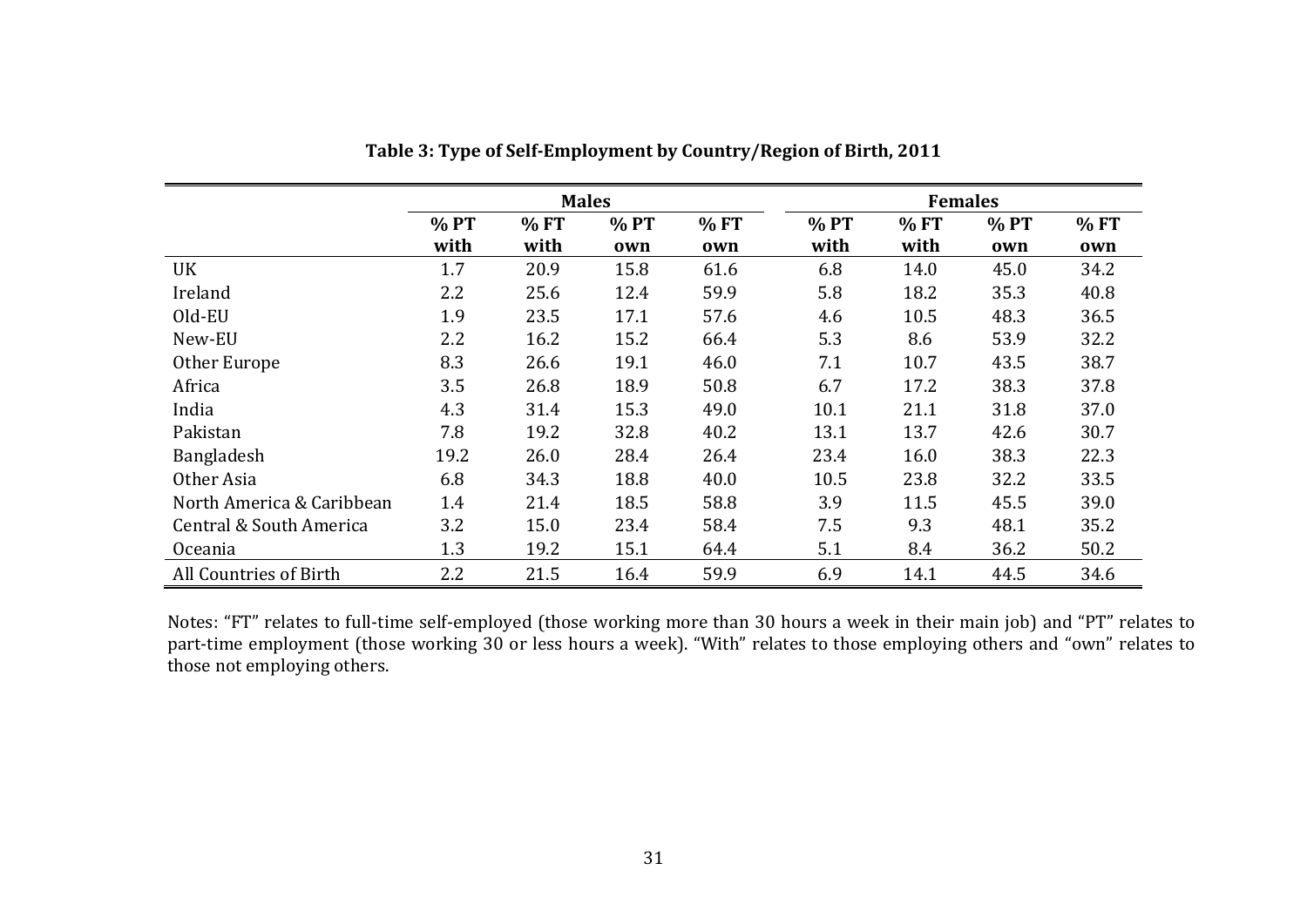|                           |                                 |                                     | <b>Males</b>                             |                                        |                                          |                                 | <b>Females</b>                  |                                       |
|---------------------------|---------------------------------|-------------------------------------|------------------------------------------|----------------------------------------|------------------------------------------|---------------------------------|---------------------------------|---------------------------------------|
|                           | $\%$<br><b>Sectors</b><br>$A-E$ | $\frac{0}{0}$<br><b>Sector</b><br>F | $\frac{0}{0}$<br><b>Sectors</b><br>$G-I$ | $\frac{0}{0}$<br><b>Sectors</b><br>J-U | $\frac{0}{0}$<br><b>Sectors</b><br>$A-F$ | $\%$<br><b>Sectors</b><br>$G-I$ | $\%$<br><b>Sectors</b><br>$N-Q$ | $\%$<br><b>Sectors J-M</b><br>and R-U |
| UK                        | 11.1                            | 31.4                                | 20.6                                     | 36.9                                   | 10.2                                     | 20.0                            | 33.0                            | 36.7                                  |
| Ireland                   | 6.1                             | 39.3                                | 15.7                                     | 39.0                                   | 9.7                                      | 17.4                            | 33.2                            | 39.7                                  |
| Old-EU                    | 6.3                             | 16.7                                | 21.4                                     | 55.7                                   | 6.8                                      | 15.8                            | 36.3                            | 41.1                                  |
| New-EU                    | 4.6                             | 55.2                                | 19.5                                     | 20.8                                   | 8.3                                      | 16.2                            | 51.4                            | 24.1                                  |
| Other Europe              | 4.4                             | 25.3                                | 40.0                                     | 30.3                                   | 7.6                                      | 18.1                            | 31.3                            | 43.1                                  |
| Africa                    | 5.0                             | 13.6                                | 32.8                                     | 48.6                                   | 6.0                                      | 23.7                            | 37.3                            | 33.1                                  |
| India                     | 6.4                             | 14.3                                | 39.0                                     | 40.3                                   | 5.2                                      | 41.6                            | 30.2                            | 23.1                                  |
| Pakistan                  | 5.0                             | 6.3                                 | 66.2                                     | 22.6                                   | 10.1                                     | 39.9                            | 32.4                            | 17.6                                  |
| Bangladesh                | 3.5                             | 3.6                                 | 74.4                                     | 18.5                                   | 8.5                                      | 36.2                            | 33.0                            | 22.3                                  |
| Other Asia                | 4.5                             | 9.0                                 | 49.9                                     | 36.5                                   | 5.7                                      | 35.7                            | 27.0                            | 31.7                                  |
| North America & Caribbean | 6.1                             | 20.4                                | 15.2                                     | 58.3                                   | 6.7                                      | 12.8                            | 32.0                            | 48.4                                  |
| Central & South American  | 3.2                             | 19.5                                | 27.2                                     | 50.1                                   | 5.4                                      | 17.3                            | 37.9                            | 39.4                                  |
| <b>Oceania</b>            | 5.8                             | 18.8                                | 11.7                                     | 63.7                                   | 3.7                                      | 11.0                            | 32.9                            | 52.3                                  |
| All Countries of Birth    | 10.0                            | 29.9                                | 23.2                                     | 36.9                                   | 9.6                                      | 20.6                            | 33.9                            | 36.0                                  |

**Table 4: Sectoral Distribution of Self‐Employment by Country/Region of Birth, 2011**

Notes: Sectors have been constructed according to SIC2007. Sectors A-E are primary & secondary industries, Sector F is Construction, Sectors G-I are Retail, Food/Restaurants & Transport and Sectors J-U are Other Services. The sectors for females are slightly different to those for males, with Sectors A-F combined into one category and Other Services split into two. Sectors N-Q relate to Health, Education, Administration and Public Services.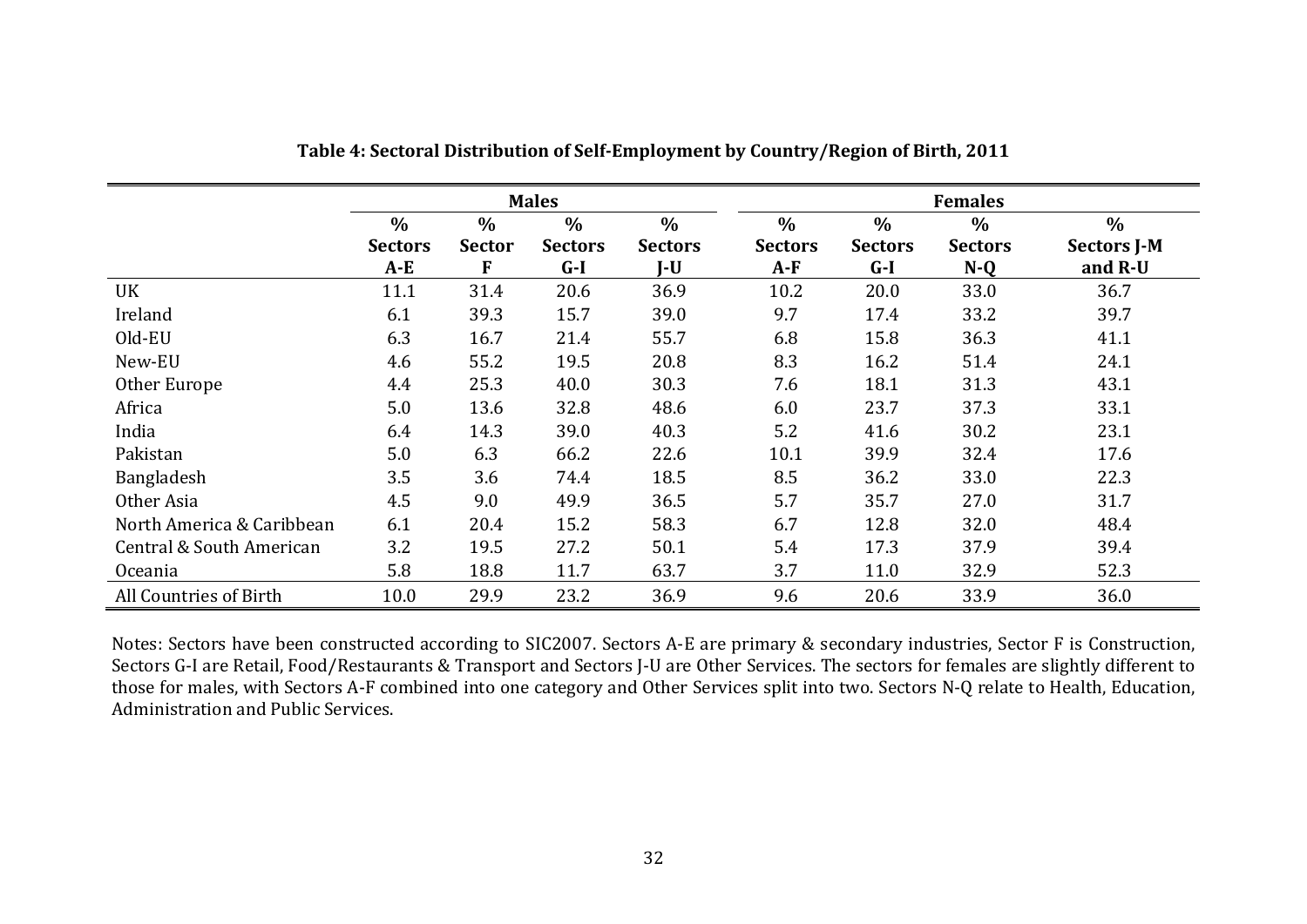|                         |          |              | <b>Males - Self-Employed</b> |                  |          |              | <b>Females - Self-Employed</b> |                  | All - With |                  |
|-------------------------|----------|--------------|------------------------------|------------------|----------|--------------|--------------------------------|------------------|------------|------------------|
|                         |          | <b>Basic</b> |                              | <b>Augmented</b> |          | <b>Basic</b> |                                | <b>Augmented</b> |            | <b>Employees</b> |
|                         | M.E.     | p-value      | M.E.                         | p-value          | M.E.     | p-value      | M.E.                           | p-value          | M.E.       | p-value          |
| Ireland                 | 0.036    | 0.000        | 0.021                        | 0.014            | $-0.013$ | 0.002        | $-0.005$                       | 0.393            | 0.047      | 0.000            |
| Old-EU                  | $-0.031$ | 0.000        | $-0.031$                     | 0.000            | 0.017    | 0.000        | 0.008                          | 0.008            | $-0.009$   | 0.212            |
| New-EU                  | 0.070    | 0.000        | 0.084                        | 0.000            | 0.063    | 0.000        | 0.062                          | 0.000            | $-0.019$   | 0.001            |
| Other Europe            | 0.070    | 0.000        | 0.049                        | 0.000            | 0.038    | 0.000        | 0.026                          | 0.000            | 0.061      | 0.000            |
| Africa                  | $-0.017$ | 0.000        | $-0.002$                     | 0.555            | $-0.005$ | 0.015        | 0.010                          | 0.002            | 0.038      | 0.000            |
| India                   | $-0.015$ | 0.000        | $-0.027$                     | 0.000            | 0.000    | 0.942        | 0.004                          | 0.380            | 0.067      | 0.000            |
| Pakistan                | 0.152    | 0.000        | 0.054                        | 0.000            | 0.050    | 0.000        | 0.053                          | 0.000            | 0.020      | 0.015            |
| Bangladesh              | 0.004    | 0.575        | 0.027                        | 0.064            | $-0.015$ | 0.050        | 0.014                          | 0.369            | 0.147      | 0.000            |
| Other Asia              | 0.010    | 0.003        | 0.018                        | 0.000            | 0.022    | 0.000        | 0.017                          | 0.000            | 0.094      | 0.000            |
| North Am. & Caribbean   | $-0.029$ | 0.000        | $-0.008$                     | 0.142            | 0.003    | 0.327        | 0.020                          | 0.000            | $-0.016$   | 0.089            |
| Central & South America | $-0.028$ | 0.000        | $-0.014$                     | 0.111            | 0.022    | 0.000        | 0.026                          | 0.000            | $-0.036$   | 0.017            |
| Oceania                 | 0.013    | 0.058        | 0.013                        | 0.068            | 0.021    | 0.000        | 0.012                          | 0.026            | $-0.030$   | 0.013            |
| Pseudo R-Squared        |          | 0.034        |                              | 0.037            |          | 0.034        |                                | 0.040            | 0.081      |                  |
| Number of Observations  |          | 656,518      |                              | 652,447          |          | 579,926      |                                | 578,485          |            | 186,883          |

Notes: Augmented specification is the basic specification plus controls for ethnicity, religion, self-reported health and housing tenure. Dependent children not applicable has been included as a control in both specifications. Ethnicity, religion and tenure not applicable have been removed from the augmented specification but religion not stated has been included as a category.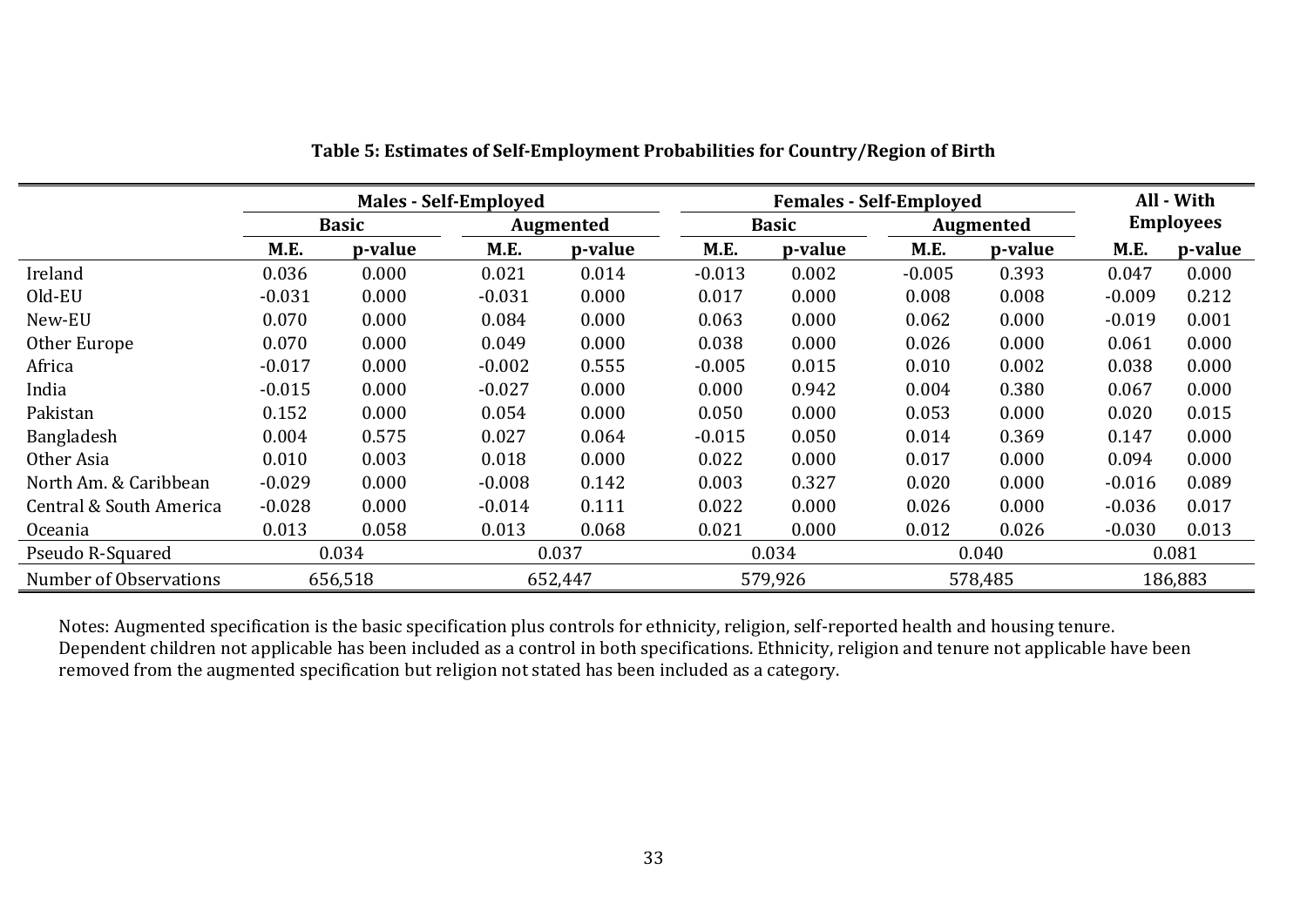|                                       |          | Old-EU  |          | New-EU  |          | <b>Other Europe</b> |          | <b>Outside Europe</b> |
|---------------------------------------|----------|---------|----------|---------|----------|---------------------|----------|-----------------------|
|                                       | M.E.     | p-value | M.E.     | p-value | M.E.     | p-value             | M.E.     | p-value               |
| Arrived in 1990s                      | 0.007    | 0.439   | 0.030    | 0.188   | $-0.023$ | 0.284               | $-0.041$ | 0.000                 |
| Arrived 2000-3                        | $-0.024$ | 0.046   | 0.083    | 0.000   | $-0.070$ | 0.005               | $-0.076$ | 0.000                 |
| Arrived 2004-6                        | $-0.024$ | 0.044   | $-0.033$ | 0.068   | $-0.062$ | 0.018               | $-0.110$ | 0.000                 |
| Arrived 2007-9                        | $-0.030$ | 0.009   | 0.003    | 0.893   | $-0.078$ | 0.002               | $-0.120$ | 0.000                 |
| <b>Arrived 2010-11</b>                | $-0.030$ | 0.021   | 0.004    | 0.837   | $-0.099$ | 0.001               | $-0.117$ | 0.000                 |
| Speaks English very well              | $-0.040$ | 0.000   | $-0.016$ | 0.258   | 0.015    | 0.443               | $-0.001$ | 0.799                 |
| Speaks English well                   | $-0.022$ | 0.034   | 0.006    | 0.682   | 0.051    | 0.012               | 0.037    | 0.000                 |
| Does not speak English well           | $-0.064$ | 0.000   | $-0.001$ | 0.956   | $-0.009$ | 0.765               | $-0.020$ | 0.007                 |
| Does not speak English<br>at all well | $-0.092$ | 0.041   | 0.013    | 0.621   | 0.004    | 0.969               | $-0.055$ | 0.019                 |
| Aged 25-34                            | 0.144    | 0.000   | 0.050    | 0.000   | 0.060    | 0.066               | 0.088    | 0.000                 |
| Aged 35-44                            | 0.204    | 0.000   | 0.103    | 0.000   | 0.051    | 0.152               | 0.132    | 0.000                 |
| Aged 45-54                            | 0.302    | 0.000   | 0.134    | 0.000   | 0.077    | 0.056               | 0.157    | 0.000                 |
| Aged 55-64                            | 0.369    | 0.000   | 0.149    | 0.000   | 0.135    | 0.009               | 0.192    | 0.000                 |
| <b>GCSEs</b> or equivalent            | $-0.033$ | 0.006   | 0.000    | 0.969   | $-0.036$ | 0.128               | $-0.040$ | 0.000                 |
| A Levels/Apprenticeship               | 0.006    | 0.630   | $-0.019$ | 0.157   | $-0.034$ | 0.232               | $-0.049$ | 0.000                 |
| Degree                                | $-0.043$ | 0.000   | $-0.078$ | 0.000   | $-0.120$ | 0.000               | $-0.066$ | 0.000                 |
| Other qualification                   | $-0.009$ | 0.491   | 0.004    | 0.699   | $-0.011$ | 0.605               | $-0.013$ | 0.025                 |
| South/East England                    | $-0.045$ | 0.000   | $-0.224$ | 0.000   | $-0.032$ | 0.066               | $-0.026$ | 0.000                 |
| Midlands                              | $-0.048$ | 0.000   | $-0.238$ | 0.000   | $-0.095$ | 0.000               | $-0.014$ | 0.004                 |
| North England                         | $-0.064$ | 0.000   | $-0.242$ | 0.000   | $-0.076$ | 0.000               | 0.012    | 0.011                 |
| Wales/South West                      | $-0.038$ | 0.000   | $-0.217$ | 0.000   | 0.004    | 0.875               | $-0.024$ | 0.000                 |
| Married/Civil Partnership             | 0.000    | 0.986   | 0.051    | 0.000   | 0.022    | 0.292               | 0.028    | 0.000                 |
| Widowed/Divorced/Separated            | 0.000    | 0.984   | 0.052    | 0.000   | 0.062    | 0.024               | 0.030    | 0.000                 |
| 1 dependent child                     | 0.007    | 0.498   | 0.005    | 0.587   | 0.033    | 0.136               | $-0.004$ | 0.465                 |
| 2 dependent children                  | 0.029    | 0.009   | 0.019    | 0.113   | 0.024    | 0.289               | 0.008    | 0.139                 |
| 3+ dependent children                 | 0.040    | 0.017   | 0.061    | 0.007   | 0.044    | 0.193               | 0.073    | 0.000                 |
| Dependent Children N/A                | 0.014    | 0.087   | $-0.009$ | 0.259   | 0.043    | 0.049               | $-0.003$ | 0.569                 |
| Pseudo R-Squared                      | 0.051    |         | 0.178    |         | 0.033    |                     | 0.052    |                       |
| Number of Observations                |          | 16,358  |          | 19,029  |          | 4,202               |          | 65,395                |

# **Table 6: Estimates of the Probability of Self‐Employment for Men by Migrant Category**

Notes: Default categories are arrived before 1990, main language is English, aged 16-24, no qualifications, lives in London, single and no dependent children.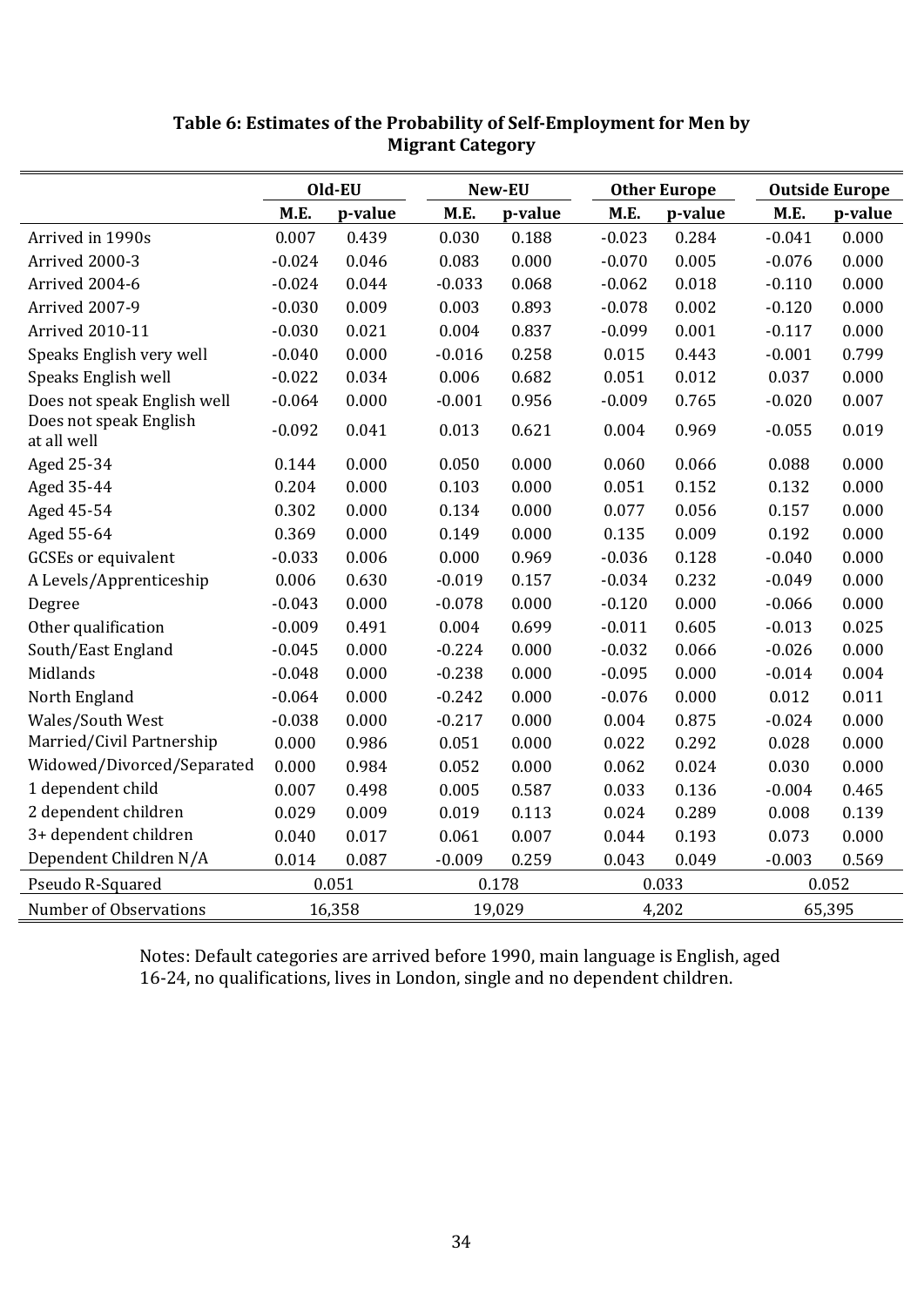|                                       |          | Old-EU  |          | New-EU  |             | <b>Other Europe</b> |          | <b>Outside Europe</b> |  |  |
|---------------------------------------|----------|---------|----------|---------|-------------|---------------------|----------|-----------------------|--|--|
|                                       | M.E.     | p-value | M.E.     | p-value | <b>M.E.</b> | p-value             | M.E.     | p-value               |  |  |
| Arrived in 1990s                      | 0.000    | 0.961   | $-0.003$ | 0.845   | $-0.035$    | 0.045               | $-0.011$ | 0.004                 |  |  |
| Arrived 2000-3                        | $-0.005$ | 0.641   | $-0.003$ | 0.835   | $-0.032$    | 0.139               | $-0.043$ | 0.000                 |  |  |
| Arrived 2004-6                        | 0.005    | 0.649   | $-0.021$ | 0.106   | $-0.037$    | 0.078               | $-0.037$ | 0.000                 |  |  |
| Arrived 2007-9                        | 0.004    | 0.696   | 0.013    | 0.383   | $-0.004$    | 0.872               | $-0.034$ | 0.000                 |  |  |
| <b>Arrived 2010-11</b>                | 0.010    | 0.451   | 0.018    | 0.298   | 0.007       | 0.831               | $-0.024$ | 0.000                 |  |  |
| Speaks English very well              | 0.013    | 0.047   | $-0.006$ | 0.524   | $-0.028$    | 0.055               | $-0.011$ | 0.006                 |  |  |
| Speaks English well                   | 0.012    | 0.252   | 0.016    | 0.100   | $-0.012$    | 0.517               | 0.015    | 0.001                 |  |  |
| Does not speak English well           | $-0.011$ | 0.598   | 0.019    | 0.117   | 0.002       | 0.959               | 0.036    | 0.000                 |  |  |
| Does not speak English at<br>all well | $-0.046$ | 0.301   | 0.005    | 0.817   | $-0.009$    | 0.905               | 0.004    | 0.855                 |  |  |
| Aged 25-34                            | 0.027    | 0.042   | 0.010    | 0.233   | 0.043       | 0.179               | 0.034    | 0.000                 |  |  |
| Aged 35-44                            | 0.088    | 0.000   | 0.043    | 0.000   | 0.056       | 0.108               | 0.061    | 0.000                 |  |  |
| Aged 45-54                            | 0.125    | 0.000   | 0.044    | 0.002   | 0.122       | 0.006               | 0.077    | 0.000                 |  |  |
| Aged 55-64                            | 0.162    | 0.000   | 0.091    | 0.000   | 0.159       | 0.005               | 0.091    | 0.000                 |  |  |
| <b>GCSEs</b> or equivalent            | $-0.036$ | 0.000   | $-0.025$ | 0.004   | 0.073       | 0.111               | $-0.037$ | 0.000                 |  |  |
| A Levels/Apprenticeship               | 0.004    | 0.746   | $-0.036$ | 0.000   | 0.160       | 0.004               | $-0.021$ | 0.001                 |  |  |
| Degree                                | 0.016    | 0.144   | $-0.035$ | 0.000   | 0.102       | 0.001               | $-0.008$ | 0.167                 |  |  |
| Other qualification                   | 0.003    | 0.809   | $-0.005$ | 0.526   | 0.208       | 0.000               | 0.002    | 0.731                 |  |  |
| South/East England                    | $-0.028$ | 0.000   | $-0.122$ | 0.000   | $-0.013$    | 0.384               | $-0.003$ | 0.342                 |  |  |
| Midlands                              | $-0.048$ | 0.000   | $-0.125$ | 0.000   | $-0.079$    | 0.000               | $-0.023$ | 0.000                 |  |  |
| North England                         | $-0.041$ | 0.000   | $-0.122$ | 0.000   | $-0.077$    | 0.000               | $-0.002$ | 0.708                 |  |  |
| Wales/South West                      | $-0.005$ | 0.544   | $-0.113$ | 0.000   | $-0.038$    | 0.058               | 0.005    | 0.360                 |  |  |
| Married/Civil Partnership             | 0.021    | 0.003   | 0.023    | 0.001   | $-0.014$    | 0.472               | 0.029    | 0.000                 |  |  |
| Widowed/Divorced/Separated            | 0.013    | 0.162   | 0.034    | 0.000   | $-0.003$    | 0.903               | 0.006    | 0.295                 |  |  |
| 1 dependent child                     | 0.010    | 0.220   | 0.025    | 0.001   | 0.019       | 0.318               | 0.000    | 0.927                 |  |  |
| 2 dependent children                  | 0.051    | 0.000   | 0.073    | 0.000   | 0.055       | 0.018               | 0.022    | 0.000                 |  |  |
| 3+ dependent children                 | 0.079    | 0.000   | 0.146    | 0.000   | 0.059       | 0.161               | 0.038    | 0.000                 |  |  |
| Dependent Children N/A                | 0.012    | 0.115   | $-0.001$ | 0.910   | $-0.014$    | 0.439               | 0.019    | 0.000                 |  |  |
| Pseudo R-Squared                      |          | 0.038   | 0.107    |         |             | 0.040               | 0.021    |                       |  |  |
| Number of Observations                |          | 16,240  |          | 17,800  |             | 3,159               |          | 51,077                |  |  |

# **Table 7: Estimates of the Probability of Self‐Employment for Women by Migrant Category**

Notes: Default categories are arrived before 1990, main language is English, aged 16-24, no qualifications, lives in London, single and no dependent children.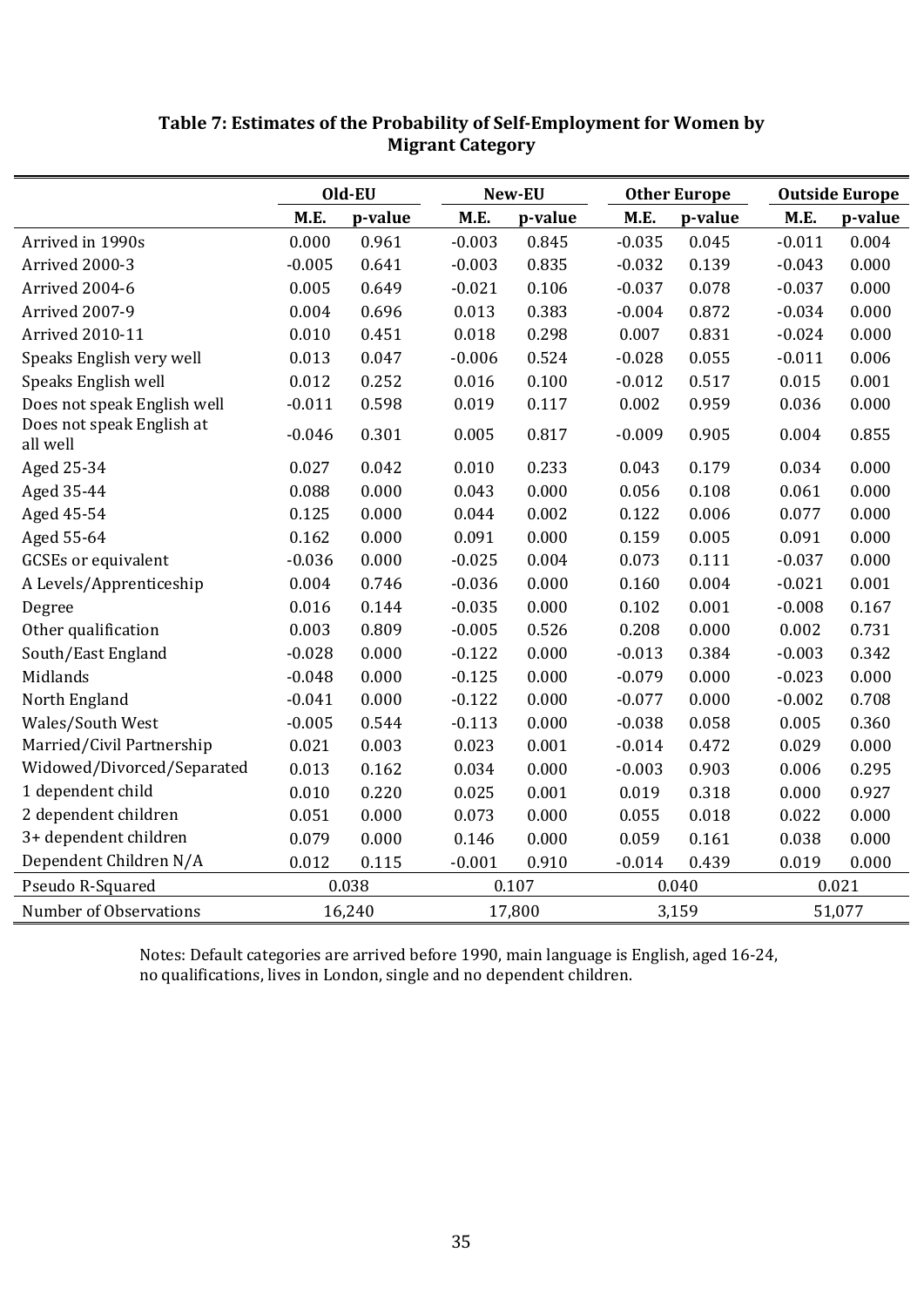|                                       |          | Old-EU  |          | New-EU  |          | <b>Other Europe</b> | <b>Outside Europe</b> |         |  |
|---------------------------------------|----------|---------|----------|---------|----------|---------------------|-----------------------|---------|--|
|                                       | M.E.     | p-value | M.E.     | p-value | M.E.     | p-value             | M.E.                  | p-value |  |
| Arrived in 1990s                      | 0.010    | 0.555   | $-0.033$ | 0.108   | 0.030    | 0.399               | $-0.034$              | 0.000   |  |
| Arrived 2000-3                        | $-0.017$ | 0.517   | $-0.077$ | 0.000   | $-0.012$ | 0.800               | $-0.039$              | 0.001   |  |
| Arrived 2004-6                        | $-0.028$ | 0.248   | $-0.094$ | 0.000   | $-0.002$ | 0.965               | $-0.080$              | 0.000   |  |
| Arrived 2007-9                        | $-0.005$ | 0.859   | $-0.077$ | 0.000   | $-0.085$ | 0.070               | $-0.113$              | 0.000   |  |
| <b>Arrived 2010-11</b>                | $-0.066$ | 0.015   | $-0.085$ | 0.000   | 0.017    | 0.816               | $-0.080$              | 0.000   |  |
| Speaks English very well              | $-0.016$ | 0.299   | $-0.006$ | 0.711   | 0.078    | 0.021               | 0.043                 | 0.000   |  |
| Speaks English well                   | $-0.014$ | 0.526   | $-0.004$ | 0.816   | 0.075    | 0.030               | 0.050                 | 0.000   |  |
| Does not speak English well           | $-0.035$ | 0.461   | $-0.030$ | 0.091   | 0.029    | 0.578               | 0.053                 | 0.002   |  |
| Does not speak English at all<br>well | 0.268    | 0.162   | $-0.006$ | 0.867   | 0.018    | 0.921               | 0.122                 | 0.057   |  |
| Aged 25-34                            | $-0.026$ | 0.582   | $-0.023$ | 0.187   | 0.016    | 0.809               | $-0.073$              | 0.004   |  |
| Aged 35-44                            | 0.015    | 0.755   | $-0.020$ | 0.276   | 0.023    | 0.751               | $-0.062$              | 0.018   |  |
| Aged 45-54                            | 0.025    | 0.626   | $-0.017$ | 0.418   | 0.041    | 0.586               | $-0.075$              | 0.004   |  |
| Aged 55-64                            | 0.022    | 0.680   | $-0.009$ | 0.742   | 0.080    | 0.381               | $-0.064$              | 0.015   |  |
| <b>GCSEs or equivalent</b>            | $-0.053$ | 0.020   | $-0.001$ | 0.951   | $-0.033$ | 0.415               | $-0.003$              | 0.784   |  |
| A Levels/Apprenticeship               | $-0.024$ | 0.324   | $-0.021$ | 0.260   | $-0.054$ | 0.248               | $-0.029$              | 0.046   |  |
| Degree                                | 0.016    | 0.503   | $-0.028$ | 0.059   | $-0.092$ | 0.015               | 0.015                 | 0.195   |  |
| Other qualification                   | 0.011    | 0.644   | $-0.038$ | 0.004   | $-0.045$ | 0.197               | $-0.009$              | 0.428   |  |
| South/East England                    | $-0.017$ | 0.240   | $-0.018$ | 0.123   | $-0.029$ | 0.325               | $-0.012$              | 0.165   |  |
| Midlands                              | $-0.013$ | 0.544   | 0.028    | 0.115   | $-0.060$ | 0.251               | 0.004                 | 0.700   |  |
| North England                         | $-0.006$ | 0.748   | 0.010    | 0.570   | 0.002    | 0.958               | 0.008                 | 0.411   |  |
| Wales/South West                      | $-0.008$ | 0.690   | 0.009    | 0.656   | $-0.036$ | 0.365               | $-0.019$              | 0.169   |  |
| Married/Civil Partnership             | 0.068    | 0.000   | $-0.004$ | 0.740   | 0.024    | 0.503               | 0.086                 | 0.000   |  |
| Widowed/Divorced/Separated            | 0.044    | 0.054   | 0.014    | 0.386   | 0.041    | 0.351               | 0.049                 | 0.001   |  |
| 1 dependent child                     | 0.039    | 0.054   | 0.026    | 0.059   | 0.026    | 0.490               | 0.023                 | 0.028   |  |
| 2 dependent children                  | 0.030    | 0.141   | 0.004    | 0.803   | 0.087    | 0.028               | 0.047                 | 0.000   |  |
| 3+ dependent children                 | 0.133    | 0.000   | 0.044    | 0.107   | 0.068    | 0.238               | 0.037                 | 0.002   |  |
| Dependent Children N/A                | $-0.014$ | 0.430   | $-0.003$ | 0.805   | $-0.053$ | 0.138               | 0.018                 | 0.129   |  |
| Female                                | $-0.068$ | 0.000   | $-0.016$ | 0.173   | $-0.117$ | 0.000               | $-0.057$              | 0.000   |  |
| Part-time                             | $-0.156$ | 0.000   | $-0.091$ | 0.000   | $-0.093$ | 0.000               | $-0.146$              | 0.000   |  |
| Pseudo R-Squared                      |          | 0.120   | 0.053    |         |          | 0.160               | 0.106                 |         |  |
| Number of Observations                |          | 4,962   |          | 7,098   |          | 1,636               | 20,528                |         |  |

**Table 8: Estimates of the Probability of Having Employees by Migrant Category**

Notes: Default categories are arrived before 1990, main language is English, aged 16-24, no qualifications, lives in London, single and no dependent children. Controls for industrial sector have also been included. In particular, 15 dummies from the 21 SIC 2007 sections have been included in the probit models for each of the four categories. A smaller number of categories have been included in comparison to Table 5 because of the need to combine the smaller industrial sections for some of the categories.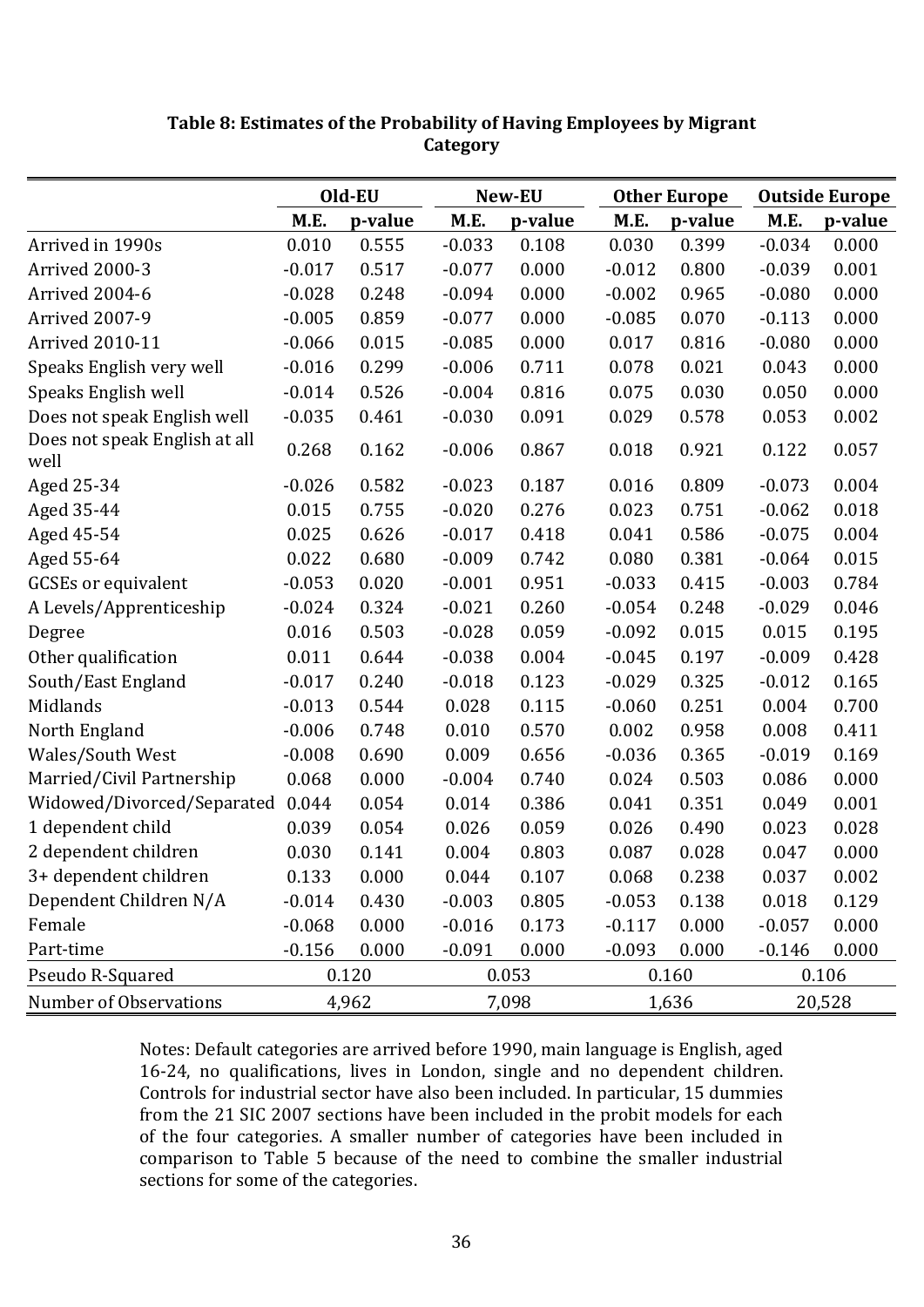### **Appendix**

### **Construction of Migrant Groups and Categories**

The following categories can be identified in the SARs in terms of the respondents' countries of birth.

### **Code Country/Region of Birth**

- 1 England
- 2 Scotland
- 3 Northern Ireland
- 4 Wales
- 5 United Kingdom not otherwise specified
- 6 Ireland
- 7 Germany
- 8 Poland
- 9 EU countries: Member countries in March 2001
- 10 EU countries: Accession countries April 2001 to March 2011
- 11 Rest of Europe
- 12 North Africa
- 13 Central and Western Africa
- 14 South and Eastern Africa
- 15 Africa not otherwise specified
- 16 Middle East
- 17 Eastern Asia
- 18 Southern Asia: Bangladesh
- 19 Southern Asia: India
- 20 Southern Asia: Pakistan
- 21 Rest of Southern Asia
- 22 South-East Asia
- 23 Central Asia
- 24 North America and the Caribbean
- 25 Central and South America
- 26 Antarctica, Oceania (including Australasia) and other

These codes were then used to construct the following groups as a result of sample sizes and geographical considerations.

| <b>Migrant Group</b> | <b>SARs Codes</b> |
|----------------------|-------------------|
| UK                   | 1, 2, 3, 4, 5     |
| Ireland              | 6                 |
| Old-EU               | 7,9               |
| New-EU               | 8,10              |
| Other Europe         | 11                |
| Africa               | 12, 13, 14, 15    |
| India                | 19                |
| Pakistan             | 20                |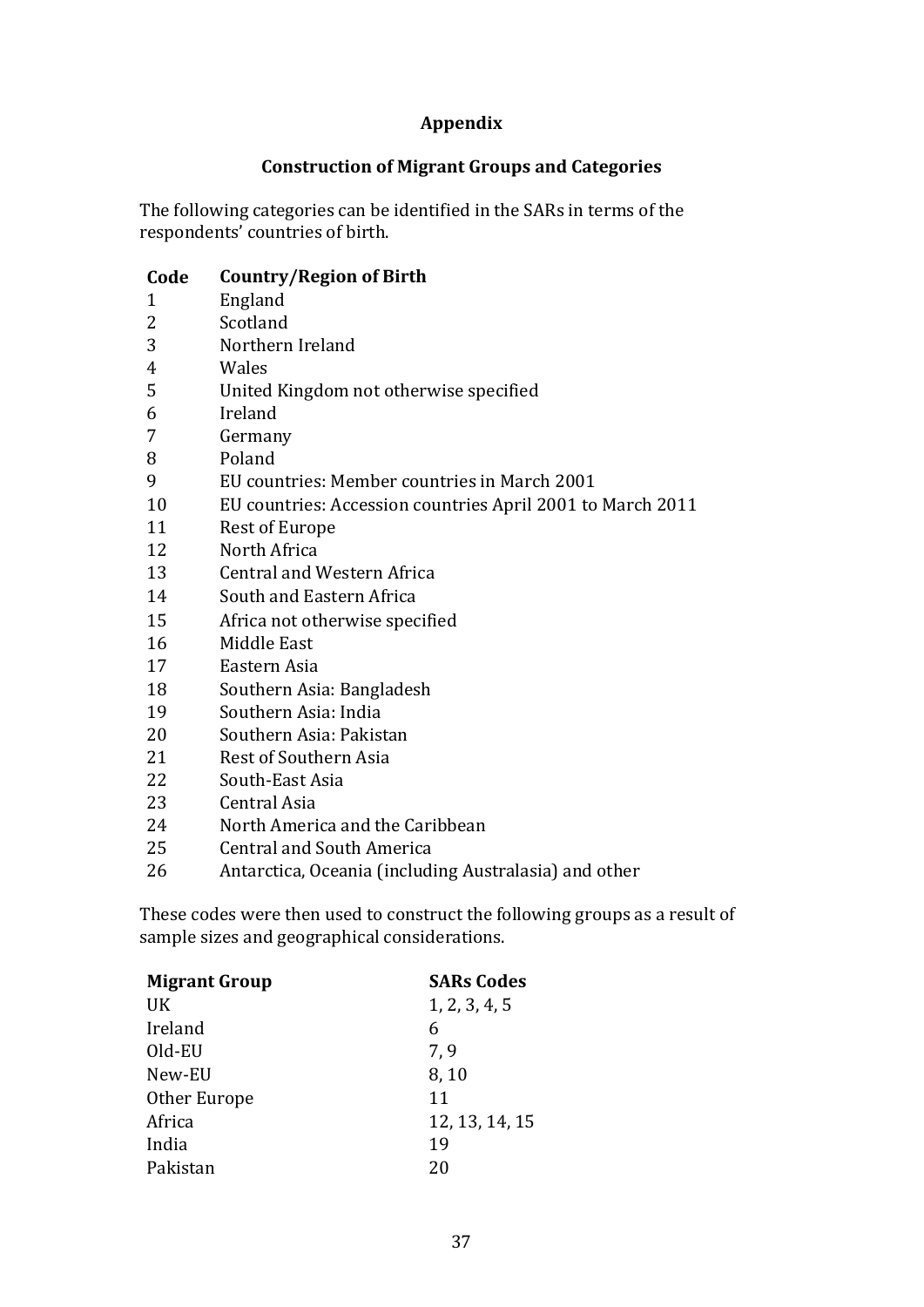| 18                 |
|--------------------|
| 16, 17, 21, 22, 23 |
| 24                 |
| 25                 |
| 26                 |
|                    |
| <b>SARs Codes</b>  |
| 6, 7, 9            |
| 8,10               |
|                    |
| 11                 |
|                    |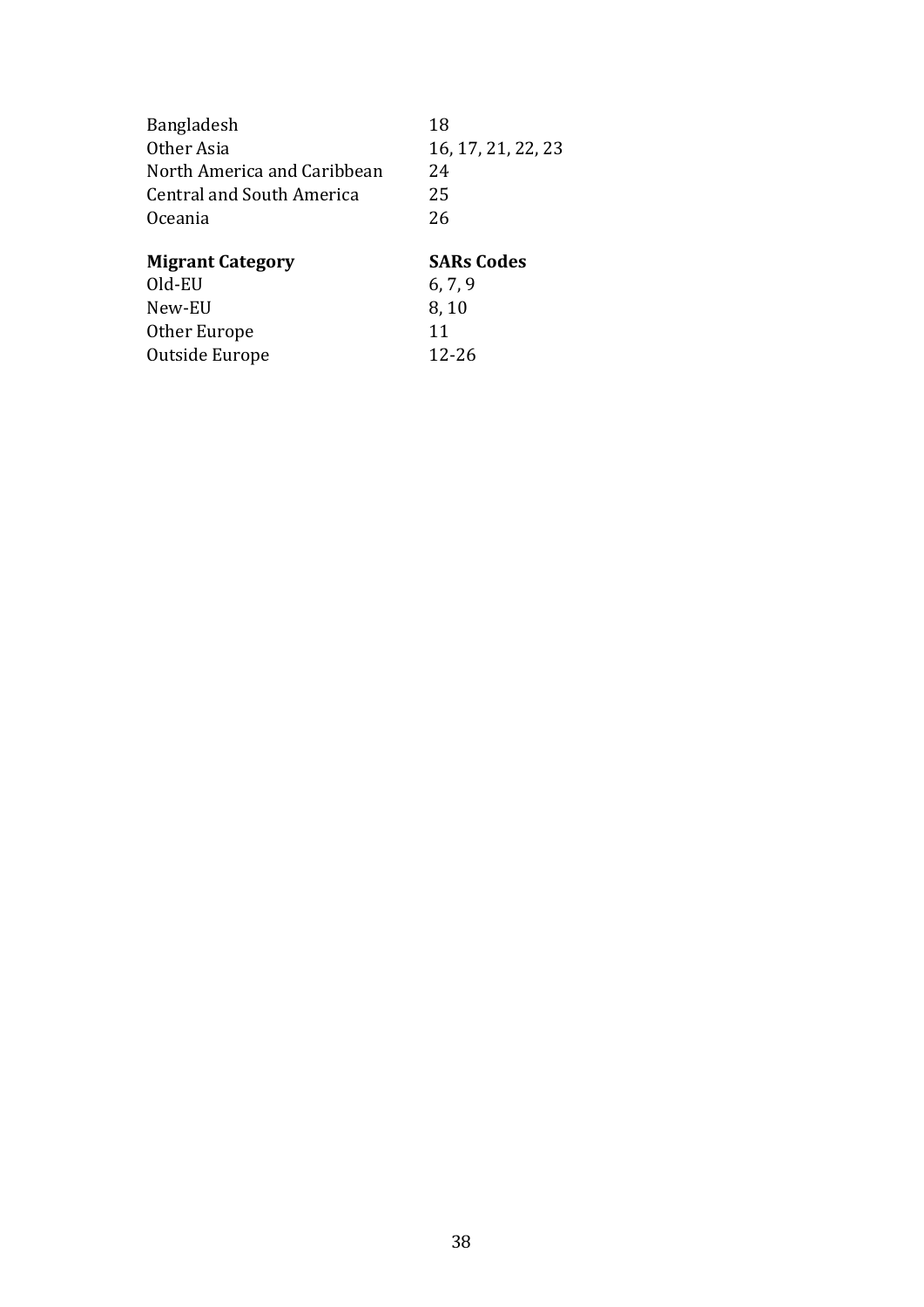|                           |                 |      | <b>Males</b>     |        |                 |      | <b>Females</b>   |        |
|---------------------------|-----------------|------|------------------|--------|-----------------|------|------------------|--------|
|                           | <b>Activity</b> | Emp. | <b>Emp. Rate</b> | Unemp. | <b>Activity</b> | Emp. | <b>Emp. Rate</b> | Unemp. |
|                           | Rate            | Rate | (no students)    | Rate   | Rate            | Rate | (no students)    | Rate   |
| UK                        | 82.2            | 76.2 | 80.5             | 8.3    | 73.0            | 69.2 | 72.2             | 6.3    |
| Ireland                   | 80.0            | 74.8 | 76.9             | 7.0    | 70.8            | 67.9 | 69.9             | 4.5    |
| Old-EU                    | 80.8            | 76.1 | 85.9             | 7.3    | 72.4            | 68.5 | 76.0             | 6.9    |
| New-EU                    | 89.5            | 85.9 | 91.0             | 4.9    | 80.1            | 75.7 | 79.1             | 6.3    |
| Other Europe              | 76.5            | 71.0 | 79.1             | 8.5    | 55.9            | 50.3 | 55.5             | 12.1   |
| Africa                    | 81.4            | 73.5 | 78.5             | 12.2   | 68.5            | 61.5 | 64.7             | 13.2   |
| India                     | 83.6            | 80.1 | 85.5             | 6.7    | 64.1            | 59.0 | 60.6             | 9.5    |
| Pakistan                  | 78.3            | 72.3 | 77.0             | 10.4   | 29.9            | 24.4 | 23.8             | 20.7   |
| Bangladesh                | 81.4            | 73.7 | 75.6             | 11.8   | 32.7            | 26.2 | 25.0             | 23.2   |
| Other Asia                | 68.2            | 63.0 | 78.3             | 10.2   | 55.8            | 51.6 | 60.9             | 10.1   |
| North America & Caribbean | 79.5            | 72.3 | 78.8             | 10.3   | 70.4            | 65.4 | 70.7             | 8.4    |
| Central & South America   | 81.6            | 76.7 | 84.8             | 7.8    | 70.3            | 65.5 | 70.1             | 8.3    |
| Oceania                   | 90.7            | 87.7 | 91.5             | 3.9    | 83.2            | 80.4 | 83.7             | 3.8    |
| All Countries of Birth    | 81.9            | 76.0 | 80.7             | 8.4    | 71.6            | 67.6 | 70.9             | 6.8    |

**Table A1: Labour Market Statistics by Country/Region of Birth, 2011**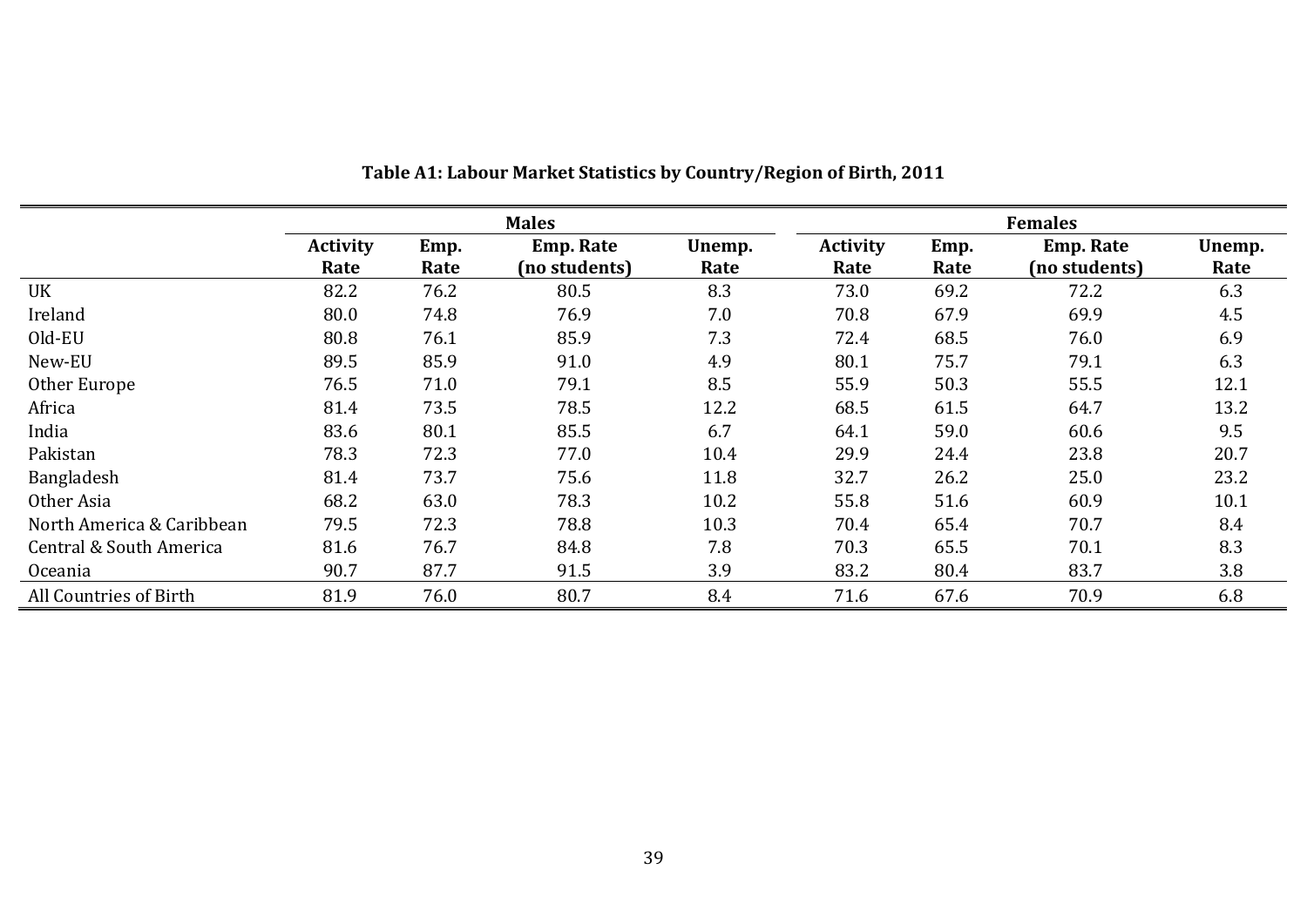|                           | <b>Male</b> |          |         |       | Female   |         | <b>With Employees</b> |          |         |  |
|---------------------------|-------------|----------|---------|-------|----------|---------|-----------------------|----------|---------|--|
|                           | Mean        | M.E.     | p-value | Mean  | M.E.     | p-value | Mean                  | M.E.     | p-value |  |
| Ireland                   | 0.006       | 0.036    | 0.000   | 0.007 | $-0.013$ | 0.002   | 0.008                 | 0.047    | 0.000   |  |
| Old-EU                    | 0.019       | $-0.031$ | 0.000   | 0.021 | 0.017    | 0.000   | 0.019                 | $-0.009$ | 0.212   |  |
| New-EU                    | 0.029       | 0.070    | 0.000   | 0.031 | 0.063    | 0.000   | 0.038                 | $-0.019$ | 0.001   |  |
| Other Europe              | 0.006       | 0.070    | 0.000   | 0.005 | 0.038    | 0.000   | 0.009                 | 0.061    | 0.000   |  |
| Africa                    | 0.028       | $-0.017$ | 0.000   | 0.028 | $-0.005$ | 0.015   | 0.029                 | 0.038    | 0.000   |  |
| India                     | 0.016       | $-0.015$ | 0.000   | 0.013 | 0.000    | 0.942   | 0.014                 | 0.067    | 0.000   |  |
| Pakistan                  | 0.011       | 0.152    | 0.000   | 0.004 | 0.050    | 0.000   | 0.016                 | 0.020    | 0.015   |  |
| Bangladesh                | 0.005       | 0.004    | 0.575   | 0.002 | $-0.015$ | 0.050   | 0.004                 | 0.147    | 0.000   |  |
| Other Asia                | 0.023       | 0.010    | 0.003   | 0.022 | 0.022    | 0.000   | 0.027                 | 0.094    | 0.000   |  |
| North America & Caribbean | 0.009       | $-0.029$ | 0.000   | 0.011 | 0.003    | 0.327   | 0.010                 | $-0.016$ | 0.089   |  |
| Central & South America   | 0.003       | $-0.028$ | 0.000   | 0.004 | 0.022    | 0.000   | 0.004                 | $-0.036$ | 0.017   |  |
| Oceania                   | 0.005       | 0.013    | 0.058   | 0.006 | 0.021    | 0.000   | 0.006                 | $-0.030$ | 0.013   |  |
| Aged 25-34                | 0.236       | 0.091    | 0.000   | 0.233 | 0.042    | 0.000   | 0.174                 | $-0.002$ | 0.714   |  |
| Aged 35-44                | 0.253       | 0.159    | 0.000   | 0.255 | 0.086    | 0.000   | 0.271                 | 0.018    | 0.003   |  |
| Aged 45-54                | 0.244       | 0.199    | 0.000   | 0.259 | 0.102    | 0.000   | 0.293                 | 0.020    | 0.001   |  |
| Aged 55-64                | 0.164       | 0.257    | 0.000   | 0.148 | 0.142    | 0.000   | 0.219                 | 0.008    | 0.215   |  |
| 0-4 GCSEs or equivalent   | 0.143       | $-0.024$ | 0.000   | 0.148 | $-0.006$ | 0.000   | 0.139                 | $-0.002$ | 0.594   |  |
| 5+ GCSEs or equivalent    | 0.146       | $-0.029$ | 0.000   | 0.184 | $-0.001$ | 0.553   | 0.143                 | $-0.007$ | 0.062   |  |
| Apprenticeship            | 0.059       | 0.020    | 0.000   | 0.010 | 0.136    | 0.000   | 0.061                 | $-0.020$ | 0.000   |  |
| 2+ A Levels or equivalent | 0.137       | $-0.030$ | 0.000   | 0.145 | 0.010    | 0.000   | 0.128                 | $-0.009$ | 0.017   |  |
| Degree                    | 0.343       | $-0.062$ | 0.000   | 0.379 | 0.019    | 0.000   | 0.336                 | 0.026    | 0.000   |  |
| Other qualification       | 0.063       | $-0.025$ | 0.000   | 0.046 | 0.017    | 0.000   | 0.069                 | $-0.004$ | 0.437   |  |
| North West                | 0.120       | 0.035    | 0.000   | 0.123 | 0.013    | 0.000   | 0.106                 | $-0.018$ | 0.002   |  |
| Yorkshire & the Humber    | 0.092       | 0.035    | 0.000   | 0.091 | 0.015    | 0.000   | 0.081                 | $-0.020$ | 0.000   |  |
| East Midlands             | 0.081       | 0.035    | 0.000   | 0.081 | 0.021    | 0.000   | 0.073                 | $-0.024$ | 0.000   |  |
| West Midlands             | 0.096       | 0.042    | 0.000   | 0.096 | 0.017    | 0.000   | 0.088                 | $-0.034$ | 0.000   |  |
| East of England           | 0.109       | 0.064    | 0.000   | 0.107 | 0.034    | 0.000   | 0.111                 | $-0.038$ | 0.000   |  |
| Inner London              | 0.063       | 0.122    | 0.000   | 0.062 | 0.092    | 0.000   | 0.076                 | $-0.034$ | 0.000   |  |
| Outer London              | 0.090       | 0.113    | 0.000   | 0.089 | 0.049    | 0.000   | 0.108                 | $-0.041$ | 0.000   |  |
| South East                | 0.160       | 0.072    | 0.000   | 0.159 | 0.042    | 0.000   | 0.172                 | $-0.047$ | 0.000   |  |
| South West                | 0.095       | 0.075    | 0.000   | 0.097 | 0.052    | 0.000   | 0.106                 | $-0.045$ | 0.000   |  |
| Wales                     | 0.051       | 0.047    | 0.000   | 0.052 | 0.021    | 0.000   | 0.048                 | $-0.018$ | 0.005   |  |
| Married                   | 0.505       | $-0.002$ | 0.154   | 0.489 | 0.020    | 0.000   | 0.577                 | 0.077    | 0.000   |  |
| Civil Partnership         | 0.003       | $-0.001$ | 0.859   | 0.003 | 0.060    | 0.000   | 0.004                 | 0.054    | 0.003   |  |
| Separated                 | 0.026       | 0.004    | 0.214   | 0.036 | 0.001    | 0.507   | 0.031                 | 0.044    | 0.000   |  |
| Divorced                  | 0.079       | 0.014    | 0.000   | 0.113 | 0.004    | 0.018   | 0.104                 | 0.030    | 0.000   |  |
| Widowed                   | 0.006       | $-0.005$ | 0.434   | 0.016 | 0.001    | 0.828   | 0.011                 | 0.088    | 0.000   |  |
| 1 dependent child         | 0.159       | 0.011    | 0.000   | 0.197 | 0.008    | 0.000   | 0.162                 | 0.022    | 0.000   |  |
| 2 dependent children      | 0.145       | 0.022    | 0.000   | 0.156 | 0.028    | 0.000   | 0.163                 | 0.037    | 0.000   |  |
| 3+ dependent children     | 0.055       | 0.062    | 0.000   | 0.048 | 0.052    | 0.000   | 0.070                 | 0.057    | 0.000   |  |
| Dependent Children N/A    | 0.203       | $-0.008$ | 0.000   | 0.155 | 0.012    | 0.000   | 0.178                 | 0.007    | 0.033   |  |
| Female                    |             |          |         |       |          |         | 0.299                 | $-0.017$ | 0.000   |  |

# **Table A2: Estimates of Self‐Employment Probabilities from Pooled Models**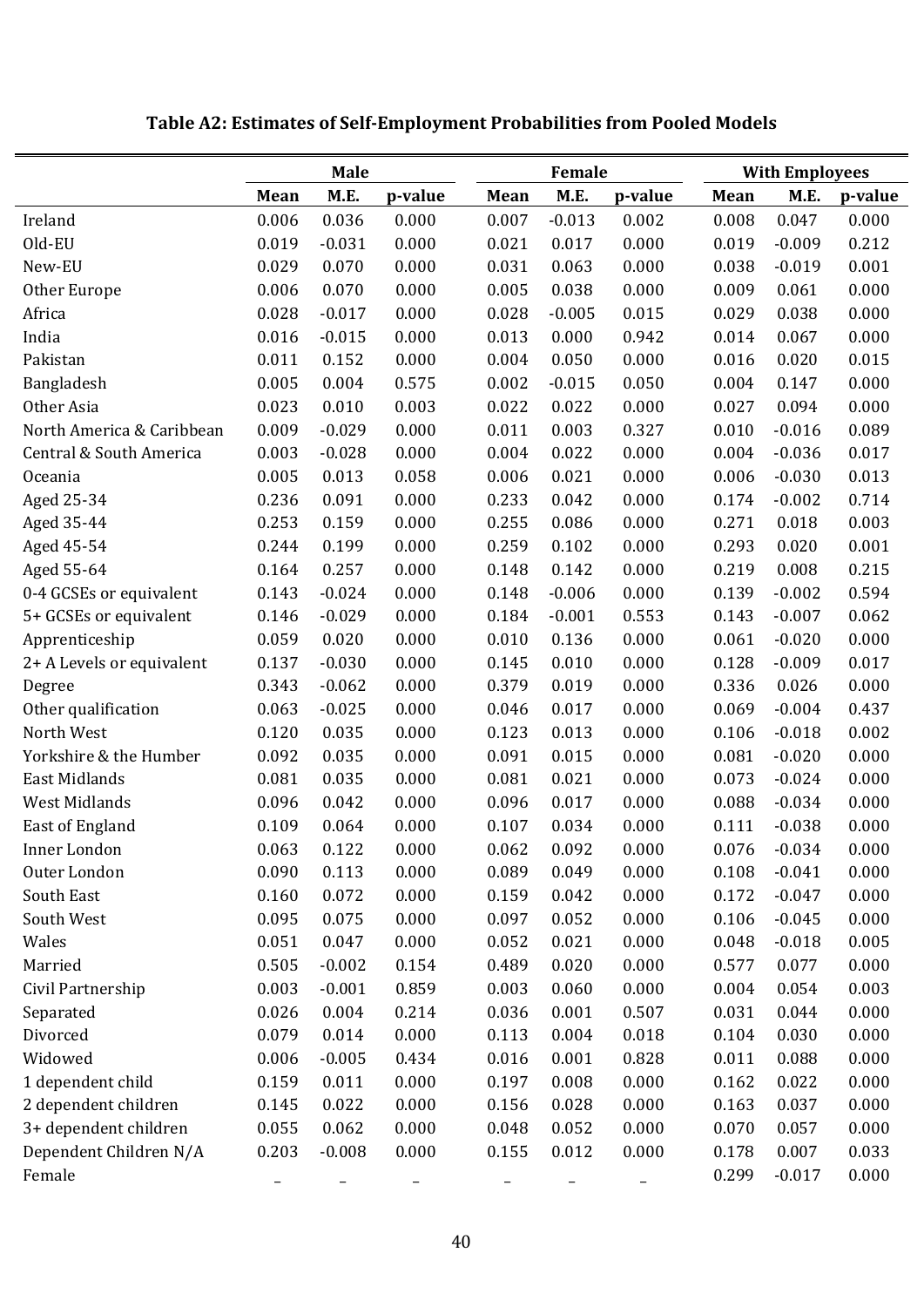| Part-time                         |         |  |  |         |  | 0.284 | $-0.144$ | 0.000 |  |
|-----------------------------------|---------|--|--|---------|--|-------|----------|-------|--|
| Mining & Quarrying                |         |  |  |         |  | 0.001 | $-0.100$ | 0.000 |  |
| Manufacturing                     |         |  |  |         |  | 0.056 | 0.005    | 0.439 |  |
| Electricity, Gas etc              |         |  |  |         |  | 0.002 | $-0.086$ | 0.000 |  |
| Water Supply; Sewerage etc        |         |  |  |         |  | 0.003 | 0.022    | 0.208 |  |
| Construction                      |         |  |  |         |  | 0.220 | $-0.079$ | 0.000 |  |
| <b>Wholesale and Retail</b>       |         |  |  |         |  | 0.118 | 0.071    | 0.000 |  |
| <b>Transportation and Storage</b> |         |  |  |         |  | 0.061 | $-0.068$ | 0.000 |  |
| Accommodation and Food            |         |  |  |         |  | 0.045 | 0.265    | 0.000 |  |
| Information and Comm.             |         |  |  |         |  | 0.047 | $-0.088$ | 0.000 |  |
| Financial and Insurance           |         |  |  |         |  | 0.023 | $-0.047$ | 0.000 |  |
| <b>Real Estate</b>                |         |  |  |         |  | 0.016 | 0.034    | 0.001 |  |
| Professional Sci. & Tech.         |         |  |  |         |  | 0.101 | 0.001    | 0.862 |  |
| Administrative and Support        |         |  |  |         |  | 0.064 | $-0.028$ | 0.000 |  |
| Public Admin. & Defence           |         |  |  |         |  | 0.010 | $-0.095$ | 0.000 |  |
| Education                         |         |  |  |         |  | 0.051 | $-0.087$ | 0.000 |  |
| <b>Health and Social Work</b>     |         |  |  |         |  | 0.067 | 0.034    | 0.000 |  |
| Arts & Entertainment              |         |  |  |         |  | 0.035 | $-0.103$ | 0.000 |  |
| <b>Other Service Activities</b>   |         |  |  |         |  | 0.052 | 0.013    | 0.089 |  |
| Households as Employers           |         |  |  |         |  | 0.002 | $-0.126$ | 0.000 |  |
| <b>Extra-Territorial Orgs</b>     |         |  |  |         |  | 0.000 | $-0.071$ | 0.102 |  |
| Pseudo R-squared                  | 0.034   |  |  | 0.034   |  |       | 0.081    |       |  |
| Number of Observations            | 656,518 |  |  | 579,926 |  |       | 186,833  |       |  |

Note: Table reports marginal effects (calculated at sample means) and p-values (calculated using robust standard errors).

l,